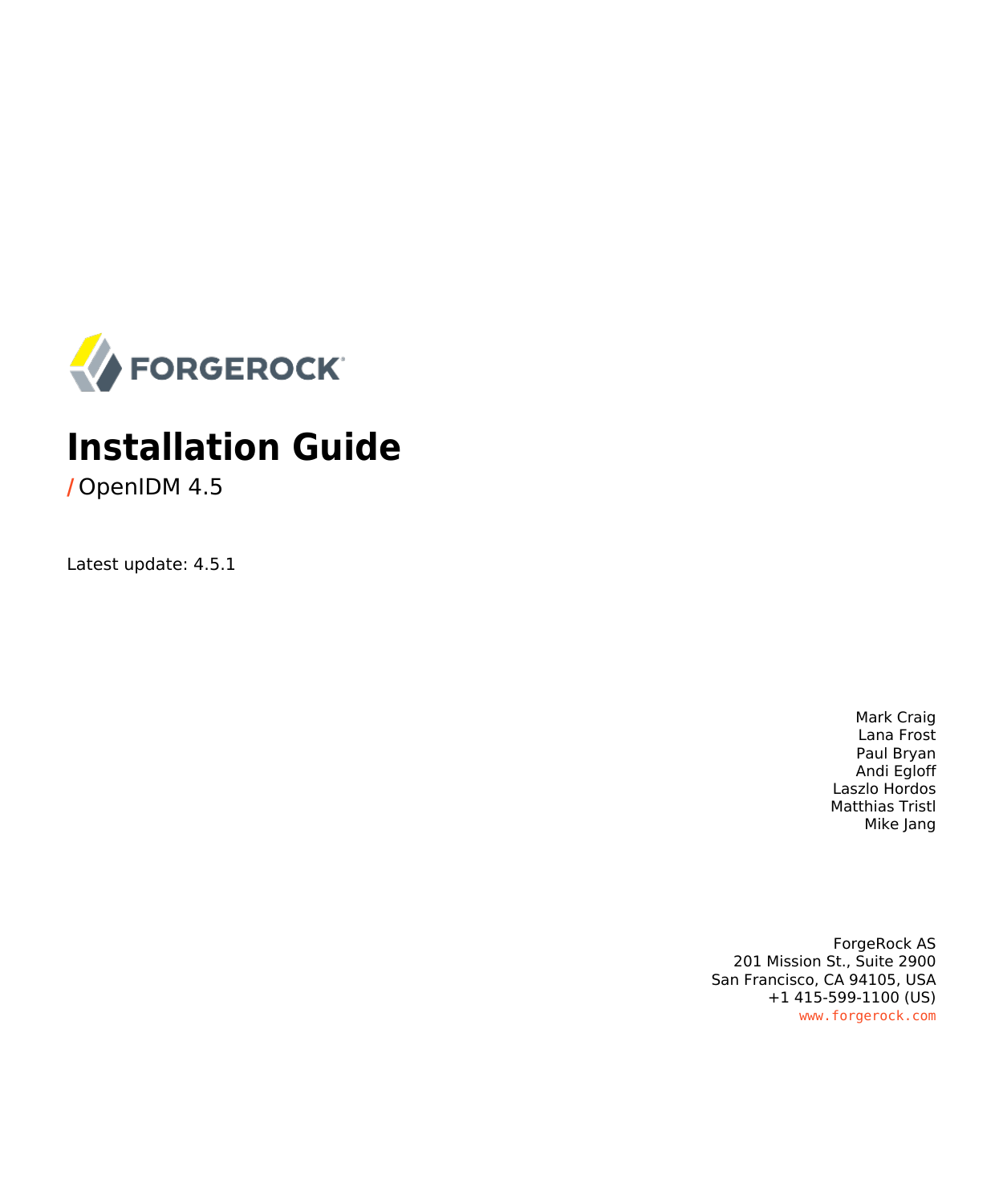#### Copyright © 2011-2017 ForgeRock AS.

#### **Abstract**

Guide to installing and evaluating OpenIDM. OpenIDM offers flexible, open source services for automating management of the identity life cycle.



This work is licensed under the Creative Commons Attribution-NonCommercial-NoDerivs 3.0 Unported Lice

To view a copy of this license, visit <https://creativecommons.org/licenses/by-nc-nd/3.0/> or send a letter to Creative Commons, 444 Castro Street, Suite 900, Mountain View, California, 94041, USA.

ForgeRock® and ForgeRock Identity Platform™ are trademarks of ForgeRock Inc. or its subsidiaries in the U.S. and in other countries. Trademarks are the property of their re

UNLESS OTHERWISE MUTUALIX AGREED BY THE PARTIES IN WRITNG, LICENSOR OFFERS THE WORK ASLES OF ARRESENTATIONS OR WARRANTIES OF ANY KNR ACTOR OF AN EXPRESS OT ALLY AN ALLY AND CONCERNING THE WORK, EXPRESS, THE ABSENCE OF LATE OR OTHER DEFECTS, ACCURACY, OR THE PRESENCE OF ABSENCE OF ERRORS, WHETHER OR NOT DISCOVERABLE. SOME JURISDICTIONS DO NOT ALLOW THE EXCLUSION OF IMPLIED WARRANTIES, SO SUCH EXCLUSION MAY NOT APPLY TO YOU.

EXCEPT TO THE EXTENT REQUIRED BY APPLICABLE LAW, IN NO EVENT WILL LICENSOR BE LIABLE TO YOU ON ANY LEGAL THEORY FOR ANY ESCLIL, INCIDENTAL, CONSEQUENTIAL, PUNITIVE OR EXEMPLARY<br>DAMAGES ARISING OUT OF THIS LICENSE OR THE UG

DejaVu Fonts

Bitstream Vera Fonts Copyright

Copyright (c) 2003 by Bitstream, Inc. All Rights Reserved. Bitstream Vera is a trademark of Bitstream, Inc.

Permission is hereby granted, free of charge, to any person obtaining a copy of the fonts accompanying this license ("Fonts") and associated documentation files ("hent" Font Software, including without immushed to do so, s condition

re copyright and trademark notices and this permission notice shall be included in all copies of one or more of the Font Software typefaces.

The Font Software may be modified, altered, or added to, and in particular the designs of glyphs or characters in the Fonts may be modified and additional glyphs or characters may be added to the Fonts, only if the fonts a renamed to names not containing either the words "Bitstream" or the word "Vera".

This License becomes null and void to the extent applicable to Fonts or Font Software that has been modified and is distributed under the "Bitstream Vera" names.

The Font Software may be sold as part of a larger software package but no copy of one or more of the Font Software typefaces may be sold by itself.

THE FONT SOFTWARE IS PROVIDED "AS IS", WTHOUT WARRANTY OF ANY KIND, EXPRESS OR IMPLIED, MALRO THO AN MONTARRANTIES OF MERCHANTABILITY, FITNESS FOR A PARTO THE SORE AND THE SORE ANY CLAIM, DAMAGES OR OTHER<br>PURPOSE AND NONIN LIABILITY, INCLUDING ANY GENERAL, SPECIAL, INDIRECT, INCLOSTED AND ANGERET AND ARRELLY MAN ACTION OF CONTRACT, TORT OR OTHERWISE, ARISING FROM, OUT OF THE USE OR<br>INABILITY TO USE THE FONT SOFTWARE OR FROM OTHER DEALINGS IN

Except as contained in this notice, the names of Gnome, the Gnome Foundation, and Bitstream Inc., shall not be used in advertising or otherwise to promote the sale, use or other dealings in this Font Software without prior

Arev Fonts Copyright

Copyright (c) 2006 by Tavmjong Bah. All Rights Reserved.

Permission is hereby granted, free of charge, to any person obtaining a copy of the fonts accompanying this license ("Fonts") and associated documentation files (the "Font Software"), to reproduce and distribute the modifi to the Bitstream Vera Font Software, including without limitation the rights to use, copy, merge, publish, distribute, and/or sell copies of the Font Software, and to permit persons to whom the Font Software is furnished t

we copyright and trademark notices and this permission notice shall be included in all copies of one or more of the Font Software typefaces.

The Font Software may be modified, altered, or added to, and in particular the designs of glyphs or characters in the Fonts may be modified and additional glyphs or characters may be added to the Fonts, only if the fonts a

This License becomes null and void to the extent applicable to Fonts or Font Software that has been modified and is distributed under the "Tavmjong Bah Arev" names.

The Font Software may be sold as part of a larger software package but no copy of one or more of the Font Software typefaces may be sold by itself.

THE FONT SOFTWARE IS PROVIDED "AS IS", WITHOUT WARRANTY OF ANY KIND, EXPRESS OR IMPLIED, INCLUDING BUT NOT LIMITED TO ANY WARRANTIES OF MERCHANTABILITY, FITNESS FOR A PARTICULAR PURPOSE AND NONINFRINGEMENT OF COPYRIGHT, PATENT, TRADEMARK, OR OTHER RIGHT. IN NO EVENT SHALL TAVMJONG BAH BE LIABLE FOR ANY CLAIM, DAMAGES OR OTHER LIABILITY, INCLUDING ANY<br>GENERAL, SPECIAL, INDIRECT, INCIDENTAL, OR CONS

Except as contained in this notice, the name of Tavmjong Bah shall not be used in advertising or otherwise to promote the sale, use or other dealings in this Font Software without prior written authorization from Tavmjong For further information, contact: tavmjong @ free . fr.

FontAwesome Copyright

Copyright (c) 2017 by Dave Gandy, [http://fontawesome.io.](http://fontawesome.io)

This Font Software is licensed under the SIL Open Font License, Version 1.1. This license is available with a FAQ at:<http://scripts.sil.org/OFL>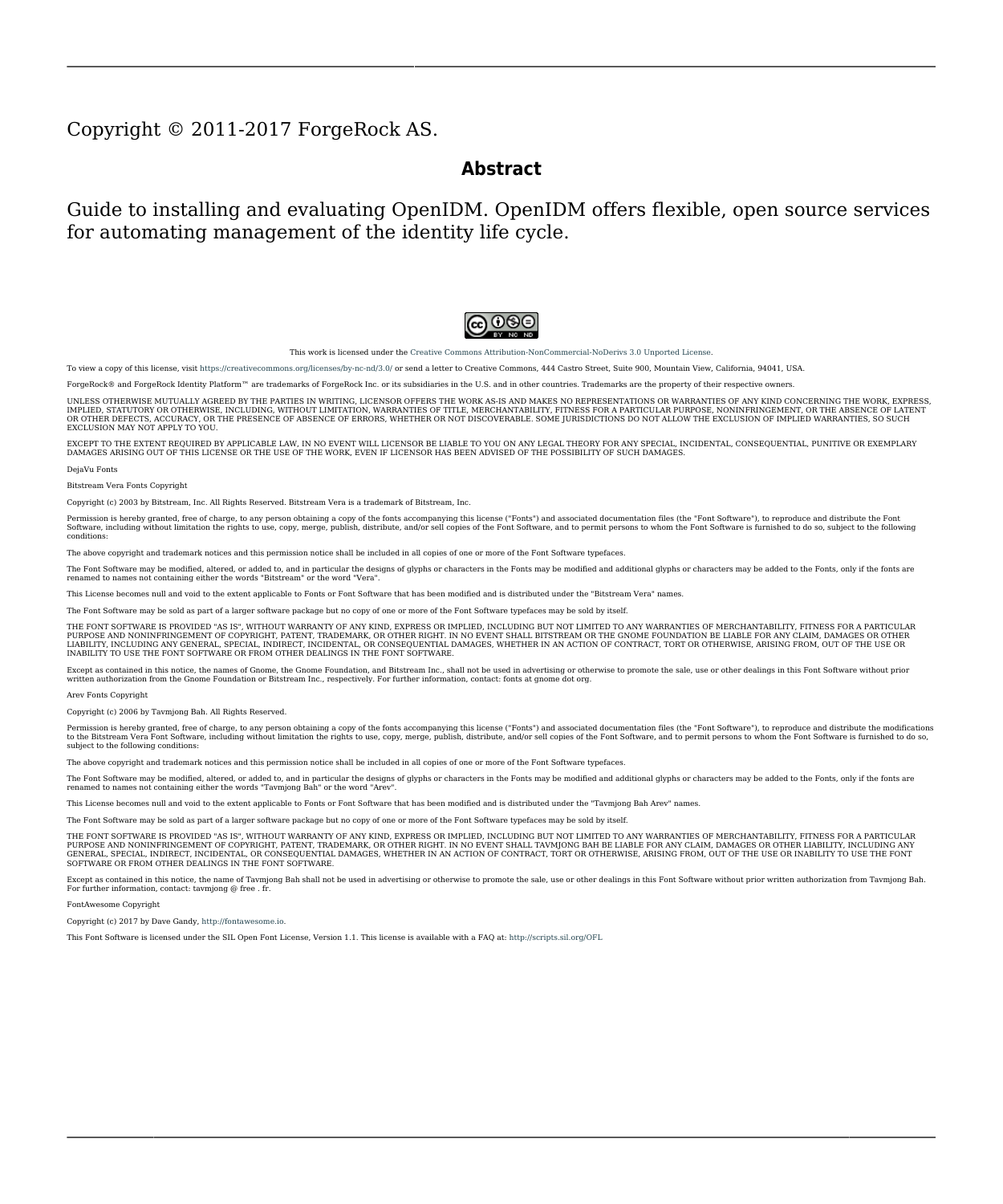# **Table of Contents**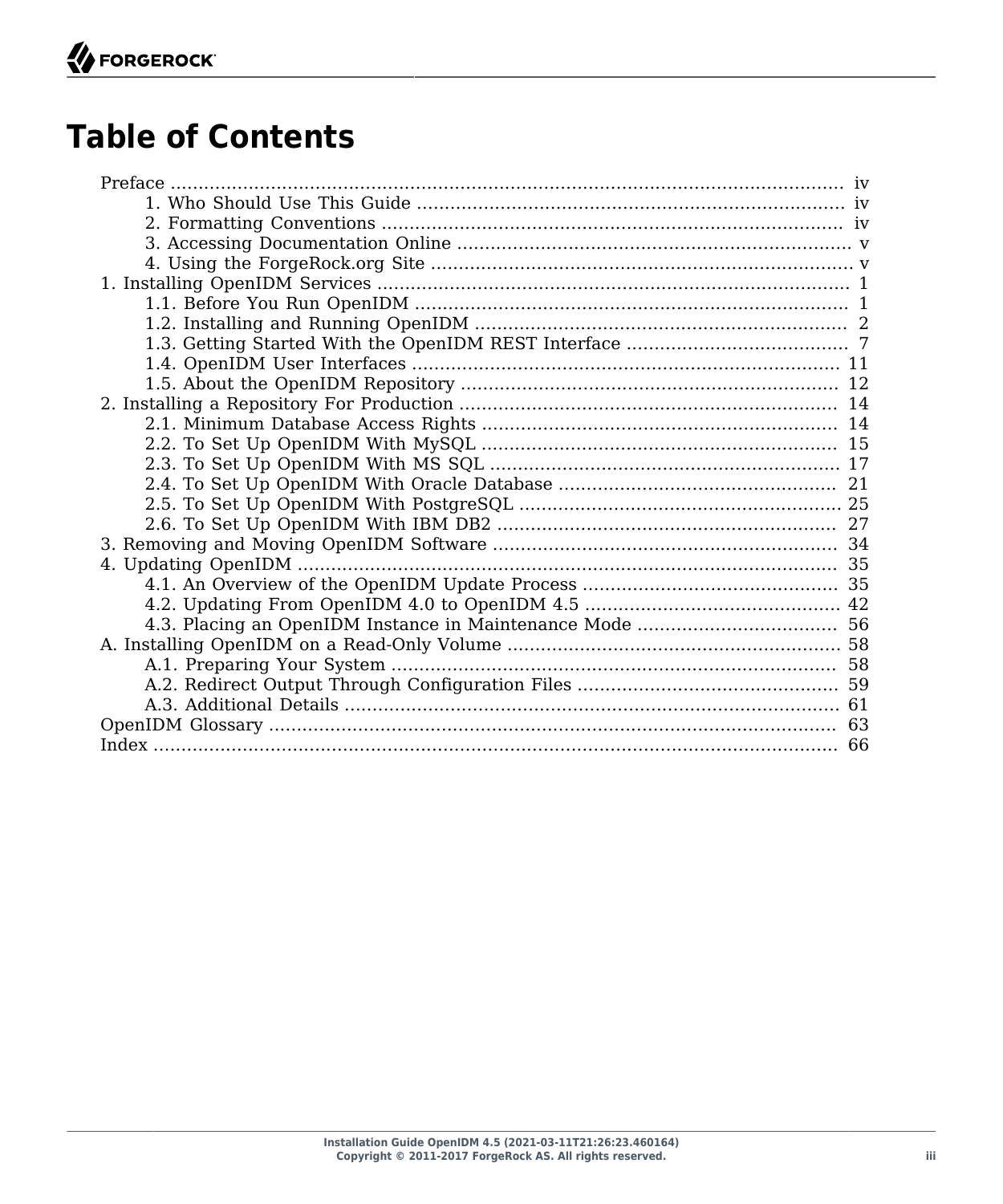# <span id="page-3-0"></span>**Preface**

This guide shows you how to install core OpenIDM services for identity management, provisioning, and compliance. Unless you are planning a throwaway evaluation or test installation, read the *Release Notes* before you get started.

## <span id="page-3-1"></span>1. Who Should Use This Guide

This guide is written for anyone installing OpenIDM to manage identities, and to ensure compliance with identity management regulations.

It covers the install and removal (uninstall) procedures that you theoretically perform only once per version. It aims to provide you with at least some idea of what happens behind the scenes when you perform the steps.

You do not need to be an OpenIDM wizard to learn something from this guide, though a background in identity management and maintaining web application software can help. You do need some background in managing services on your operating systems and in your application servers. You can nevertheless get started with this guide, and then learn more as you go along.

<span id="page-3-2"></span>If you have a previous version of OpenIDM installed, see "*OpenIDM Compatibility*" in the *Release Notes* before installing this version.

## 2. Formatting Conventions

Most examples in the documentation are created in GNU/Linux or Mac OS X operating environments. If distinctions are necessary between operating environments, examples are labeled with the operating environment name in parentheses. To avoid repetition file system directory names are often given only in UNIX format as in /path/to/server, even if the text applies to  $C:\partial C$ :\path\to\server as well.

Absolute path names usually begin with the placeholder /path/to/. This path might translate to /opt/, C:\Program Files\, or somewhere else on your system.

Command-line, terminal sessions are formatted as follows:

\$ **echo \$JAVA\_HOME** /path/to/jdk

Command output is sometimes formatted for narrower, more readable output even though formatting parameters are not shown in the command.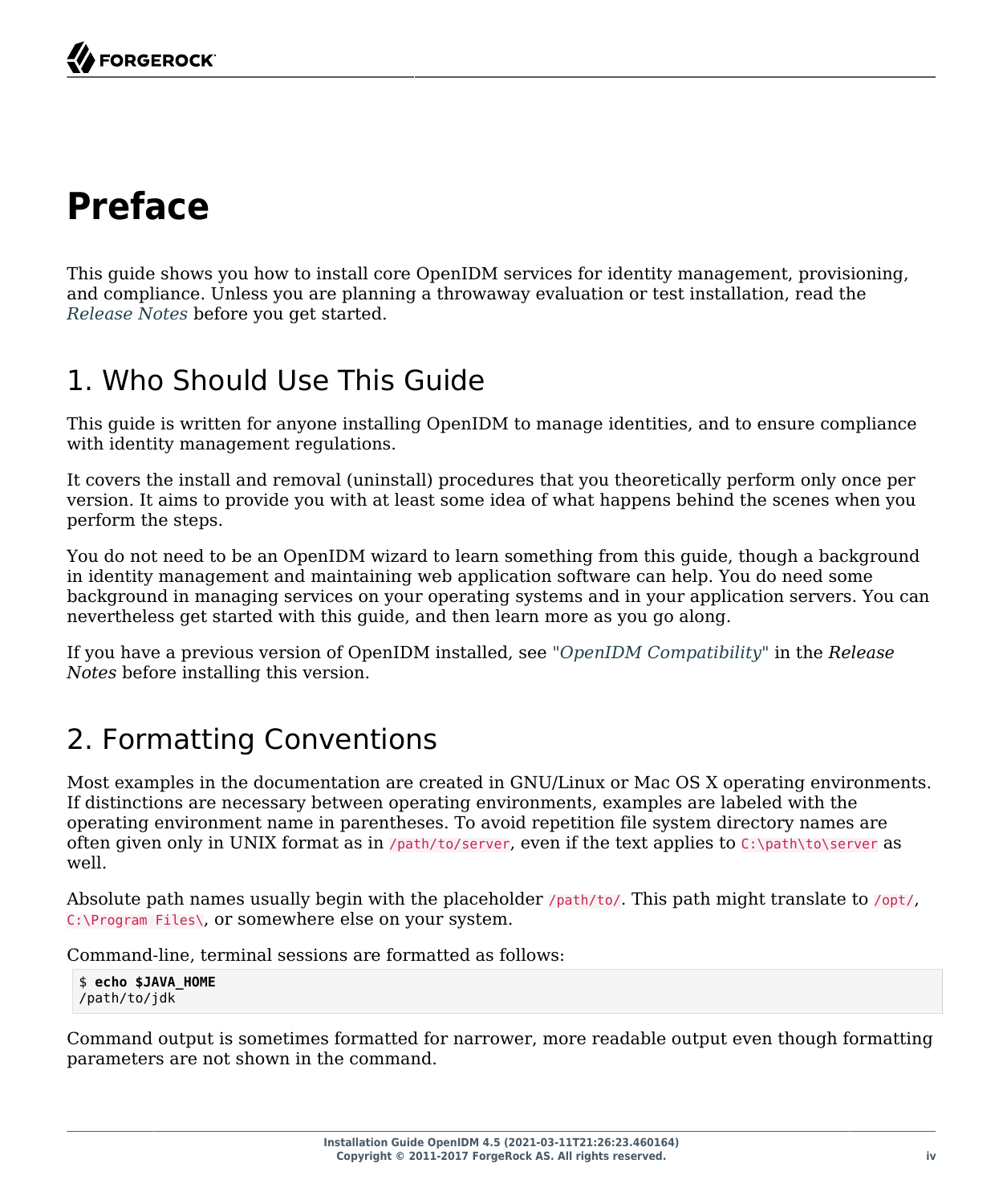Program listings are formatted as follows:

```
class Test {
     public static void main(String [] args) {
         System.out.println("This is a program listing.");
     }
}
```
## <span id="page-4-0"></span>3. Accessing Documentation Online

ForgeRock publishes comprehensive documentation online:

• The ForgeRock [Knowledge Base](https://backstage.forgerock.com/knowledge/kb) offers a large and increasing number of up-to-date, practical articles that help you deploy and manage ForgeRock software.

While many articles are visible to community members, ForgeRock customers have access to much more, including advanced information for customers using ForgeRock software in a mission-critical capacity.

• ForgeRock product documentation, such as this document, aims to be technically accurate and complete with respect to the software documented. It is visible to everyone and covers all product features and examples of how to use them.

## <span id="page-4-1"></span>4. Using the ForgeRock.org Site

The [ForgeRock.org site](https://forgerock.org) has links to source code for ForgeRock open source software, as well as links to the ForgeRock forums and technical blogs.

If you are a *ForgeRock customer*, raise a support ticket instead of using the forums. ForgeRock support professionals will get in touch to help you.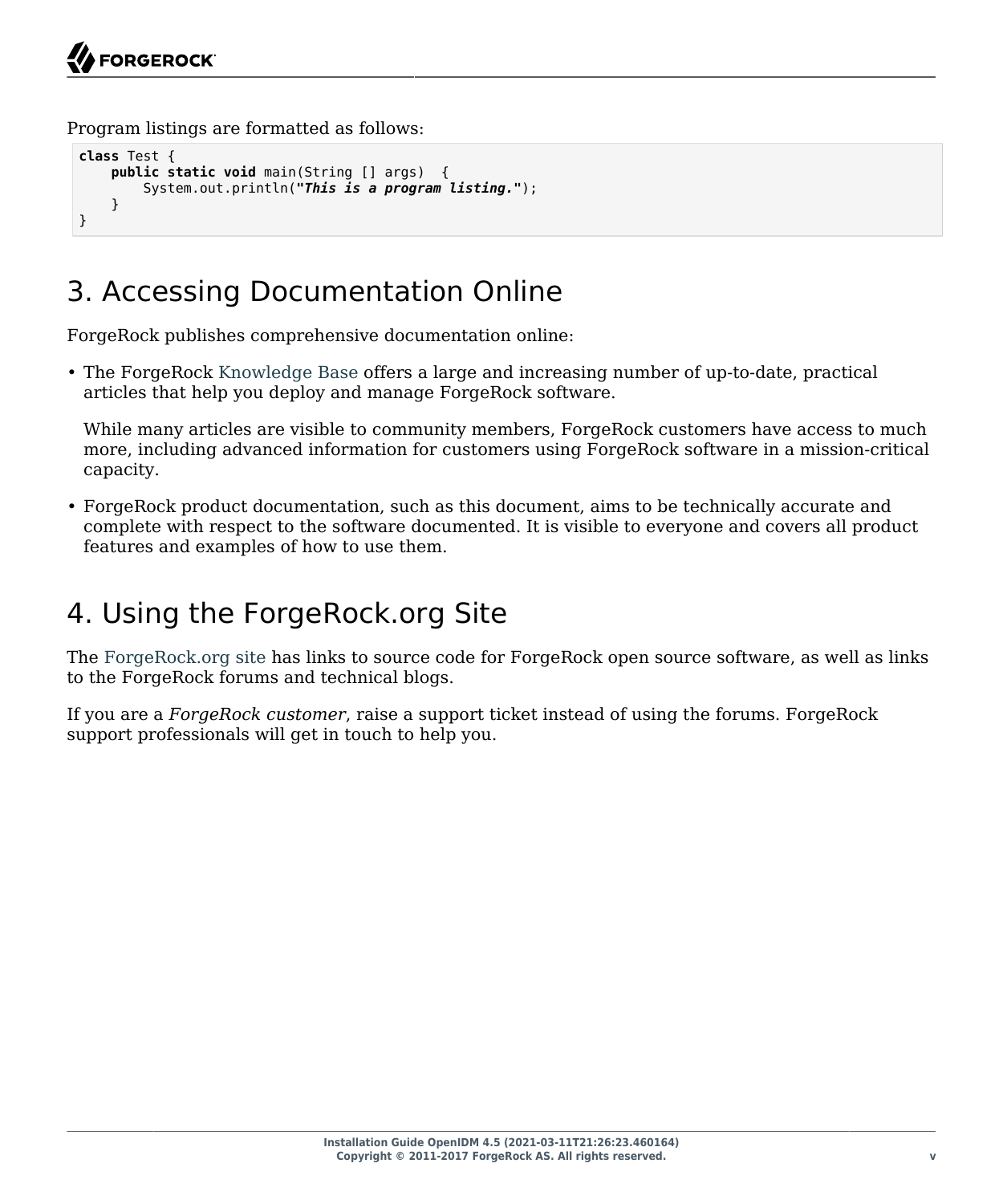## <span id="page-5-0"></span>**Chapter 1** Installing OpenIDM Services

This chapter covers the tasks required to install and start OpenIDM.

#### **Note**

ForgeRock documentation includes a separate Samples Guide. When you have read the first two chapters of this document, you can use the Samples Guide to test OpenIDM in a number of different configurations.

## <span id="page-5-1"></span>1.1. Before You Run OpenIDM

This section covers what you need to know before running OpenIDM.

### 1.1.1. Java Environment

<span id="page-5-3"></span>For details of the supported Java Environment, see the Java Environment in the *Release Notes*.

On Windows systems, you must set the JAVA HOME environment variable to point to the root of a valid Java installation. The following steps indicate how to set the JAVA HOME environment variable on Windows Server 2008 R2. Adjust the steps for your specific environment:

- 1. Locate your JRE Installation Directory. If you have not changed the installation path for the Java Runtime Environment during installation, it will be in a directory under C:\Program Files\Java\.
- 2. Select Start > Control Panel > System and Security > System.
- 3. Click Advanced System Settings.
- 4. Click Environment Variables.
- 5. Under System Variables, click New.
- 6. Enter the Variable name (JAVA HOME) and set the Variable value to the JRE installation directory, for example C:\Program Files\Java\jre7.
- 7. Click OK.

### <span id="page-5-2"></span>1.1.2. Application Container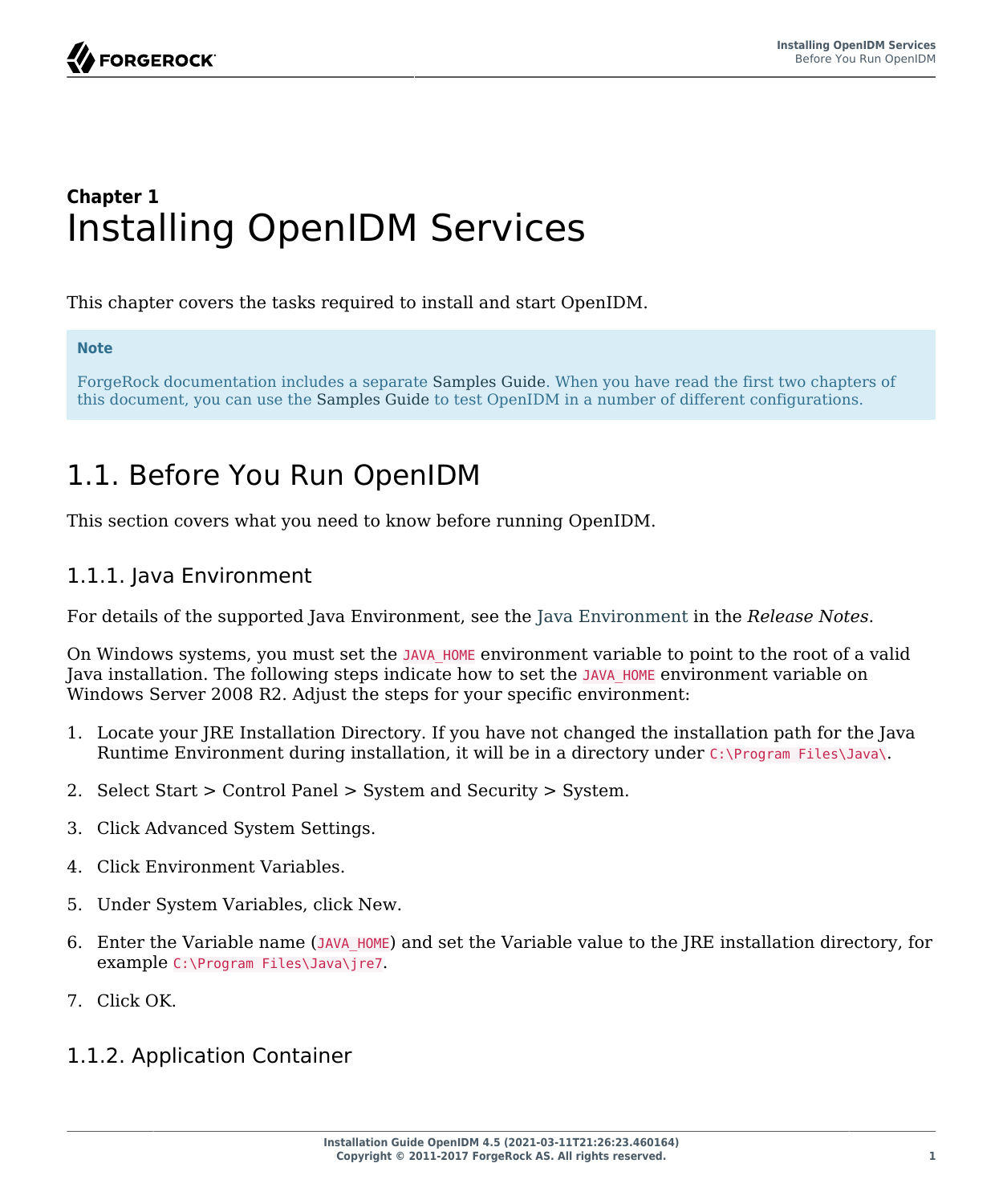OpenIDM services run in an OSGi container with an embedded Servlet container, and an embedded noSQL database. By default the OSGi container is Apache Felix (Felix). The default Servlet container is Jetty. For OpenIDM 4.5, the only supported configuration is running the services in Felix and Jetty.

## <span id="page-6-0"></span>1.2. Installing and Running OpenIDM

Follow the procedures in this section to install and run OpenIDM in UNIX and Windows environments.

### *To Install OpenIDM Services*

<span id="page-6-1"></span>Follow these steps to install OpenIDM:

1. Make sure you have an appropriate version of Java installed:

```
$ java -version
java version "1.7.0_79"
Java(TM) SE Runtime Environment (build 1.7.0_79-b15)
Java HotSpot(TM) 64-Bit Server VM (build 24.79-b02, mixed mode)
```
For a description of the Java requirements, see "*Before You Install OpenIDM Software*" in the *Release Notes*.

- 2. Download enterprise software releases through the ForgeRock [BackStage](https://backstage.forgerock.com/) site. ForgeRock enterprise releases are thoroughly validated builds for ForgeRock customers who run OpenIDM in production deployments, and for those who want to try or test with release builds.
- 3. Unpack the contents of the .zip file into the install location:

```
$ cd /path/to
$ unzip ~/Downloads/openidm-4.5.1-20.zip
Archive: openidm-4.5.1-20.zip
   inflating: openidm/.checksums.csv
    creating: openidm/bundle/
  extracting: openidm/bundle/openidm-audit-4.5.1-20
.jar
...
```
- 4. (Optional) By default, OpenIDM listens for HTTP and HTTPS connections on ports 8080 and 8443, respectively. To change the default port, edit your project's conf/boot/boot.properties file. For more information, see "*Ports Used*" in the *Integrator's Guide*.
- 5. (Optional) Before running OpenIDM in production, replace the default OrientDB repository, provided for evaluation, with a supported JDBC repository.

For more information, see "*[Installing a Repository For Production](#page-18-0)*".

<span id="page-6-2"></span>*To Start OpenIDM Services*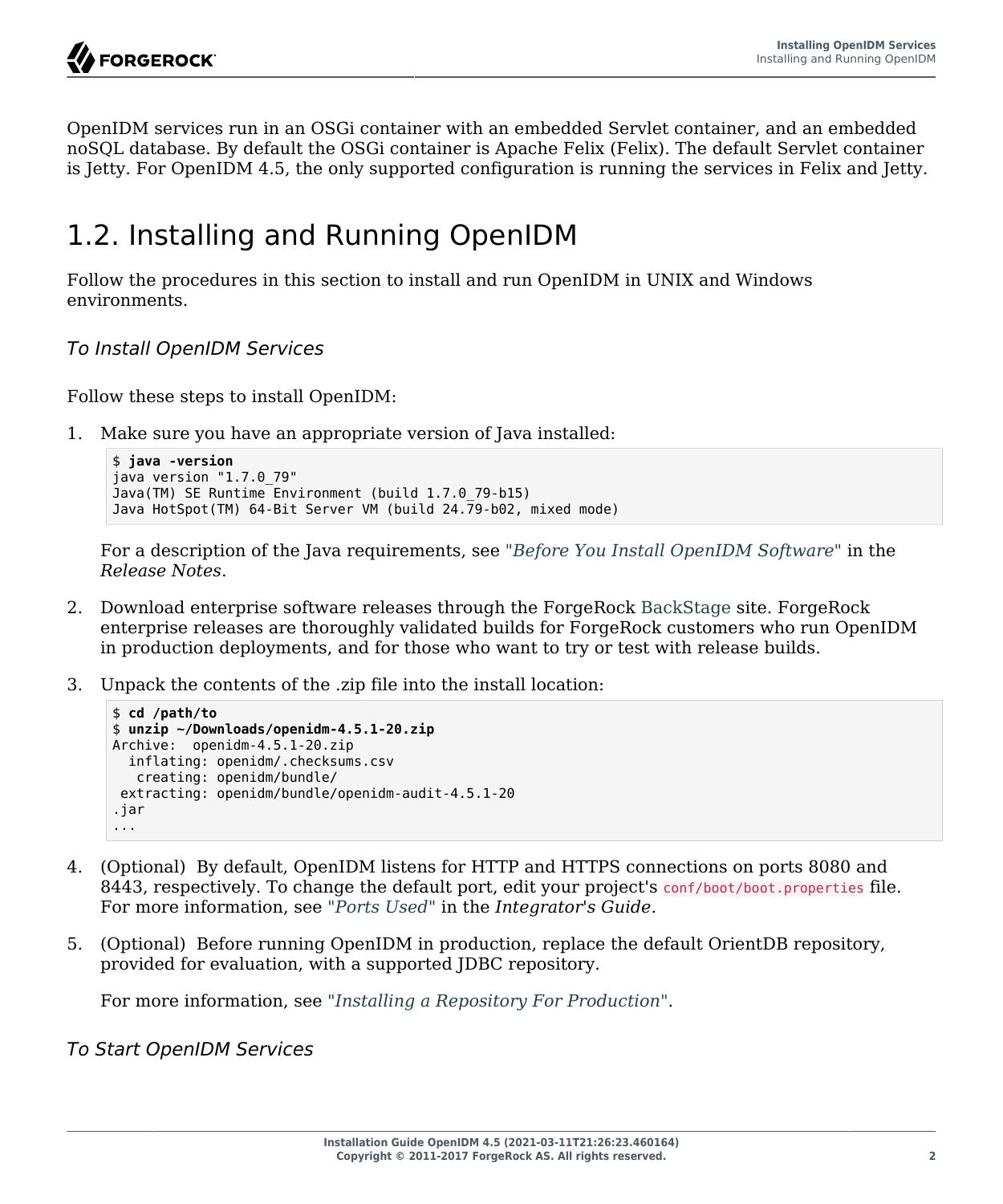

To run OpenIDM as a background process, see "*Starting and Stopping OpenIDM*" in the *Integrator's Guide*.

Follow these steps to run OpenIDM interactively:

- 1. Start the Felix container, load all OpenIDM services, and start a command shell to allow you to manage the container:
	- Start OpenIDM (UNIX):

```
$ ./startup.sh
```

```
Using OPENIDM HOME: /path/to/openidm
Using PROJECT_HOME: /path/to/openidm<br>Using OPENIDM OPTS: -Xmx1024m -Xms10
                        -Xmx1024m -Xms1024m
Using LOGGING_CONFIG: -Djava.util.logging.config.file=/path/to/openidm/conf/logging.properties
Using boot properties at /path/to/openidm/conf/boot/boot
.properties
-> OpenIDM ready
```
• Start OpenIDM (Windows):

```
C:\> cd \path\to\openidm
C:\> startup.bat
"Using OPENIDM HOME: \path\to\openidm"
"Using PROJECT_HOME: \path\to\openidm"
                     -Xmx1024m -Xms1024m -Dfile.encoding=UTF-8"
"Using LOGGING_CONFIG: -Djava.util.logging.config.file=\path\to\openidm\conf\logging.properties"
Using boot properties at \path\to\openidm\conf\boot\boot
.properties
-> OpenIDM
 ready
->
```
At the OSGi console -> prompt, you can enter commands such as **help** for usage, or **ps** to view the bundles installed. To see a list of all the OpenIDM core services and their states, enter the following command:

|     | -> scr list           |                                              |
|-----|-----------------------|----------------------------------------------|
| Id  | State                 | Name                                         |
| 161 | <i><b>Tactive</b></i> | org.forgerock.openidm.endpoint               |
| 171 | [active               | org.forgerock.openidm.endpoint               |
| 371 | Tactive               | org.forgerock.openidm.endpoint               |
| 361 | <i><b>Tactive</b></i> | org.forgerock.openidm.endpoint               |
| 181 | <i><b>Tactive</b></i> | org.forgerock.openidm.endpoint               |
| 381 | <i><b>Tactive</b></i> | org.forgerock.openidm.endpoint               |
| 391 | <i><b>Tactive</b></i> | org.forgerock.openidm.endpoint               |
| 401 | Tactive               | org.forgerock.openidm.endpoint               |
| 321 | Tactive               | org.forgerock.openidm.endpoint               |
| 191 | Tactive               | org.forgerock.openidm.config.enhanced        |
| 491 | Tactive               | org.forgerock.openidm.selfservice.userupdate |
| 31  | <i>l</i> unsatisfied  | org.forgerock.openidm.datasource.jdbc        |
| 71  | <i><b>Tactive</b></i> | org.forgerock.openidm.http.context           |
| 231 | <i><b>Tactive</b></i> | org.forgerock.openidm.info                   |
| 411 | <i>l</i> active       | org.forgerock.openidm.info                   |
| 241 | Tactive               | org.forgerock.openidm.info                   |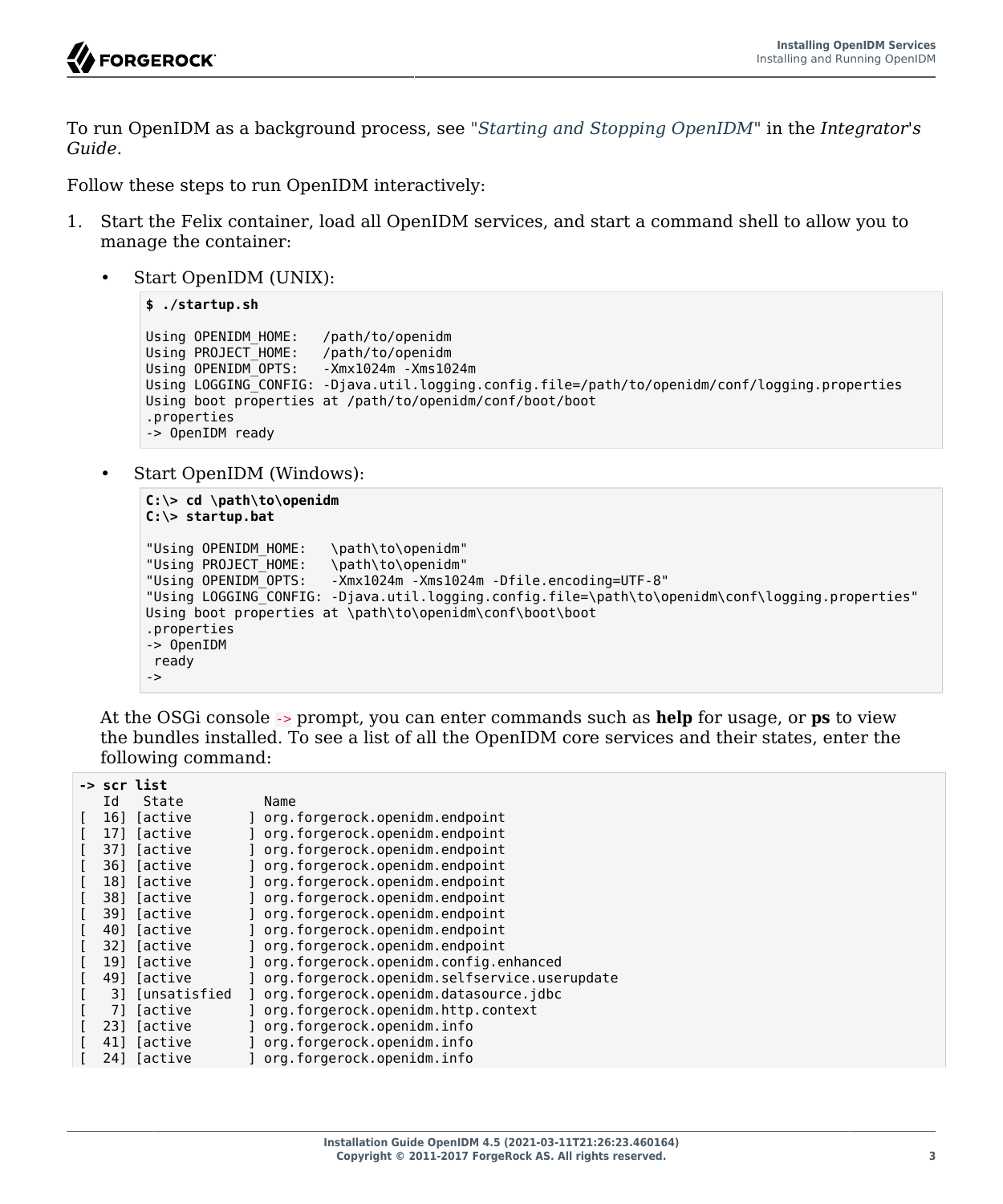| ſ  | 35] [active      | ] org.forgerock.openidm.provisioner.openicf.connectorinfoprovider |
|----|------------------|-------------------------------------------------------------------|
| ſ  | 44] [unsatisfied | ] org.forgerock.openidm.provisioner.salesforce                    |
| ſ  | 28] [active      | ] org.forgerock.openidm.maintenance.update.log                    |
| ſ  | 26] [active      | ] org.forgerock.openidm.maintenance.updatemanager                 |
| ſ  | 5] [active       | ] org.forgerock.openidm.repo.orientdb                             |
| ſ  | 34] [active      | ] org.forgerock.openidm.openicf.syncfailure                       |
| ſ  | 8] [active       | ] org.forgerock.openidm.api-servlet                               |
| ſ  | 2] [active       | ] org.forgerock.openidm.config.enhanced.starter                   |
| L  | 0] [active       | ] org.forgerock.openidm.security                                  |
| ſ  | 25] [active      | ] org.forgerock.openidm.maintenance.update                        |
| [  | 10] [active      | ] org.forgerock.openidm.audit                                     |
| ſ  | 57] [unsatisfied | ] org.forgerock.openidm.schedule                                  |
| ſ  | 52] [active      | ] org.forgerock.openidm.servletfilter.registrator                 |
| ſ  | 11] [active      | ] org.forgerock.openidm.auth.config                               |
| ſ  | 4] [unsatisfied  | ] org.forgerock.openidm.repo.jdbc                                 |
| ſ  | 55] [active      | ] org.forgerock.openidm.workflow                                  |
| ſ  | 33] [unsatisfied | ] org.forgerock.openidm.provisioner.openicf                       |
| ſ  | 15] [active      | ] org.forgerock.openidm.managed                                   |
| ſ  | 22] [active      | ] org.forgerock.openidm.health                                    |
| ſ  | 31] [active      | ] org.forgerock.openidm.provisioner                               |
| ſ  | 42] [active      | ] org.forgerock.openidm.internal                                  |
| ſ  | 27] [active      | ] org.forgerock.openidm.maintenance.update.config                 |
| ſ  | 43] [active      | ] org.forgerock.openidm.provisioner.salesforce.confighelper       |
| ſ  | 56] [active      | ] org.forgerock.openidm.taskscanner                               |
| ſ  | 21] [active      | ] org.forgerock.openidm.external.rest                             |
| ſ  | 50] [active      | ] org.forgerock.openidm.ui.context                                |
| ſ  | 51] [active      | ] org.forgerock.openidm.ui.context                                |
| ſ  | 46] [active      | ] org.forgerock.openidm.selfservice.kbaservice                    |
| ſ  | 9] [active       | ] org.forgerock.openidm.router                                    |
| ſ  | 58] [active      | ] org.forgerock.openidm.scheduler                                 |
| ſ  | 20] [unsatisfied | ] org.forgerock.openidm.external.email                            |
| ſ  | 30] [active      | ] org.forgerock.openidm.policy                                    |
| ſ  | 6] [active       | ] org.forgerock.openidm.cluster                                   |
| ſ  | 13] [active      | ] org.forgerock.openidm.sync                                      |
| ſ  | 45] [active      | ] org.forgerock.openidm.script                                    |
| ſ  | 14] [active      | ] org.forgerock.openidm.recon                                     |
| ſ  | 53] [active      | ] org.forgerock.openidm.servletfilter                             |
| ſ  | 54] [active      | ] org.forgerock.openidm.servletfilter                             |
| L  | 48] [unsatisfied | ] org.forgerock.openidm.selfservice                               |
| ſ  | 47] [active      | ] org.forgerock.openidm.selfservice.kba                           |
| ſ  | 12] [active      | ] org.forgerock.openidm.authentication                            |
| L  | 1] [active       | ] org.forgerock.openidm.config.manage                             |
| I  | 29] [active      | ] org.forgerock.openidm                                           |
|    | .maintenance     |                                                                   |
| -> |                  |                                                                   |
|    |                  |                                                                   |

A default startup does not include certain configurable services, which will indicate an unsatisfied state until they are included in the configuration. As you work through the sample configurations described later in this guide, you will notice that these services are active.

Startup errors and messages are logged to the console by default. You can also view these messages in the log files at /path/to/openidm/logs.

2. Alternatively, you can manage the container and services from the Apache Felix Web Console.

Use these hints to connect to the Apache Felix Web Console: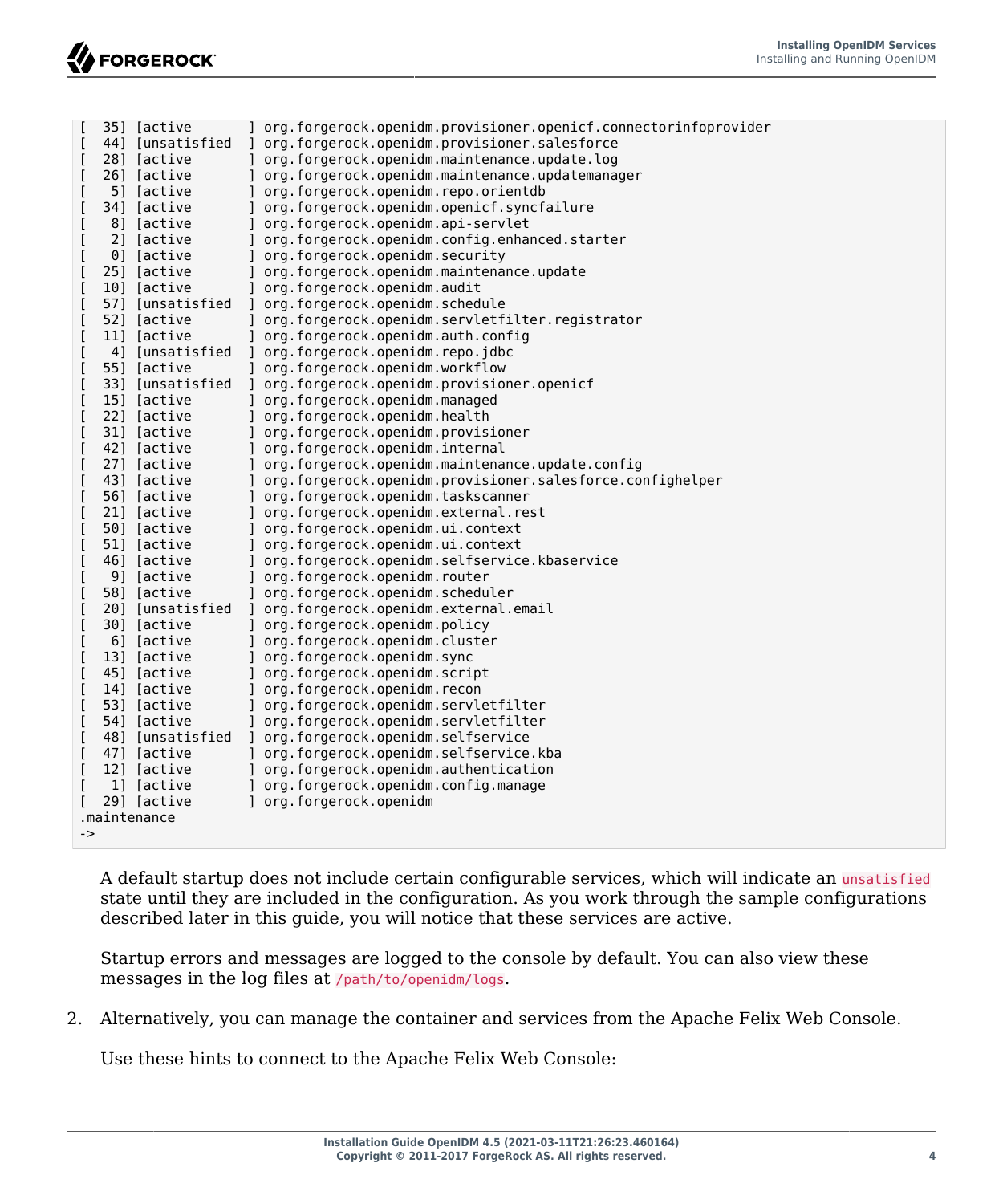- Default URL: <https://localhost:8443/system/console>
- Default user name: admin
- Default password: admin

Select Main > Components to see OpenIDM core services and their respective states.

#### <span id="page-9-0"></span>*To Stop the OpenIDM Services*

- <span id="page-9-1"></span>1. You can stop OpenIDM Services from the -> prompt in the OSGi console, or through the Apache Felix Web Console. Both of these options stop the Felix container:
	- In the OSGi console, enter the **shutdown** command at the -> prompt:

| -> shutdown      |  |
|------------------|--|
| $\sim$ 100 $\pm$ |  |
|                  |  |

- In the Apache Felix Web Console, select Web Console > System Information to stop the container.
- 2. On Unix systems, you can stop OpenIDM by using the **shutdown.sh** script, located in the /path/to/ openidm directory:

**\$ ./shutdown.sh** ./shutdown.sh Stopping OpenIDM (31391)

#### **Note**

If you want to set up OpenIDM on a read-only volume, read "*[Installing OpenIDM on a Read-Only Volume](#page-62-0)*".

#### *To Install OpenIDM as a Windows Service*

You can install OpenIDM to run as a Windows service so that the server starts and stops automatically when Windows starts and stops. You must be logged in as an administrator to install OpenIDM as a Windows service:

#### **Note**

On a 64-bit Windows server, you must have a 64-bit Java version installed to start the service. If a 32-bit Java version is installed, you will be able to install OpenIDM as a service, but starting the service will fail.

*Before* you launch the install-service.bat file, which registers the OpenIDM service within the Windows registry, make sure that your JAVA\_HOME environment variable points to a valid 64-bit version of the JRE or JDK.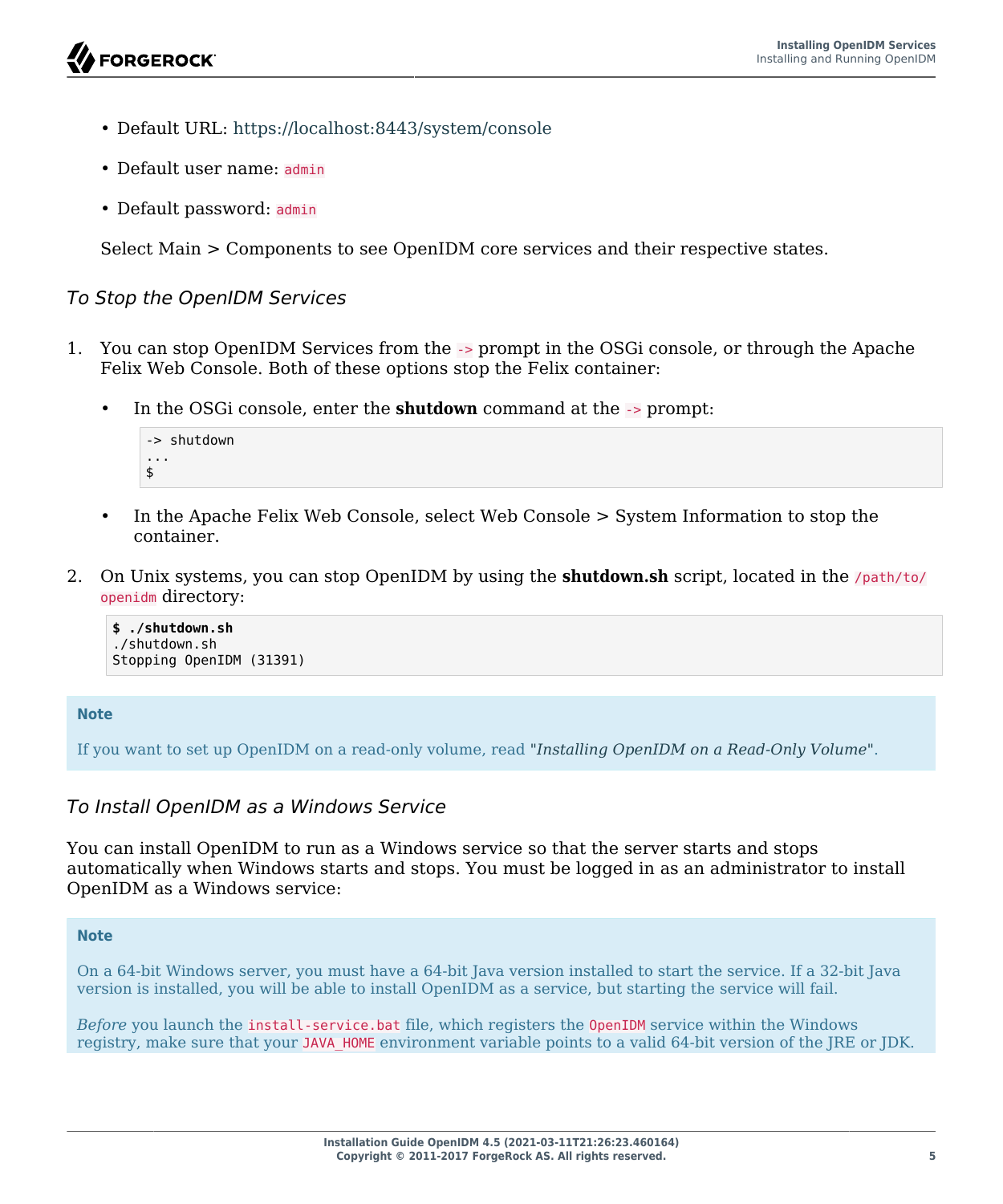

If you have already installed the service with the JAVA HOME environment variable pointing to a 32-bit JRE or JDK, delete the service first, then reinstall the service.

1. Unpack the OpenIDM .zip file, as described previously, and change to the *install-location*\bin directory:

C:\>**cd openidm\bin** C:\openidm\bin>

2. Run the install-service bat command, specifying the name the service should run as:

C:\openidm\bin>**install-service.bat openidm** ForgeRock Launcher Java Service successfully installed as "openidm" service

3. Use the Windows Service manager to manage the OpenIDM service.

| <b>Q</b> Services             |                            |                                          |                     |               |                  | $\Box$ o $\Box$      |                  |
|-------------------------------|----------------------------|------------------------------------------|---------------------|---------------|------------------|----------------------|------------------|
| <b>Action</b><br>File<br>View | Help                       |                                          |                     |               |                  |                      |                  |
| ⇚                             | 罱<br>Ð                     |                                          |                     |               |                  |                      |                  |
| Services (Local)              | C. Services (Local)        |                                          |                     |               |                  |                      |                  |
|                               | openidm                    | Name $\triangle$                         | <b>Description</b>  | <b>Status</b> | Startup Type     | Log On As            | $\blacktriangle$ |
|                               |                            | Microsoft iSCSI Initi Manages I          |                     |               | Manual           | Local System         |                  |
|                               | Start the service          | C. Microsoft Software  Manages s         |                     |               | Manual           | <b>Local System</b>  |                  |
|                               |                            | Mozilla Maintenanc The Mozilla           |                     |               | Manual           | <b>Local System</b>  |                  |
|                               | Description:               | S. Multimedia Class Sc Enables rel       |                     |               | Manual           | <b>Local System</b>  |                  |
|                               | ForgeRock OSGi Java Server | Wet.Msmq Listener  Receives a            |                     |               | <b>Disabled</b>  | Network S            |                  |
|                               |                            | C. Net.Pipe Listener A Receives a        |                     | Started       | Automatic        | Local Service        |                  |
|                               |                            | <b>Q.</b> Net. Tcp Listener A Receives a |                     | Started       | <b>Automatic</b> | <b>Local Service</b> |                  |
|                               |                            | S. Net. Tcp Port Sharin Provides a       |                     | Started       | Manual           | <b>Local Service</b> |                  |
|                               |                            | <b>O</b> Netlogon                        | Maintains a Started |               | Automatic        | <b>Local System</b>  |                  |
|                               |                            | Metwork Access Pr The Netwo              |                     |               | Manual           | Network S            |                  |
|                               |                            | <b>CA</b> Network Connections Manages o  |                     | Started       | Manual           | <b>Local System</b>  |                  |
|                               |                            | <b>CA Network List Service</b>           | Identifies t        | Started       | Manual           | Local Service        |                  |
|                               |                            | C. Network Location A Collects an        |                     | Started       | Automatic        | Network S            |                  |
|                               |                            | S. Network Store Inte This servic        |                     | Started       | Automatic        | Local Service        |                  |
|                               |                            | C. OpenICF Connecto OpenICF C            |                     |               | Automatic        | <b>Local System</b>  |                  |
|                               |                            | <b>O</b> bpenidm                         | ForgeRock           |               | Manual           | Local System         |                  |
|                               |                            | C. Performance Count Enables re          |                     |               | Manual           | <b>Local Service</b> |                  |
|                               |                            | <b>Q.</b> Performance Logs               | Performan           |               | Manual           | <b>Local Service</b> |                  |
|                               |                            | C. Plug and Play                         | Enables a c Started |               | Automatic        | Local System         |                  |

### *Running OpenIDM as a Windows Service*

4. Change the user account for this service from the default (local system) account to an account with administrative privileges. The local system account has limited permissions and an OpenIDM service that runs with this account will encounter problems during synchronization.

To change the user account:

a. Double click the openidm service in the Windows Service manager.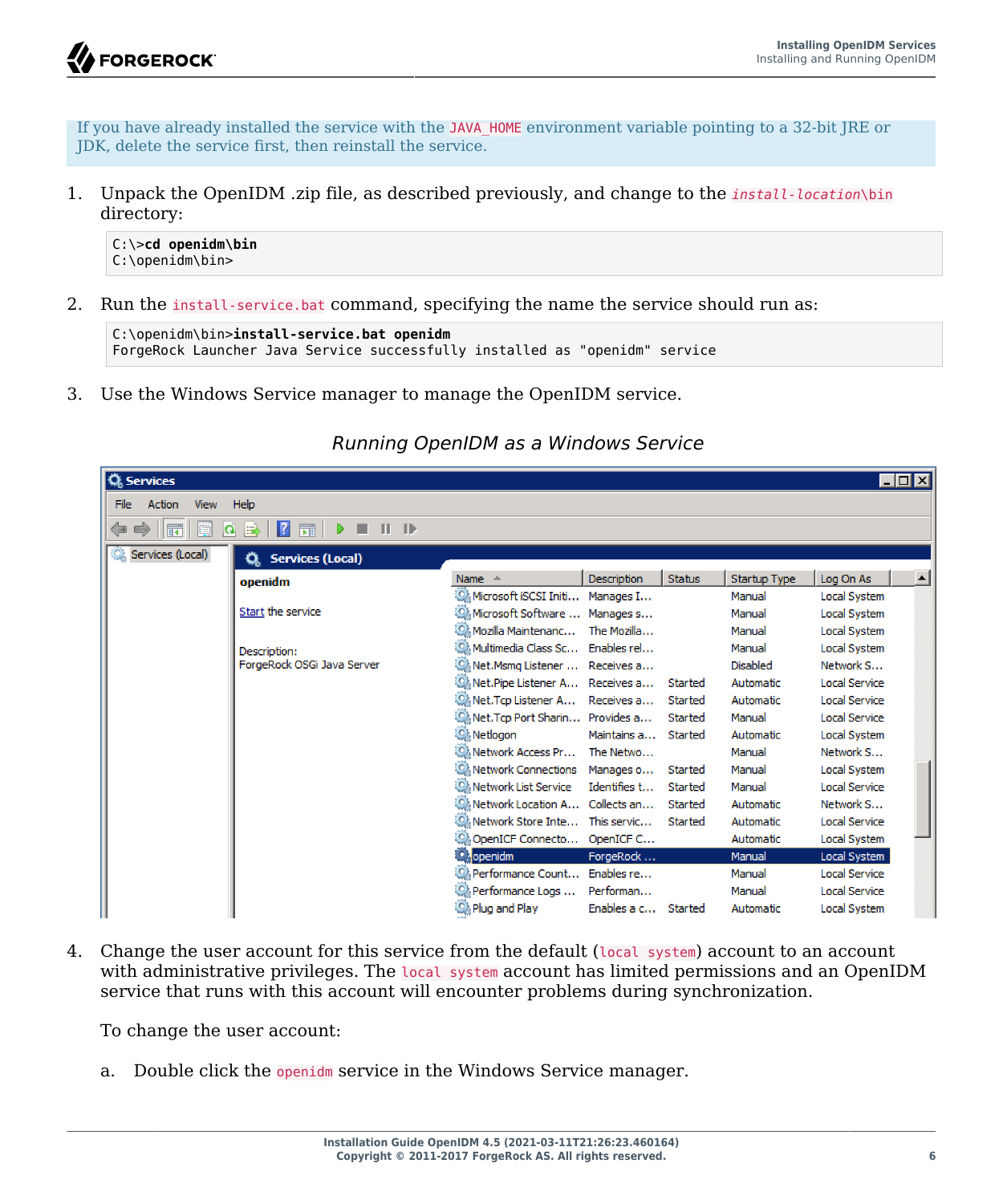- b. Select the Log On tab.
- c. Select This Account and browse for an Active Directory administrative account.
- d. Enter the password for the administrative account.

*Changing the Service User Account*

|            |                         | openidm Properties (Local Computer)            | $\mathsf{x}$ |
|------------|-------------------------|------------------------------------------------|--------------|
|            |                         | General Log On   Recovery   Dependencies       |              |
| Log on as: |                         |                                                |              |
|            | C Local System account  |                                                |              |
|            |                         | Allow service to interact with desktop         |              |
|            | $\bullet$ This account: | administrator<br>Browse                        |              |
|            | Password:               |                                                |              |
|            | Confirm password:       |                                                |              |
|            |                         | Help me configure user account log on options. |              |
|            |                         |                                                |              |
|            |                         |                                                |              |
|            |                         |                                                |              |
|            |                         |                                                |              |
|            |                         |                                                |              |
|            |                         |                                                |              |
|            |                         |                                                |              |
|            |                         | OK<br>Cancel<br>Apply                          |              |

- e. Click Apply to save the changes.
- 5. Use the Windows Service Manager to start, stop, or restart the service.
- 6. To uninstall the OpenIDM service stop the service, then run the following command:

```
C:\install-location\openidm\bin>launcher.bat /uninstall openidm
...
 Service "openidm" removed successfully
...
```
<span id="page-11-1"></span><span id="page-11-0"></span>1.3. Getting Started With the OpenIDM REST Interface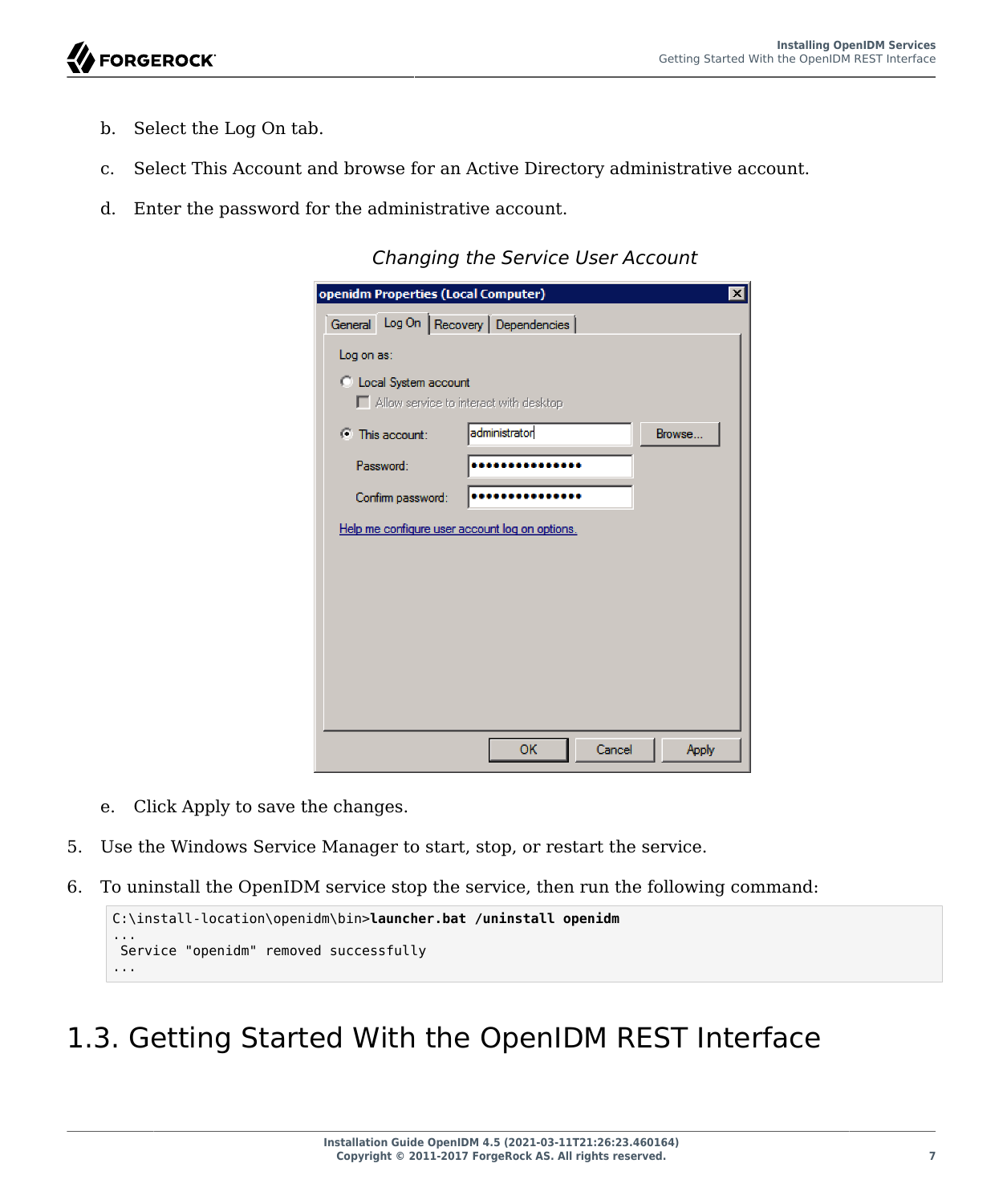

OpenIDM provides RESTful access to users in the OpenIDM repository. To access the OpenIDM repository over REST, you can use a browser-based REST client, such as the Simple REST Client for Chrome, or RESTClient for Firefox. Alternatively you can use the **curl** command-line utility that is included with most operating systems. For more information about **curl**, see [https://github.com/](https://github.com/bagder/curl) [bagder/curl](https://github.com/bagder/curl).

OpenIDM is accessible over the regular and secure HTTP ports of the Jetty Servlet container, 8080 and 8443.

If you want to run **curl** over the secure port, 8443, you must either include the **--insecure** option, or follow the instructions in "Restrict REST Access to the HTTPS Port" in the *Integrator's Guide*. You can use those instructions with the self-signed certificate that is generated when OpenIDM starts, or with a \*.crt file provided by a certificate authority.

In numerous cases, **curl** commands to the secure port are depicted with a --cacert self-signed.crt option. Instructions for creating that self-signed.crt file are shown in "Restrict REST Access to the HTTPS Port" in the *Integrator's Guide*.

If you would rather use **curl** to connect to the regular HTTP port, omit the --cacert self-signed.crt file and point to a regular Jetty HTTP URL such as http://localhost:8080/openidm/....

#### **Note**

All RESTful command-line examples in this guide, as depicted with **curl**, are based on the default configuration of OpenIDM. If you change configuration files in directories such as openidm/conf and openidm/script, you might need to modify the RESTful commands to reflect those changes.

Most of the examples in this guide use client-assigned IDs when creating resources, as it makes the examples easier to read.

In general, server-assigned UUIDs are better in production, as they can be generated easily in clustered environments.

For some versions of Mac OS X, the stock version of the **curl** command with the **--cacert** option may lead to error messages. You may use the **-k** or **--insecure** options as a workaround.

1. Access the following URL to obtain the JSON representation of all users in the OpenIDM repository:

```
$ curl \
 --header "X-OpenIDM-Username: openidm-admin" \
--header "X-OpenIDM-Password: openidm-admin" \
 --request GET \
 http://localhost:8080/openidm/managed/user/?_queryId=query-all-ids
```
When you first install OpenIDM with an empty repository, no users exist.

2. Create a user joe by sending a RESTful POST.

The following **curl** commands create the user joe in the repository.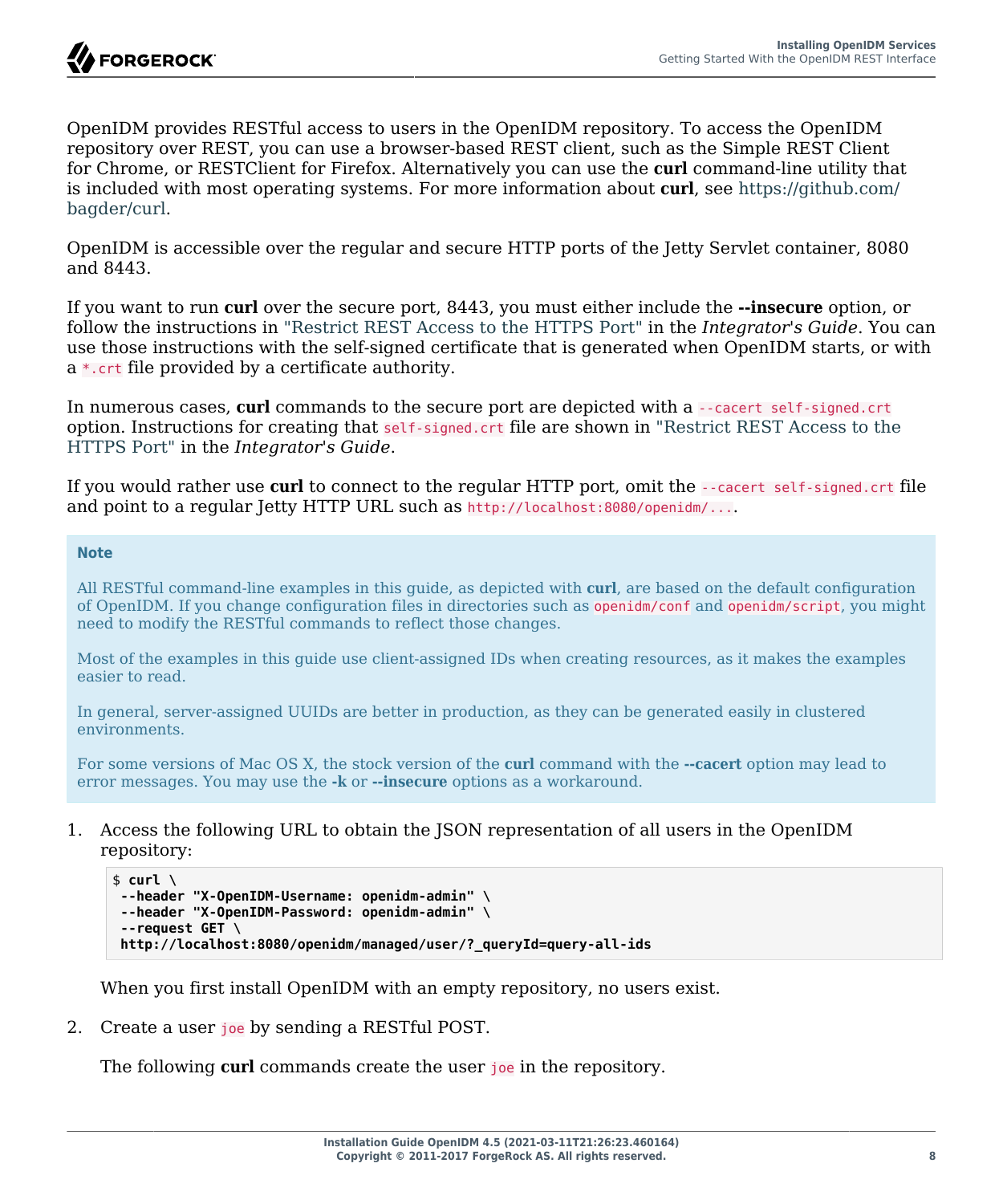• Create joe (UNIX):

```
$ curl \
 --cacert self-signed.crt \
 --header "Content-Type: application/json" \
 --header "X-OpenIDM-Username: openidm-admin" \
 --header "X-OpenIDM-Password: openidm-admin" \
 --request POST \
 --data '{
  "userName":"joe",
  "givenName":"joe",
  "sn":"smith",
  "mail":"joe@example.com",
  "telephoneNumber":"555-123-1234",
  "password":"TestPassw0rd",
  "description":"My first user",
  "_id":"joe"
 \overline{Y} \overline{Y} https://localhost:8443/openidm/managed/user?_action=create
{
 "_id": "joe",
 "_rev": "1",
   "userName": "joe",
   "givenName": "joe",
   "sn": "smith",
   "mail": "joe@example.com",
   "telephoneNumber": "555-123-1234",
   "description": "My first user",
   "accountStatus": "active",
   "effectiveRoles": [],
   "effectiveAssignments": []
}
```
• Create joe (Windows):

```
C:\> curl ^
 --cacert self-signed.crt ^
 --header "Content-Type: application/json" ^
 --header "X-OpenIDM-Username: openidm-admin" ^
 --header "X-OpenIDM-Password: openidm-admin" ^
 --request POST ^
 --data "{
  \"userName\":\"joe\",
  \"givenName\":\"joe\",
  \"sn\":\"smith\",
  \"mail\":\"joe@example.com\",
  \"telephoneNumber\":\"555-123-1234\",
  \"password\":\"TestPassw0rd\",
  \"description\":\"My first user\"
 \"_id\":\"joe\"
 }" ^
  https://localhost:8443/openidm/managed/user?_action=create
```
3. Fetch the newly created user from the repository with a RESTful GET: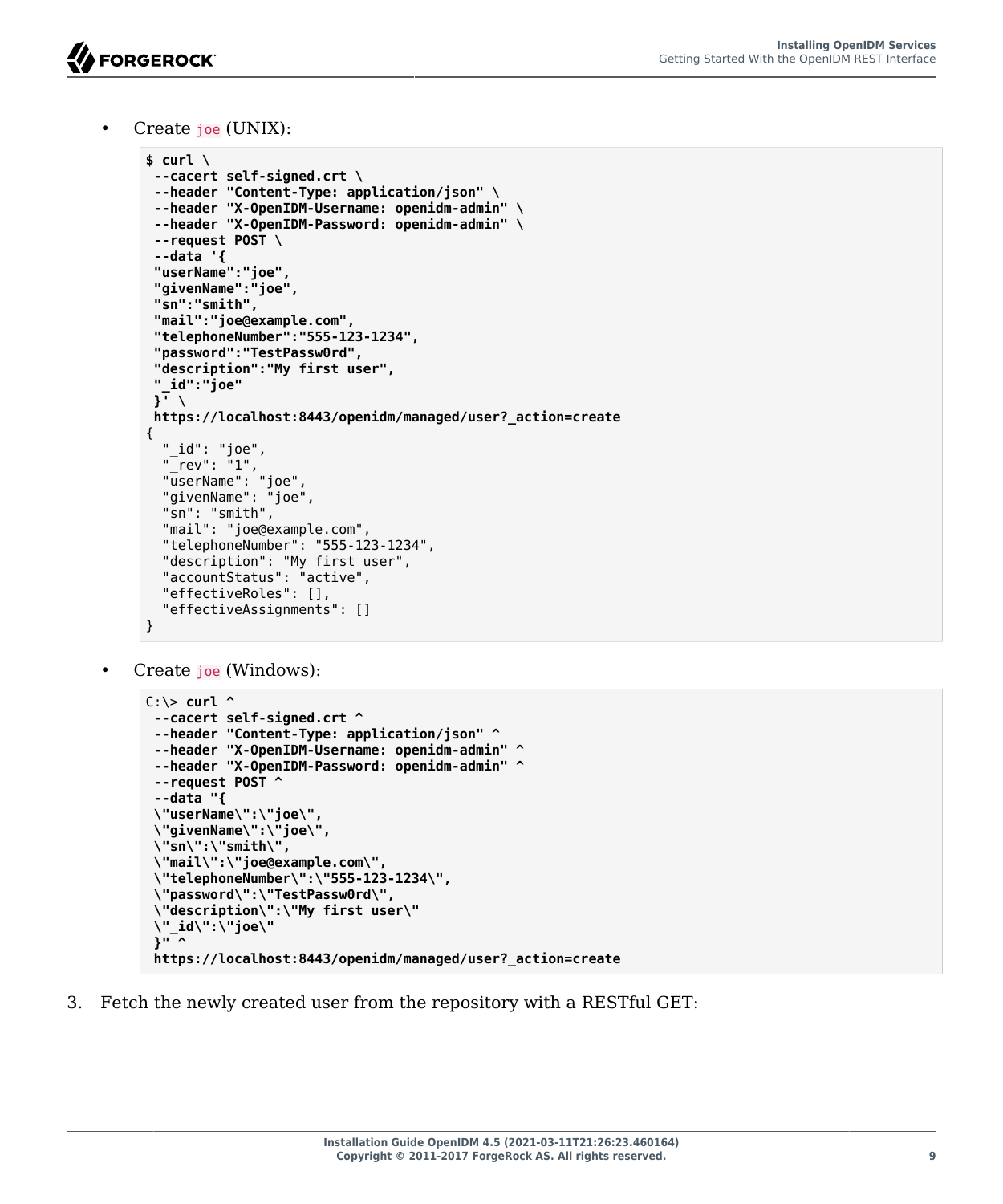```
$ curl \
 --cacert self-signed.crt \
 --header "X-OpenIDM-Username: openidm-admin" \
 --header "X-OpenIDM-Password: openidm-admin" \
 --request GET \
  https://localhost:8443/openidm/managed/user/joe
{
   "_id": "joe",
   "_rev": "1",
   "userName": "joe",
   "givenName": "joe",
   "sn": "smith",
   "mail": "joe@example.com",
   "telephoneNumber": "555-123-1234",
   "description": "My first user",
   "accountStatus": "active",
   "effectiveRoles": [],
   "effectiveAssignments": []
}
```
4. Notice that more attributes are returned for user joe than the attributes you added in the previous step. The additional attributes are added by a script named onCreateUser. is that is triggered when a new user is created. For more information, see "Managed Object Configuration" in the *Integrator's Guide*.

When you create a user some attributes might be *required* by the policy that is associated with that user. These are listed in the conf/policy.json file.

### 1.3.1. Format REST Output for Readability

With all **curl**-based REST calls, OpenIDM returns the JSON object all on one line.

Without a bit of help, the JSON output is formatted all on one line. One example is shown below, and it is difficult to read:

```
 {"mail":"joe@example.com","sn":"smith","passwordAttempts":"0",
 "lastPasswordAttempt":"Mon Apr 14 2014 11:13:37 GMT-0800 (GMT-08:00)",
      "address2":"","givenName":"joe","effectiveRoles":["openidm-authorized"],
      "password":{"$crypto":{"type":"x-simple-encryption","value":{"data":
 "OBFVL9cG8uaLoo1N+SMJ3g==","cipher":"AES/CBC/PKCS5Padding","iv":
 "7rlV4EwkwdRHkt19F8g22A==","key":"openidm-sym-default"}}},"country":"",
      "city":"","_rev":"1","lastPasswordSet":"","postalCode":"","_id":"joe3",
      "description":"My first user","accountStatus":"active","telephoneNumber":
      "555-123-1234","roles":["openidm-authorized"],"effectiveAssignments":{},
      "postalAddress":"","stateProvince":"","userName":"joe3"}
```
At least two options are available to clean up this output.

The standard way to format JSON output is with a JSON parser such as [jq.](http://stedolan.github.io/jq/) You would "pipe" the output of a REST call to **jq**, as follows: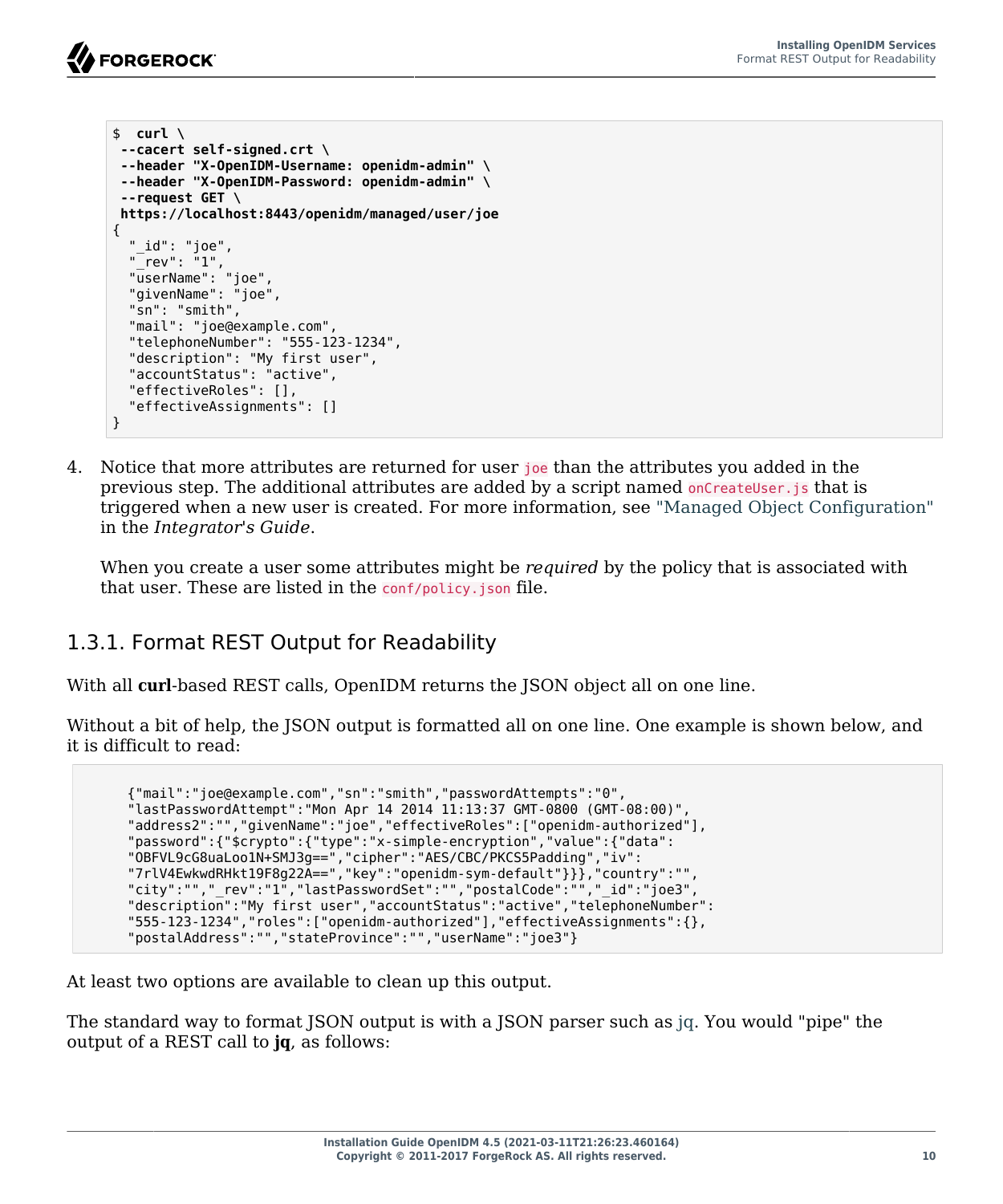

```
$ curl \
--cacert self-signed.crt
 \
--header "X-OpenIDM-Username: openidm-admin"
 \
--header "X-OpenIDM-Password: openidm-admin"
 \
--request GET \
"https://localhost:8443/openidm/managed/user/joe" \
| jq .
```
The ForgeRock REST API includes an optional prettyPrint request parameter. The default value is false. To use the ForgeRock REST API to format output, add a parameter such as ? prettyPrint=true or &\_prettyPrint=true, depending on whether it is added to the end of an existing request parameter. In this case, the following command would return formatted output:

```
$ curl \
--cacert self-signed.crt
 \
--header "X-OpenIDM-Username: openidm-admin"
 \
--header "X-OpenIDM-Password: openidm-admin"
 \
--request GET \
"https://localhost:8443/openidm/managed/user/joe?_prettyPrint=true"
```
Note that most command-line examples in this guide do not show this parameter, although the output is formatted for readability.

## <span id="page-15-0"></span>1.4. OpenIDM User Interfaces

OpenIDM supports configuration from Web-based user interfaces, called the UI in the OpenIDM documentation set.

OpenIDM includes UIs at two different endpoints, / and /admin. We refer to the administrative tools available at each endpoint as the Self-Service UI and the Administrative UI (Admin UI), respectively.

The Self-Service UI allows regular (non-administrative) users to update parts of their profile, such as passwords and addresses. For more information, see "Configuring User Self-Service" in the *Integrator's Guide*. When these features are enabled, anonymous users can self-register and regular users can reset their own passwords. For more information, see "Working With the Self-Service UI" in the *Integrator's Guide*.

In addition, administrative users can configure and manage workflows in the Self-Service UI. For more information, see "Managing Workflows From the Self-Service UI" in the *Integrator's Guide*.

In essence, the Self-Service UI supports day-to-day administrative tasks.

In contrast, the Admin UI allows an administrator to define the overall OpenIDM system configuration. Administrators would access the Admin UI to learn OpenIDM, during initial system setup, and when they identify new requirements.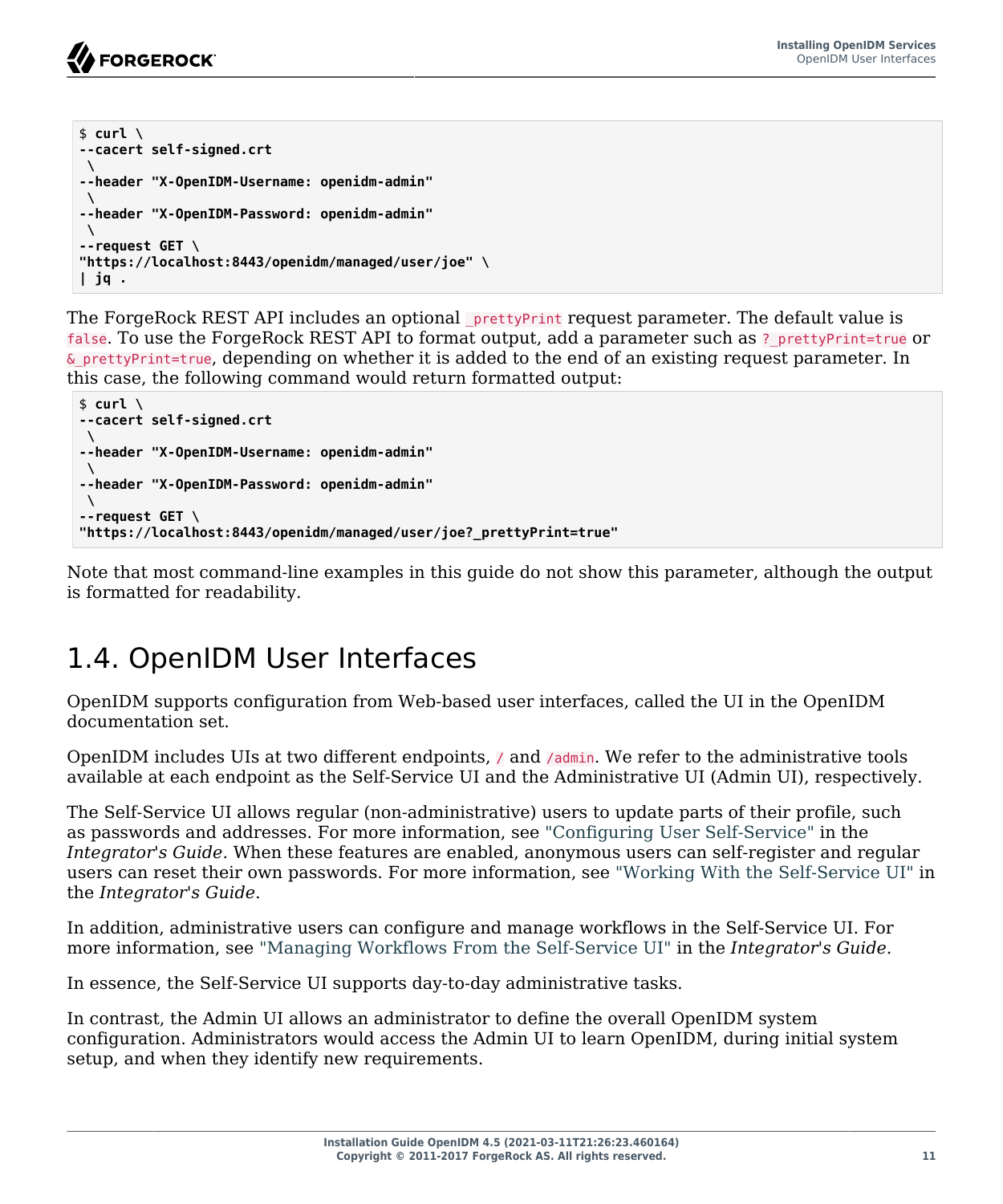Unlike the Self-Service UI, the Admin UI allows you to configure connections to external data stores, as well as the way OpenIDM reconciles information between internal and external data stores.

<span id="page-16-0"></span>When OpenIDM is running on the localhost system, you can access these UIs at https://localhost:8443/ and https://localhost:8443/admin, respectively.

## 1.5. About the OpenIDM Repository

OpenIDM comes with an internal noSQL database, OrientDB, for use as the internal repository out of the box. This makes it easy to get started with OpenIDM. OrientDB is not supported for production use, however, so use a supported JDBC database when moving to production.

To query the internal noSQL database, download and extract [OrientDB \(version 1.7.10\).](https://search.maven.org/remotecontent?filepath=com/orientechnologies/orientdb-community/1.7.10/orientdb-community-1.7.10-distribution.zip) You will find the shell console in the bin directory. Start the OrientDB console, using **console.sh** or **console.bat**, and connect to the running OpenIDM instance, with the **connect** command:

```
$ cd /path/to/orientdb-community-1.7.10/bin
$ ./console.sh
OrientDB console v.1.7.10 (build @BUILD@) www.orientechnologies.com
Type 'help' to display all the commands supported.
Installing extensions for GREMLIN language v.2.5.0
orientdb> connect remote:localhost/openidm admin admin
Connecting to database [remote:localhost/openidm] with user 'admin'...OK
orientdb>
```
When you have connected to the database, you might find the following commands useful:

#### **info**

Shows classes and records

#### **select \* from managed\_user**

Shows all users in the OpenIDM repository

#### **select \* from audit\_activity**

Shows all activity audit records

This table is created on install and populated when there is any activity on the server.

#### **select \* from audit\_recon**

Shows all reconciliation audit records

This table is created on install and populated when you run a reconciliation operation.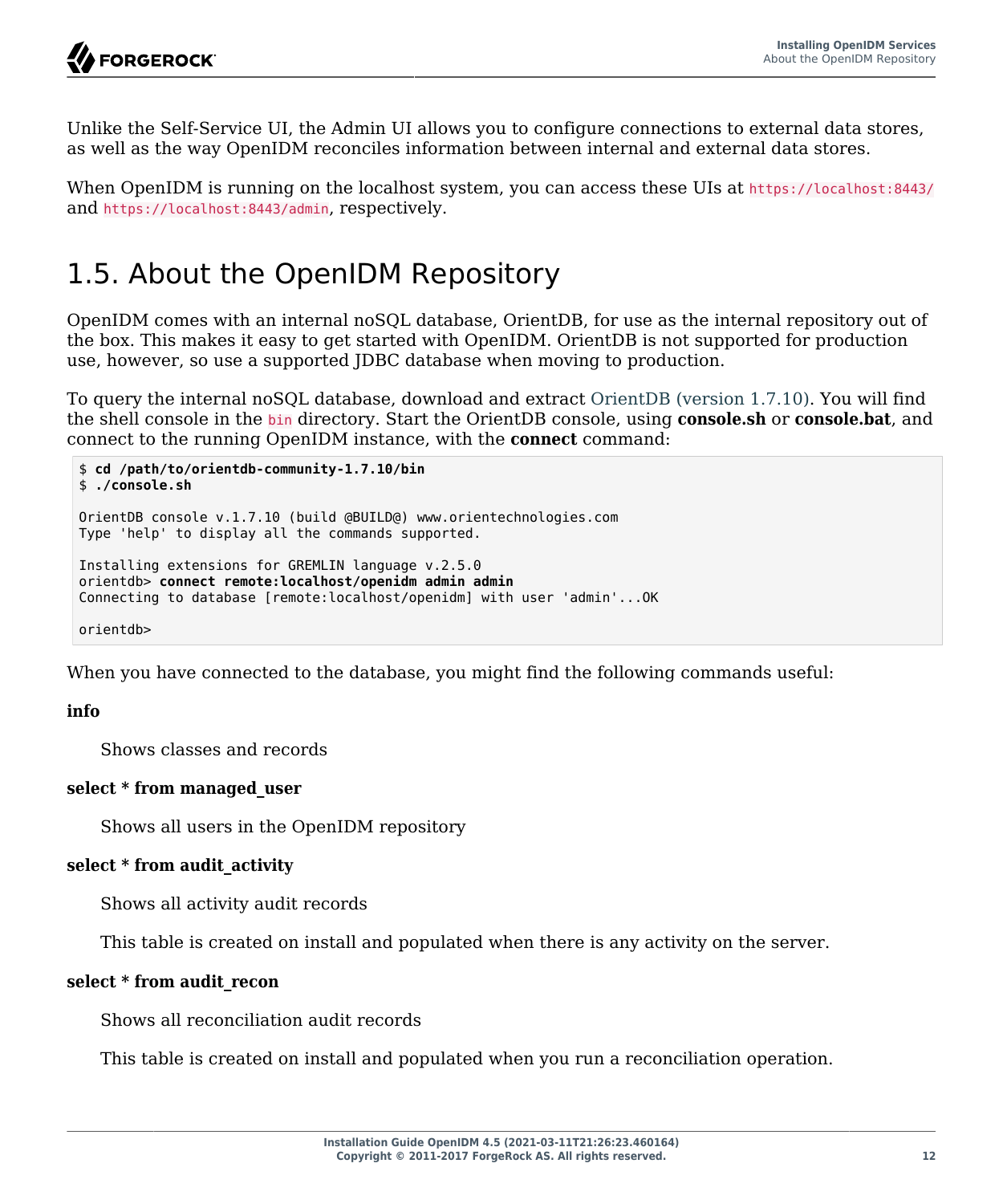You can also use OrientDB Studio to query the default OrientDB repository. After you have installed and started OpenIDM, point your browser to [http://localhost:2480/.](http://localhost:2480/) The default database is openidm and the default user and password are admin and admin. Click Connect to connect to the repository.

To change the default password, use the following POST request on the repo endpoint:

```
$ curl \
 --cacert self-signed.crt \
 --header "X-OpenIDM-Username: openidm-admin" \
 --header "X-OpenIDM-Password: openidm-admin" \
 --request POST \
  "https://localhost:8443/openidm/repo?_action=updateDbCredentials&user=admin&password=newPassword"
```
You must restart OpenIDM for the change to take effect.

This command updates both the repository and the repository configuration file.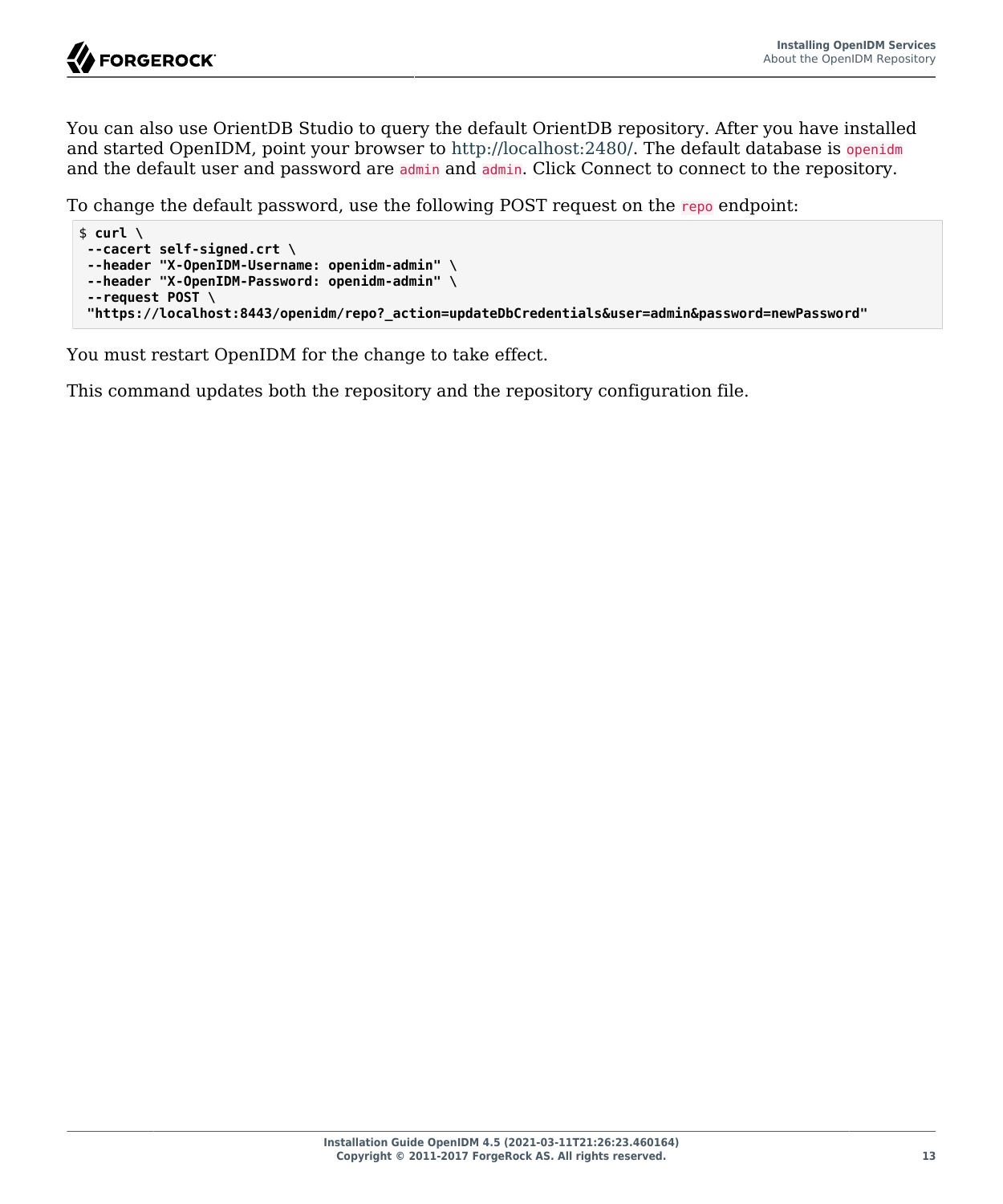## <span id="page-18-0"></span>**Chapter 2** Installing a Repository For Production

<span id="page-18-2"></span>By default, OpenIDM uses OrientDB for its internal repository so that you do not have to install a database in order to evaluate OpenIDM. Before using OpenIDM in production, however, you must replace OrientDB with a supported JDBC repository.

In production environments, OpenIDM 4.5 supports the use of the following internal repositories:

- MySQL
- MS SQL
- PostgreSQL
- Oracle Database
- IBM DB2 Database

For details of the supported versions, see "*Before You Install OpenIDM Software*" in the *Release Notes*.

This chapter describes how to set up OpenIDM to work with each of these supported repositories, and lists the minimum rights required for database installation and operation. For information about the general JDBC repository configuration, and how to map OpenIDM objects to JDBC database tables, see "*Managing the OpenIDM Repository*" in the *Integrator's Guide*.

## <span id="page-18-1"></span>2.1. Minimum Database Access Rights

In general, OpenIDM requires minimal access rights to the JDBC repository for daily operation. This section lists the minimum permissions required, and suggests a strategy for restricting database access in an OpenIDM installation.

The JDBC repository used by OpenIDM requires only one *relevant* user - the service account that is used to create the tables. Generally, the details of this account are configured in the repository connection file (datasource.jdbc-default.json). By default, the username and password for this account are openidm and openidm, regardless of the database type.

All other users are created by the *database-type/*conf/openidm.sql script. The openidm user account must have SELECT, UPDATE, INSERT, and DELETE permissions on all the openidm tables that are created by this script, and by the scripts that create the tables specific to the Activiti workflow engine.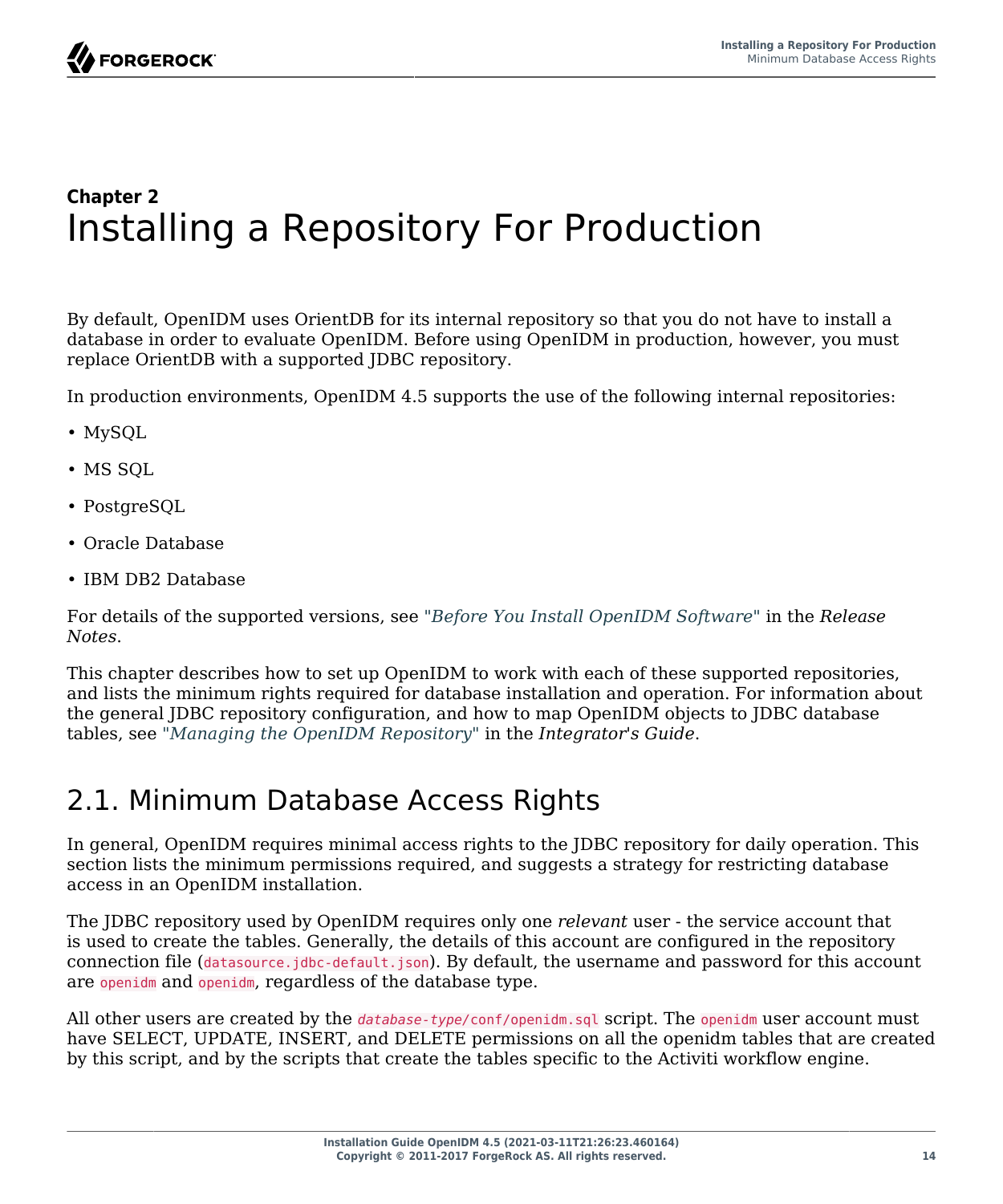# <span id="page-19-0"></span>2.2. To Set Up OpenIDM With MySQL

After you have installed MySQL on the local host and *before starting OpenIDM for the first time*, set up OpenIDM to use the new repository, as described in the following sections.

This procedure assumes that a password has already been set for the MySQL root user:

1. Download [MySQL Connector/J](http://dev.mysql.com/downloads/connector/j/5.1.html), version 5.1 or later from the MySQL website. Unpack the delivery, and copy the .jar into the openidm/bundle directory:

```
$ cp mysql-connector-java-version-bin.jar /path/to/openidm/bundle/
```
2. Make sure that OpenIDM is stopped:

```
$ cd /path/to/openidm/
$ ./shutdown.sh
OpenIDM is not running, not stopping.
```
3. Remove the OrientDB configuration file (repo.orientdb.json) from your project's conf/ directory. For example:

```
$ cd /path/to/openidm/my-project/conf/
$ rm repo.orientdb.json
```
4. Copy the MySQL database connection configuration file (datasource.jdbc-default.json) and the database table configuration file (repo.jdbc.json) to your project's conf directory:

```
$ cd /path/to/openidm/
$ cp db/mysql/conf/datasource.jdbc-default.json my-project/conf/
$ cp db/mysql/conf/repo.jdbc.json my-project/conf/
```
5. Import the data definition language script for OpenIDM into MySQL:

```
$ cd /path/to/mysql
$ mysql -u root -p < /path/to/openidm/db/mysql/scripts/openidm.sql
Enter password:
$
```
This step creates an openidm database for use as the internal repository, and a user openidm with password openidm who has all the required privileges to update the database: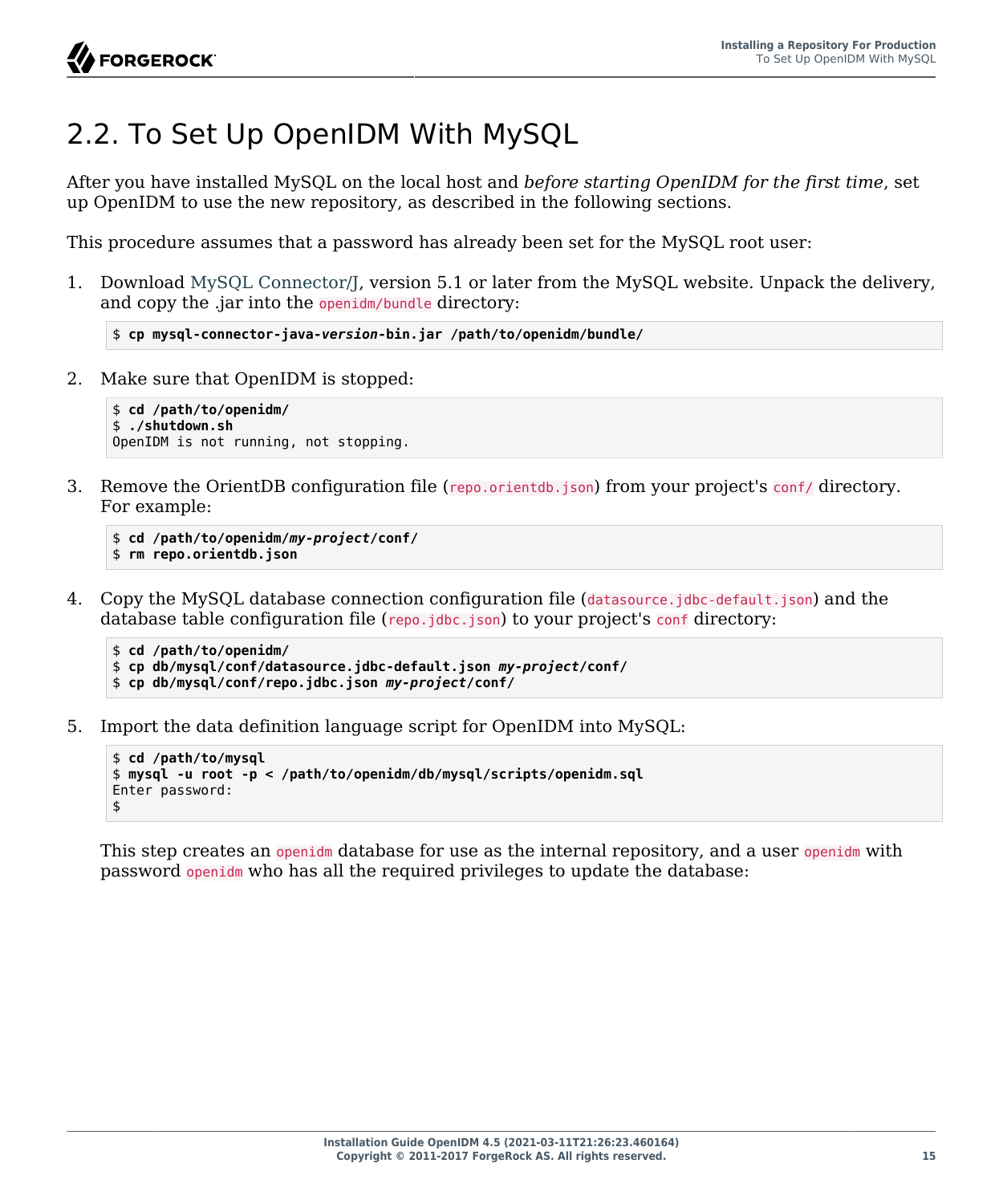

```
$ mysql -u root -p
Enter password:
Welcome to the MySQL monitor. Commands end with ; or \q.
Your MySQL connection id is 18
Server version: 5.5.19 MySQL Community Server
  (GPL)
...
mysql> use openidm;
Reading table information for completion of table and column names
You can turn off this feature to get a quicker startup with -A
Database changed
mysql> show tables;
mysql> show tables;
+---------------------------+
| Tables_in_openidm |
+---------------------------+
| auditaccess |
| auditactivity |
| auditauthentication |
| ... |
| uinotification |
| updateobjectproperties |
| updateobjects |
+---------------------------+
27 rows in set (0.00 sec)
```
The table names are similar to those used with OrientDB.

Exit the mysql console.

```
mysql> exit
Bye
```
6. Run the three scripts that set up the tables required by the Activiti workflow engine.

If you are running MySQL 5.6.4 or higher, run the following scripts:

```
$ cd /path/to/mysql
$ mysql -D openidm -u root -p < /path/to/openidm/db/mysql/scripts/activiti.mysql.create.engine.sql
Enter password: 
$ mysql -D openidm -u root -p < /path/to/openidm/db/mysql/scripts/activiti.mysql.create.history.sql
Enter password: 
$ mysql -D openidm -u root -p < /path/to/openidm/db/mysql/scripts/activiti.mysql.create.identity.sql
Enter password:
```
If you are running a MySQL version prior to 5.6.4, run the following scripts: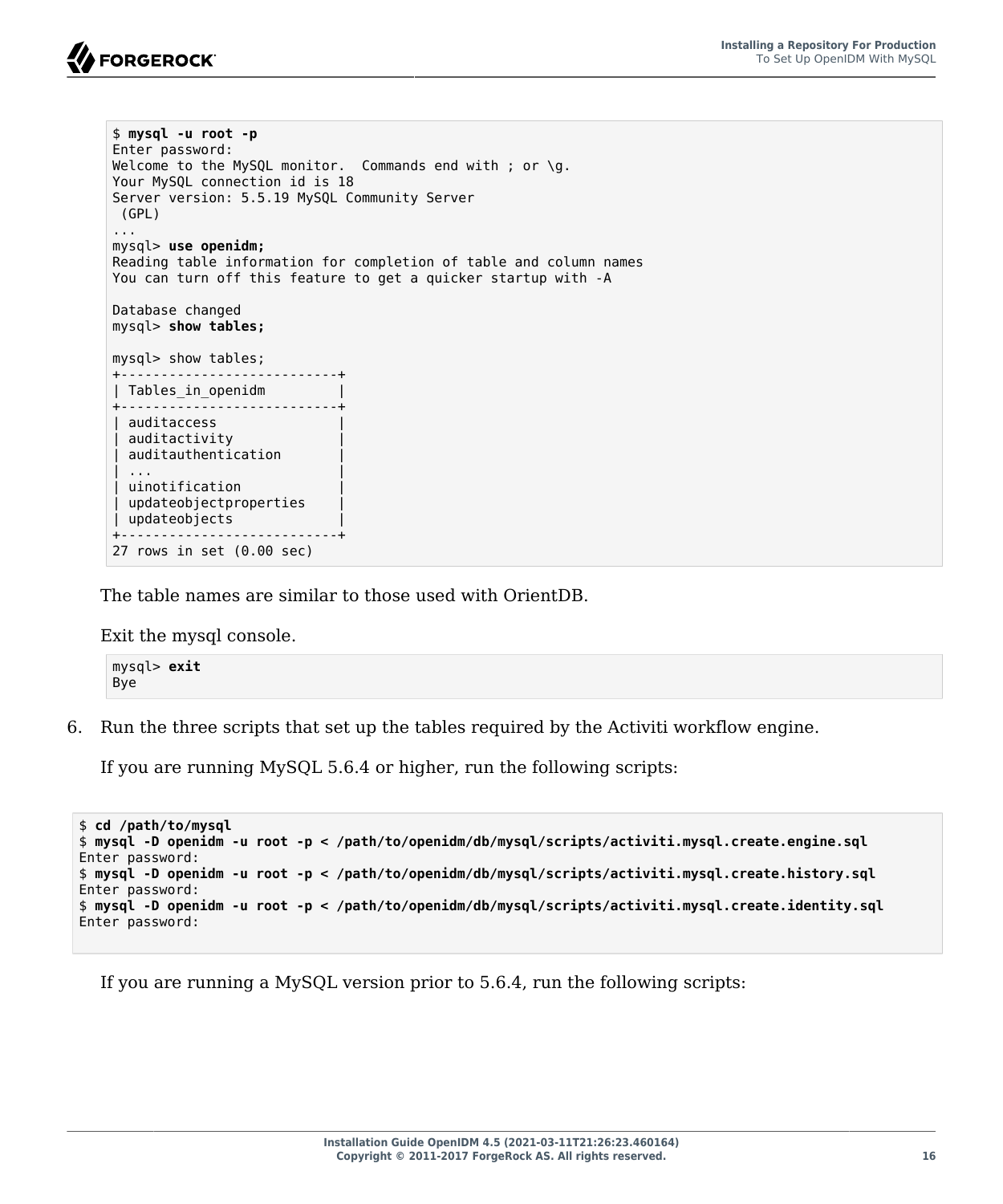

```
$ cd /path/to/mysql
$ mysql -D openidm -u root -p < /path/to/openidm/db/mysql/scripts/activiti.mysql55.create.engine.sql
Enter password: 
$ mysql -D openidm -u root -p < /path/to/openidm/db/mysql/scripts/activiti.mysql55.create.history.sql
Enter password: 
$ mysql -D openidm -u root -p < /path/to/openidm/db/mysql/scripts/activiti.mysql.create.identity.sql
Enter password:
```
7. Update the connection configuration in datasource.jdbc-default.json to reflect your MySQL deployment. The default connection configuration is as follows:

```
{
     "driverClass" : "com.mysql.jdbc.Driver",
     "jdbcUrl" : "jdbc:mysql://localhost:3306/openidm?allowMultiQueries=true&characterEncoding=utf8",
     "databaseName" : "openidm",
     "username" : "openidm",
     "password" : "openidm",
     "connectionTimeout" : 30000,
     "connectionPool" : {
         "type" : "bonecp"
     }
}
```
When you have set up MySQL for use as the OpenIDM internal repository, start OpenIDM to check that the setup has been successful. After startup, you should see that repo.jdbc is active, whereas repo .orientdb is unsatisfied:

```
$ cd /path/to/openidm
$ ./startup.sh
Using OPENIDM_HOME: /path/to/openidm<br>Using OPENIDM OPTS: -Xmx1024m -Xms10
                       -Xmx1024m -Xms1024m
Using LOGGING_CONFIG:
-Djava.util.logging.config.file=/path/to/openidm/conf/logging.properties
Using boot properties at /path/to/openidm/conf/boot/boot.properties
-> scr list
Id State Name
[ 19] [active ] org.forgerock.openidm.config
.starter
...
[ 18] [unsatisfied ] org.forgerock.openidm.repo
.orientdb
...
[ 17] [active ] org.forgerock.openidm.repo
.jdbc
...
```
# <span id="page-21-0"></span>2.3. To Set Up OpenIDM With MS SQL

These instructions are specific to MS SQL Server 2012 R2 Standard Edition, running on a Windows Server 2012 R2 system. Adapt the instructions for your environment.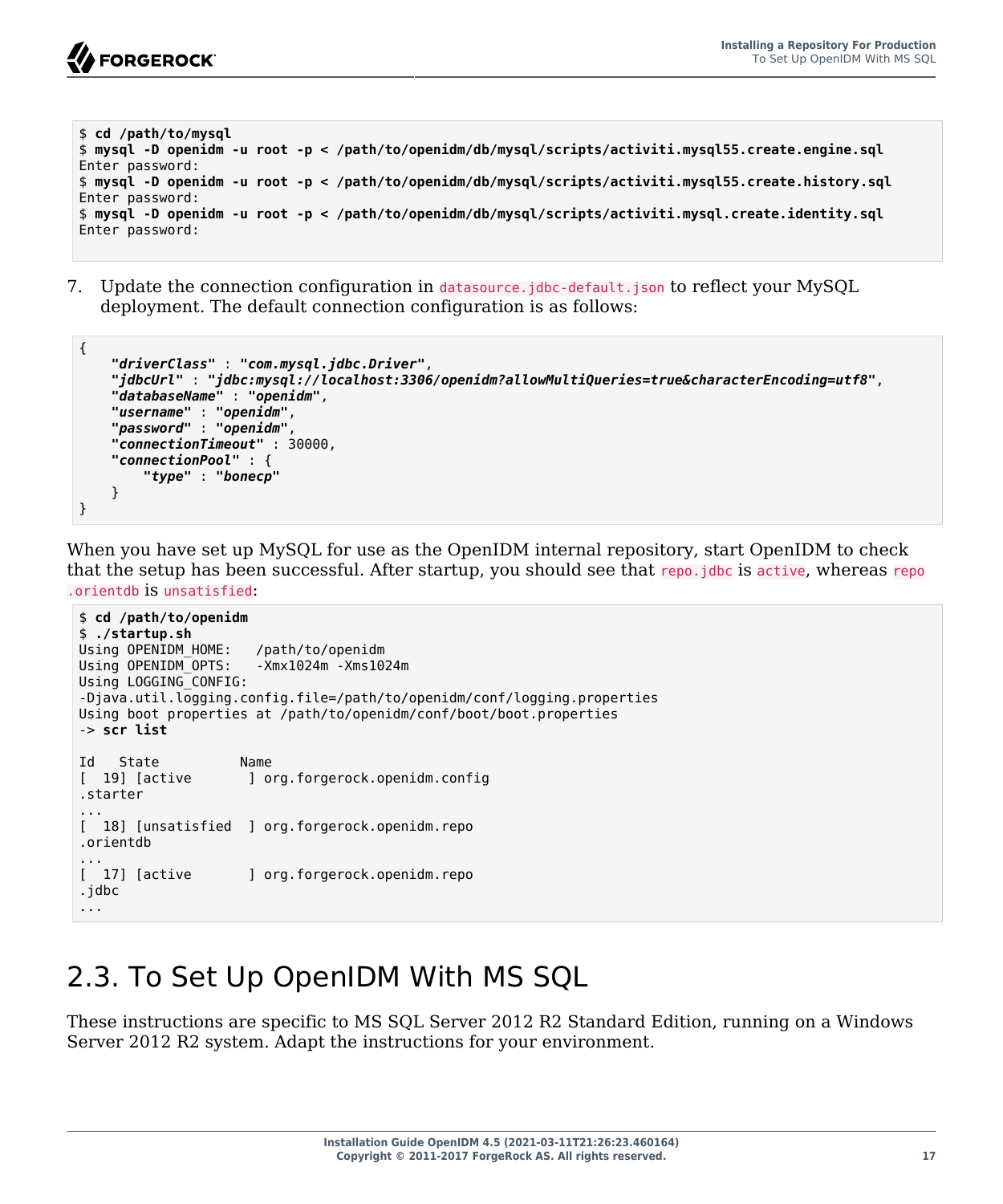When you install Microsoft SQL Server, note that OpenIDM has the following specific configuration requirements:

• During the Feature Selection installation step, make sure that at least SQL Server Replication, Full Text Search, and Management Tools - Basic are selected.

These instructions require SQL Management Studio so make sure that you include Management Tools in the installation.

- During the Database Engine Configuration step, select Mixed Mode (SQL Server authentication and Windows authentication). OpenIDM *requires* SQL Server authentication.
- TCP/IP must be enabled and configured for the correct IP address and port. To configure TCP/IP, follow these steps:
	- 1. Navigate to SQL Server Configuration Manager.
	- 2. Expand the SQL Server Network Configuration item and select "Protocols for MSSQLSERVER".
	- 3. Check that TCP/IP is Enabled.
	- 4. Select the IP Addresses tab and set the addresses and ports on which the server will listen.

For this sample procedure, scroll down to IPAll and set TCP Dynamic Ports to 1433 (the default port for MS SQL).

- 5. Click OK.
- 6. Restart MS SQL Server for the configuration changes to take effect.

To restart the server, select SQL Server Services in the left pane, double click SQL Server (MSSQLSERVER) and click Restart.

7. If you have a firewall enabled, ensure that the port you configured in the previous step is open for OpenIDM to access MS SQL.

After you have installed MS SQL on the local host, install OpenIDM, if you have not already done so, but *do not start* the OpenIDM instance. Import the data definition and set up OpenIDM to use the MS SQL repository, as described in the following steps:

- 1. Use SQL Management Studio to import the data definition language script for OpenIDM into MS SQL:
	- a. Navigate to SQL Server Management Studio.
	- b. On the Connect to Server panel, select Windows Authentication and click Connect.
	- c. Select File  $>$  Open  $>$  File and navigate to the OpenIDM data definition language script (path \to\openidm\db\mssql\scripts\openidm.sql). Click Open to open the file.
	- d. Click Execute to run the script.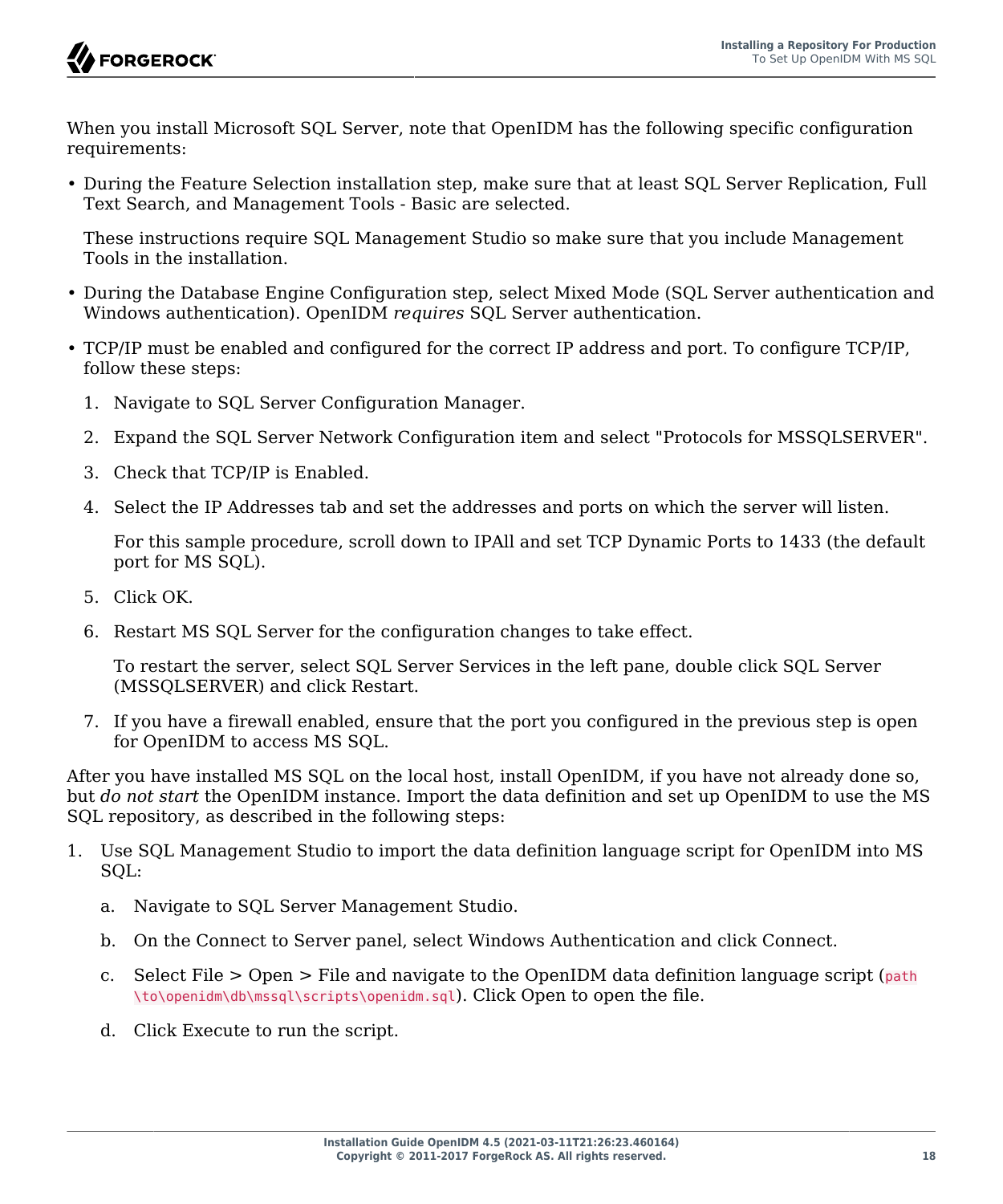2. This step creates an openidm database for use as the internal repository, and a user openidm with password openidm who has all the required privileges to update the database. You might need to refresh the view in SQL Server Management Studio to see the openidm database in the Object Explorer.

Expand Databases > openidm > Tables. You should see the OpenIDM tables in the openidm database, as shown in the following example.



The table names are similar to those used with OrientDB.

3. Execute the three scripts that set up the tables required by the Activiti workflow engine:

You can use the sqlcmd command to execute the scripts, for example:

```
PS C:\Users\Administrator> sqlcmd -S localhost -d openidm ^
     -i C:\path\to\openidm\db\mssql\scripts\activiti.mssql.create.engine.sql
PS C:\Users\Administrator> sqlcmd -S localhost -d openidm ^
     -i C:\path\to\openidm\db\mssql\scripts\activiti.mssql.create.history.sql
PS C:\Users\Administrator> sqlcmd -S localhost -d openidm ^
     -i C:\path\to\openidm\db\mssql\scripts\activiti.mssql.create.identity.sql
```
4. OpenIDM requires an MS SQL driver that must be created from two separate JAR files. Create the driver as follows: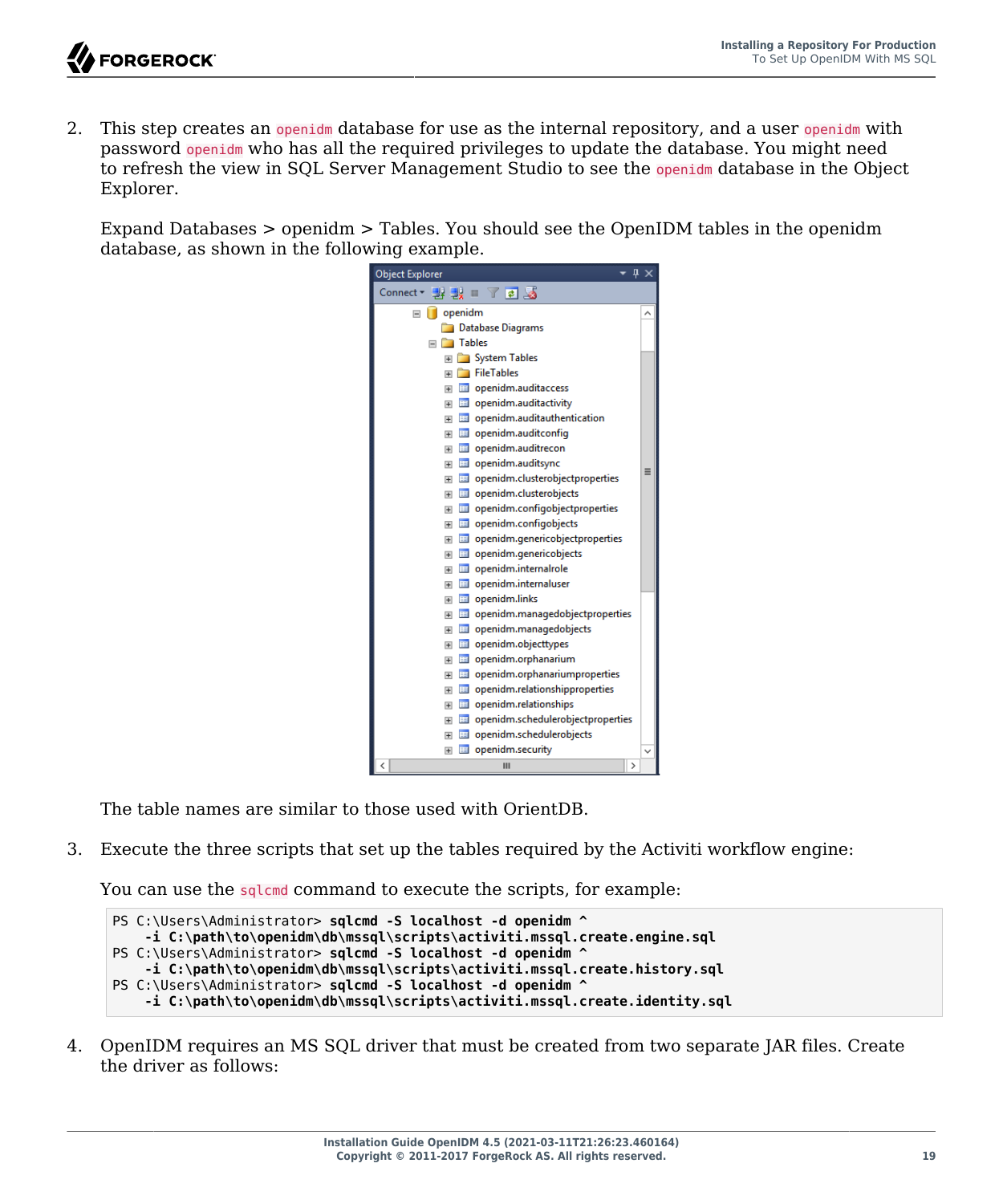a. Download the JDBC Driver 4.1 for SQL Server (sqljdbc 4.1.5605.100 enu.tar.gz) from [Microsoft's download site](http://www.microsoft.com/en-us/download/details.aspx?id=11774). The precise URL might vary, depending on your location.

Run the downloaded executable file; it should extract multiple files, include Java archive files, to a dedicated folder.

Extract the executable Java archive file  $(sq1jdbc41.jar)$  from the dedicated folder, using 7-zip or an equivalent file management application.

Copy the Java archive file to openidm\db\mssql\scripts.

b. Download the bnd Java archive file [\(bnd-1.50.0.jar\)](https://repo1.maven.org/maven2/biz/aQute/bnd/1.50.0/bnd-1.50.0.jar) that enables you to create OSGi bundles. For more information about bnd, see<http://www.aqute.biz/Bnd/Bnd>.

Copy the file to openidm\db\mssql\scripts.

c. Your openidm\db\mssql\scripts directory should now contain the following files:

bnd-1.50.0.jar openidm.sql sqljdbc4.bnd sqljdbc4.jar

d. Bundle the two JAR files together with the following command:

```
C:\> cd \path\to\openidm\db\mssql\scripts
./> java -jar bnd-1.50.0.jar wrap -properties sqljdbc4.bnd sqljdbc41.jar
```
This step creates a single .bar file, named sqljdbc41.bar.

e. Rename the sqlidbc41.bar file to sqlidbc41-osqi.jar and copy it to the openidm\bundle directory:

```
./> ren sqljdbc41.bar sqljdbc41-osgi.jar
./> copy sqljdbc41-osgi.jar \path\to\openidm\bundle
```
5. Remove the default OrientDB repository configuration file (repo.orientdb.json) from your project's configuration directory. For example:

```
C:\> cd \path\to\openidm\my-project\conf\
.\> del repo.orientdb.json
```
6. Copy the database connection configuration file for MS SQL (datasource.jdbc-default.json) and the database table configuration file (repo.jdbc.json) to your project's configuration directory. For example:

```
C:\> cd \path\to\openidm
.\> copy db\mssql\conf\datasource.jdbc-default.json my-project\conf\
.\> copy db\mssql\conf\repo.jdbc.json my-project\conf\
```
7. Update the connection configuration in datasource.jdbc-default.json to reflect your MS SQL deployment. The default connection configuration is as follows: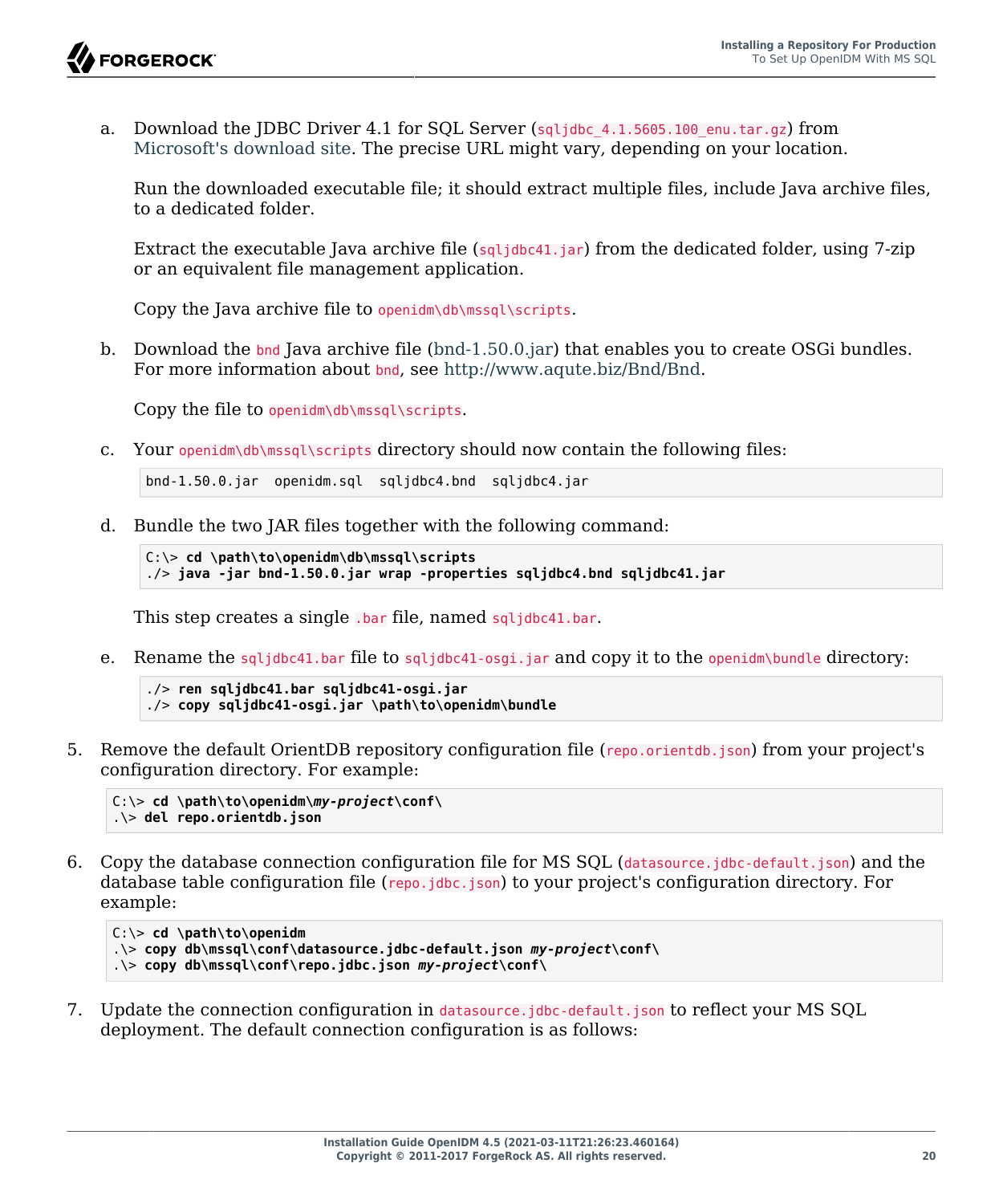

```
{
     "driverClass" : "com.microsoft.sqlserver.jdbc.SQLServerDriver",
     "jdbcUrl" : "jdbc:sqlserver://
localhost:1433;instanceName=default;databaseName=openidm;applicationName=OpenIDM",
     "databaseName" : "openidm",
     "username" : "openidm",
     "password" : "openidm",
     "connectionTimeout" : 30000,
     "connectionPool" : {
         "type" : "bonecp"
     }
}
```
Specifically, check that the host and port match what you have configured in MS SQL.

When you have completed the preceding steps, start OpenIDM to check that the setup has been successful. After startup, you should see that repo.jdbc is active, whereas repo.orientdb is unsatisfied:

```
C:> cd \path\to\openidm
./> startup.bat
"Using OPENIDM_HOME: \path\to\openidm"
                      -Xmx1024m -Xms1024m -Dfile.encoding=UTF-8"
"Using LOGGING_CONFIG:
-Djava.util.logging.config.file=\path\to\openidm\conf\logging.properties"
Using boot properties at \path\to\openidm\conf\boot\boot
.properties
-> scr list
    State Name
...
[ 18] [unsatisfied ] org.forgerock.openidm.repo
.orientdb
...
[ 17] [active ] org.forgerock.openidm.repo
.jdbc
...
```
## <span id="page-25-0"></span>2.4. To Set Up OpenIDM With Oracle Database

When implementing an Oracle database for OpenIDM, confer with an Oracle DBA when creating the database schema, tables, and users. This section assumes that you have configured an Oracle Database with *[Local Naming Parameters \(tnsnames.ora\)](http://docs.oracle.com/cd/B28359_01/network.111/b28317/tnsnames.htm)* and a service user for use by OpenIDM.

1. Import the OpenIDM schema using the data definition language script (/path/to/openidm/db/oracle/ scripts/openidm.sql), as the appropriate schema owner user.

When you have run the script, you should be able to query the internaluser table. The query should return two records (openidm-admin and anonymous). The output here has been formatted for legibility: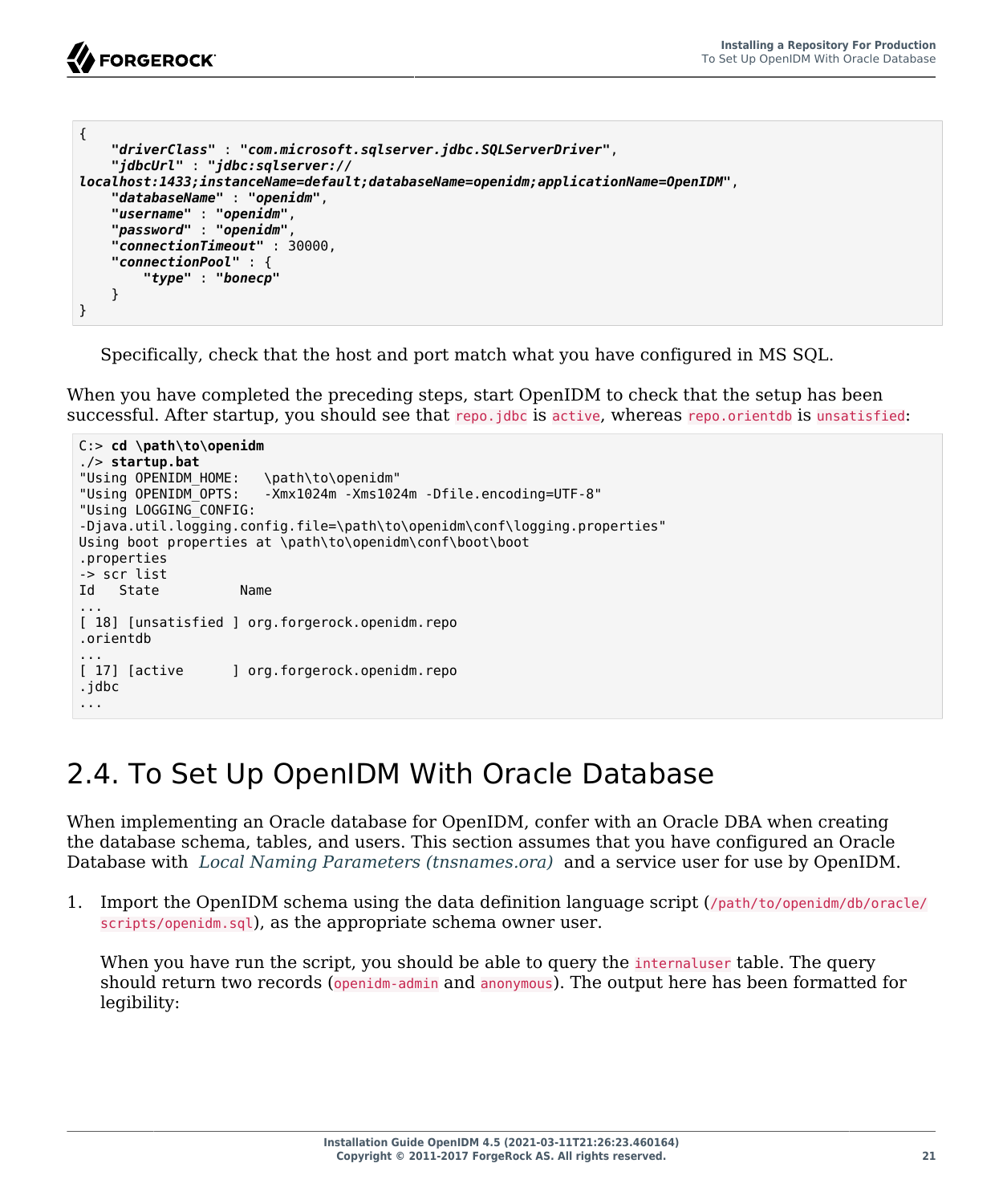```
FORGEROCK
```

```
SQL> select * from internaluser;
OBJECTID openidm-
admin
-----------------------------------------------------------------------------
REV 0
                            -----------------------------------------------------------------------------
PWD openidm-
admin
-----------------------------------------------------------------------------
ROLES [ { " ref" : "repo/internal/role/openidm-admin" },
                { "_ref" : "repo/internal/role/openidm-
authorized" } ]
-----------------------------------------------------------------------------
OBJECTID anonymous
-----------------------------------------------------------------------------
REV-----------------<br>PWD anon
      anonymous
-----------------------------------------------------------------------------
           [ { "_ref" : "repo/internal/role/openidm-
reg" } ]
     -----------------------------------------------------------------------------
```
2. Run the three scripts that set up the tables required by the Activiti workflow engine.

You can use the Oracle SQL Developer Data Modeler to run the scripts, as described in the corresponding [Oracle documentation](http://www.oracle.com/webfolder/technetwork/tutorials/obe/db/11g/r2/prod/appdev/sqldev/datamodel1moddb/datamodel1moddb_otn.htm).

You must run the following scriptS

```
/path/to/openidm/db/oracle/scripts/activiti.oracle.create.engine.sql
/path/to/openidm/db/oracle/scripts/activiti.oracle.create.history.sql
/path/to/openidm/db/oracle/scripts/activiti.oracle.create.identity.sql
```
- 3. Create an Oracle DB driver from two separate jar files and set up the OpenIDM repository configuration for Oracle DB, as follows:
	- a. Download the Oracle JDBC driver for your Oracle DB version from [Oracle Technology](http://www.oracle.com/technetwork/database/features/jdbc/index-091264.html) [Network](http://www.oracle.com/technetwork/database/features/jdbc/index-091264.html) and place it in the openidm/db/oracle/scripts directory:

```
$ ls /path/to/openidm/db/oracle/scripts
ojdbc7 g.jar
```
b. Create a bind file and edit it to match the version information for your JDBC driver.

You can use the sample bind file located in openidm/db/mssql/scripts. Copy the bind file to the same location as the JDBC driver:

```
$ cd /path/to/openidm/db
$ cp mssql/scripts/sqljdbc4.bnd oracle/scripts
$ ls oracle/scripts
ojdbc7_g.jar openidm.sql sqljdbc4.bnd
```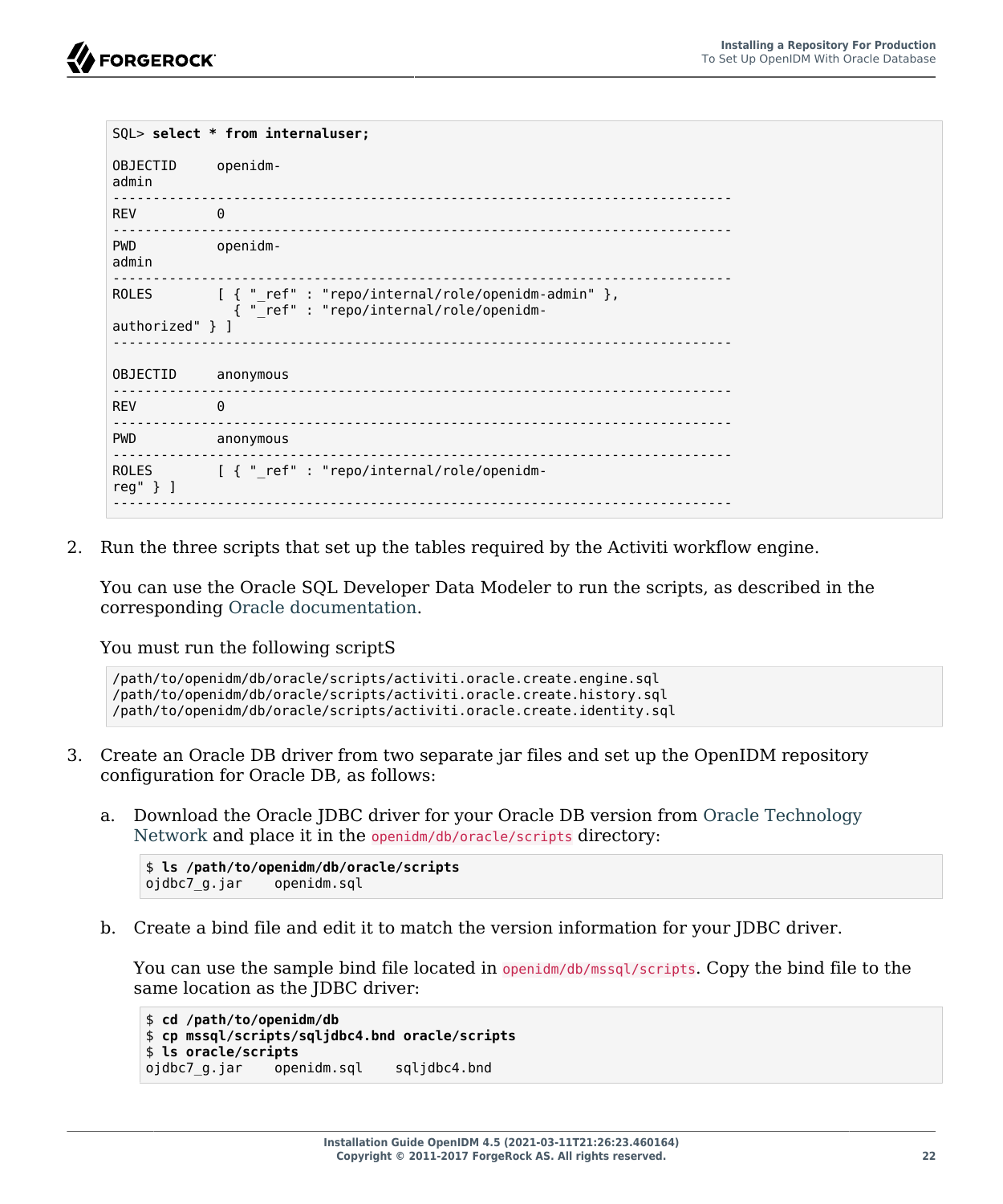The JDBC driver version information for your driver is located in the Specification-Version property in the MANIFEST file of the driver:

```
$ cd /path/to/openidm/db/oracle/scripts
$ unzip -q -c ojdbc7_g.jar META-INF/MANIFEST.MF
...
Specification-Vendor: Sun Microsystems Inc.
Specification-Title: JDBC
Specification-Version: 4
.0
...
```
Edit the bind file to match the JDBC driver version:

```
$ more sqljdbc4.bnd
...
version=4.0
Export-Package: *;version=${version}
Bundle-Name: Oracle JDBC Driver 4.0 for SQL Server
Bundle-SymbolicName: Oracle JDBC Driver 4.0 for SQL Server
Bundle-Version: ${version}
```
c. Download the bnd Java archive file [\(bnd-1.50.0.jar\)](https://repo1.maven.org/maven2/biz/aQute/bnd/1.50.0/bnd-1.50.0.jar) that enables you to create OSGi bundles. For more information about bnd, see<http://www.aqute.biz/Bnd/Bnd>.

Place the bnd Java archive file in the same directory as the JDBC driver, and the bind file:

\$ **ls /path/to/openidm/db/oracle/scripts** bnd-1.50.0.jar ojdbc7\_g.jar openidm.sql sqljdbc4.bnd

d. Change to the directory in which the script files are located and run the following command to create the OSGi bundle:

```
$ cd /path/to/openidm/db/oracle/scripts
$ java -jar bnd-1.50.0.jar wrap -properties sqljdbc4.bnd ojdbc7_g.jar
Dec 10, 2013 9:53:28 AM java.util.prefs.FileSystemPreferences$1 run
INFO: Created user preferences directory.
ojdbc7_g.jar 984 0
```
A new .bar file has now been created:

\$ **ls** bnd-1.50.0.jar ojdbc7\_g.bar ojdbc7\_g.jar openidm.sql sqljdbc4.bnd

e. Move the .bar file to the openidm/bundle directory and rename it with a .jar extension. The actual name of the file is unimportant:

\$ **mv ojdbc7\_g.bar /path/to/openidm/bundle/ojdbc7\_g-osgi.jar**

4. Remove the default OrientDB configuration file (repo.orientdb.json) from your project's configuration directory. For example:

\$ **rm /path/to/openidm/***my-project***/conf/repo.orientdb.json**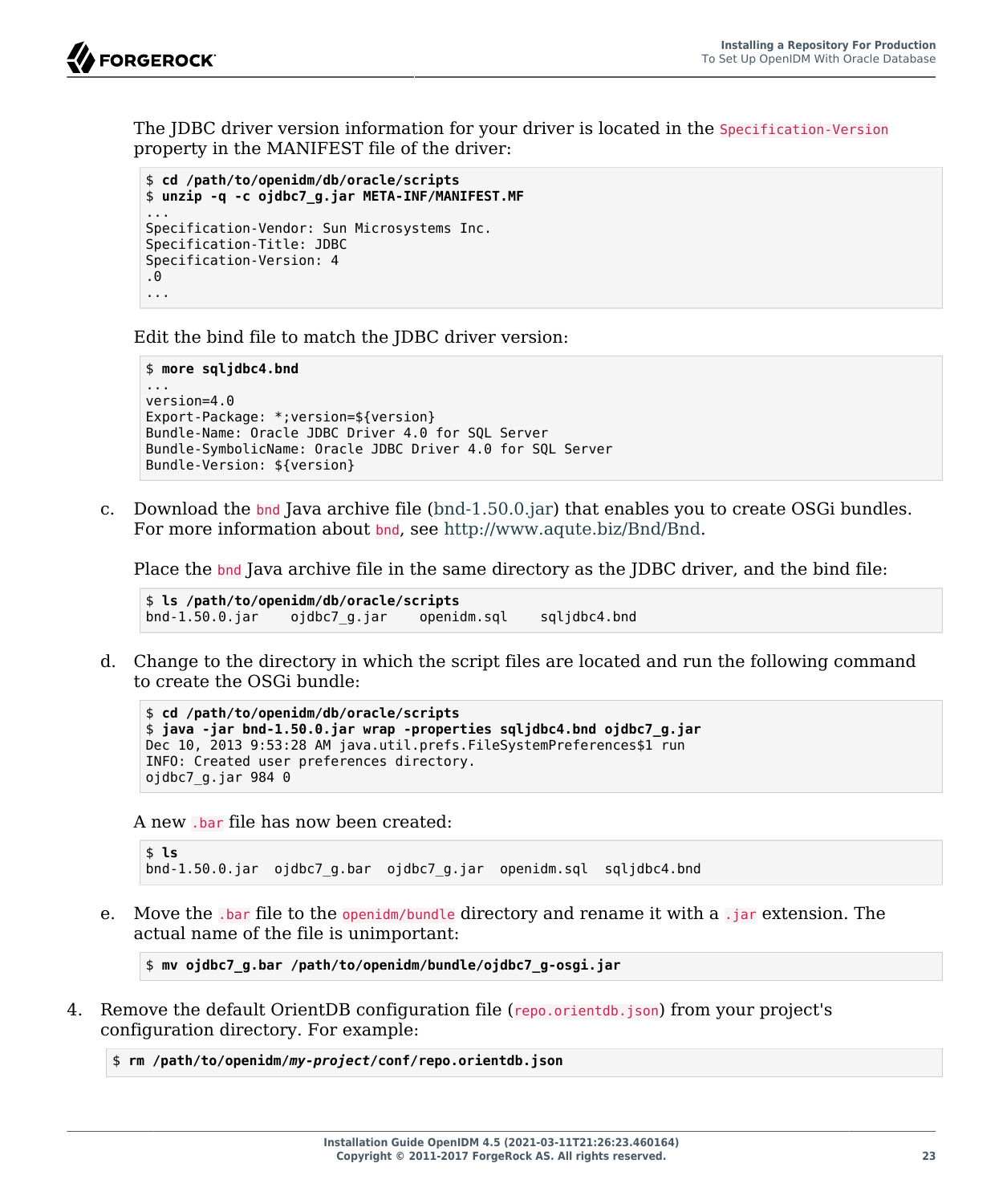

5. Copy the database connection configuration file for Oracle (datasource.jdbc-default.json) and the database table configuration file (repo.jdbc.json) to your project's configuration directory. For example:

```
$ cd /path/to/openidm/
$ cp db/oracle/conf/datasource.jdbc-default.json my-project/conf/
$ cp db/oracle/conf/repo.jdbc.json my-project/conf/
```
6. Update the connection configuration in datasource.jdbc-default.json to reflect your Oracle database deployment. The default connection configuration is as follows:

```
{
     "driverClass" : "oracle.jdbc.OracleDriver",
     "jdbcUrl" : "jdbc:oracle:thin:@//HOSTNAME:PORT/DEFAULTCATALOG",
     "databaseName" : "openidm",
     "username" : "openidm",
     "password" : "openidm",
     "connectionTimeout" : 30000,
     "connectionPool" : {
         "type" : "bonecp"
     }
}
```
The "jdbcUrl" corresponds to the URL of the Oracle DB listener, including the service name, based on your configured Local Naming Parameters (tnsnames.ora). It should be whatever is appropriate for your environment.

The DEFAULTCATALOG should match the user who "owns" the tables. If your schema owner is openidm, the DEFAULTCATALOG should also be openidm. This will cause OpenIDM to generate queries such as "SELECT objectid FROM openidm.internaluser".

The "username" and "password" corresponds to the credentials of the service user that connects from OpenIDM.

When you have set up Oracle database for use as the OpenIDM internal repository, start OpenIDM to check that the setup has been successful. On startup, a number of INFO messages are output, as the predefined queries are processed.

After startup, you should see that repo.jdbc is active, whereas repo.orientdb is unsatisfied: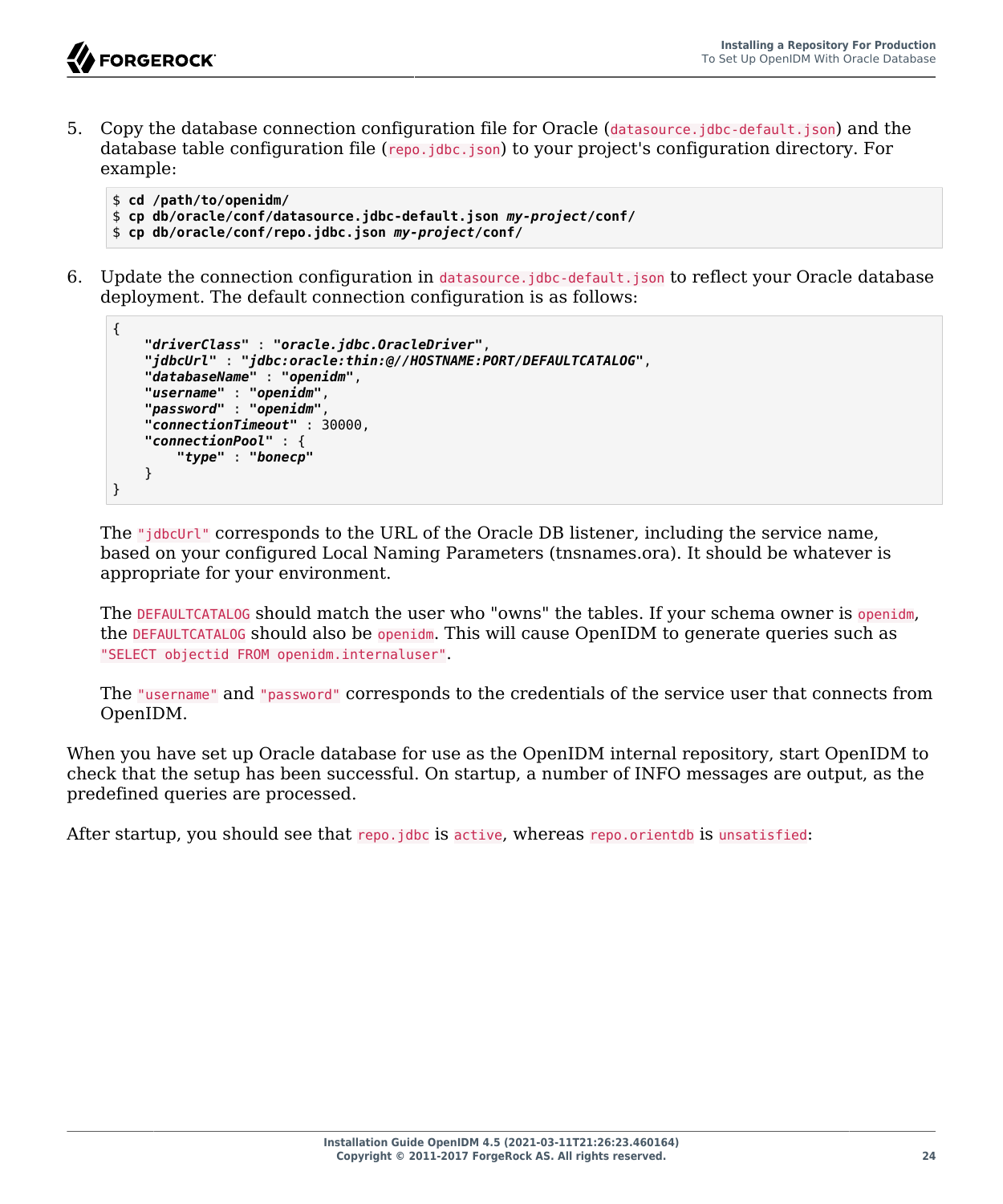

```
$ cd /path/to/openidm
$ ./startup.sh
Using OPENIDM_HOME: /path/to/openidm<br>Using OPENIDM_OPTS: -Xmx1024m -Xms1024m
Using OPENIDM OPTS:
Using LOGGING_CONFIG:
-Djava.util.logging.config.file=/path/to/openidm/conf/logging.properties
Using boot properties at /path/to/openidm/conf/boot/boot
.properties
....
-> scr list
   Id State Name
...
[ 2] [unsatisfied ] org.forgerock.openidm.repo
.orientdb
[3] [active]] org.forgerock.openidm.repo
.jdbc
...
```
## <span id="page-29-0"></span>2.5. To Set Up OpenIDM With PostgreSQL

This procedure assumes that PostgreSQL (version 9.3 or later) is installed and running on the local host.

*Before starting OpenIDM for the first time*, set up OpenIDM to use a PostgreSQL repository, as described in the following procedure:

1. OpenIDM includes a script (path/to/openidm/db/postgresql/scripts/createuser.pgsql) that sets up an openidm database and user, with a default password of openidm. The script also grants the appropriate permissions.

Edit this script if you want to change the password of the openidm user, for example:

```
$ more /path/to/openidm/db/postgresql/scripts/createuser.pgsql
create user openidm with password 'mypassword';
create database openidm encoding 'utf8' owner openidm;
grant all privileges on database openidm to openidm;
```
2. As the postgres user, execute the createuser.pgsql script as follows:

```
$ psql -U postgres < /path/to/openidm/db/postgresql/scripts/createuser.pgsql
CREATE ROLE
CREATE DATABASE
GRANT
```
3. Execute the openidm.pgsql script as the new openidm user that you created in the first step: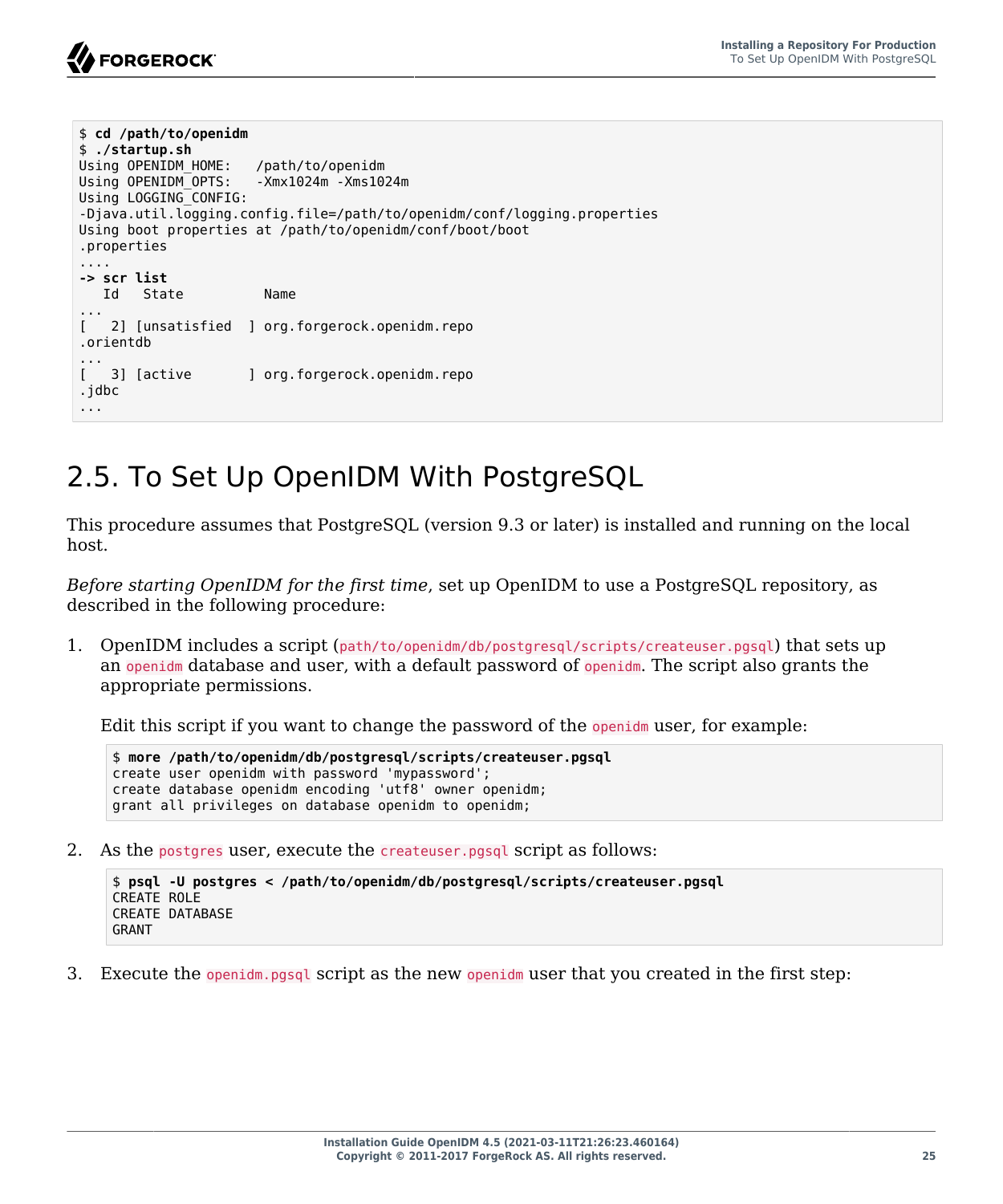

```
$ psql -U openidm < /path/to/openidm/db/postgresql/scripts/openidm.pgsql
CREATE SCHEMA
CREATE TABLE
CREATE TABLE
CREATE TABLE
CREATE INDEX
CREATE INDEX
...
START TRANSACTION
INSERT 0 1
INSERT 0 1
COMMIT
CREATE INDEX
CREATE INDEX
```
Your database has now been initialized.

4. Run the three scripts that set up the tables required by the Activiti workflow engine:

```
$ psql -d openidm -U openidm < /path/to/openidm/db/postgresql/scripts/activiti.postgres.create.engine
.sql
$ psql -d openidm -U openidm < /path/to/openidm/db/postgresql/scripts/activiti.postgres.create.history
.sql
$ psql -d openidm -U openidm < /path/to/openidm/db/postgresql/scripts/activiti.postgres.create
.identity.sql
```
5. Remove the OrientDB repository configuration file (repo.orientdb.json) from your project's configuration directory. For example:

```
$ rm /path/to/openidm/my-project/conf/repo.orientdb.json
```
6. Copy the database connection configuration file for PostgreSQL (datasource.jdbc-default.json) and the database table file  $(repo.jdbc.json)$  to your project's configuration directory. For example:

```
$ cd /path/to/openidm
$ cp db/postgres/conf/datasource.jdbc-default.json my-project/conf/
$ cp db/postgres/conf/repo.jdbc.json my-project/conf/
```
7. If you changed the password in step 1 of this procedure, edit the datasource.jdbc-default.json file to set the value for the "password" field to whatever password you set for the openidm user. For example, if you changed the connection password to mypassword, edit the file as follows:

```
$ more conf/datasource.jdbc-default.json
{
     "driverClass" : "org.postgresql.Driver",
     "jdbcUrl" : "jdbc:postgresql://localhost:5432/openidm",
     "databaseName" : "openidm",
     "username" : "openidm",
     "password" : "mypassword",
     "connectionTimeout" : 30000,
     "connectionPool" : {
         "type" : "bonecp"
     }
}
```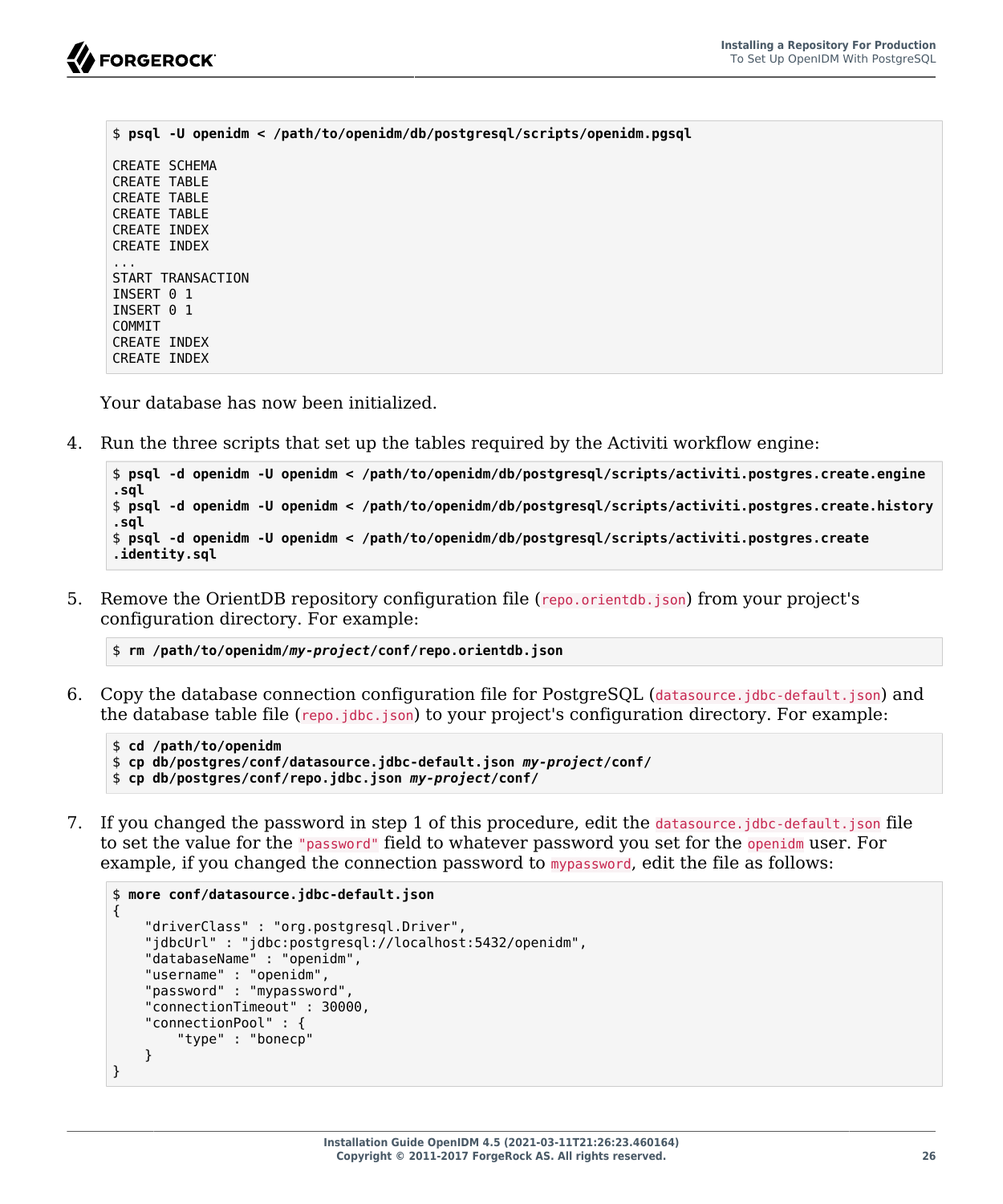8. PostgreSQL is now set up for use as the OpenIDM internal repository.

Start OpenIDM to check that the setup has been successful. After startup, you should see that repo.jdbc is active, whereas repo.orientdb is unsatisfied:

```
-> OpenIDM ready
scr list
   State Name
...
[ 4] [unsatisfied ] org.forgerock.openidm.repo
.orientdb
...
[ 3] [active ] org.forgerock.openidm.repo
.jdbc
..
.
->
```
9. If you are using the default project configuration, run the default schema optimization.pgsql script to create the required indexes. This script must be executed by a user with SUPERUSER privileges, so that the extension can be created. By default, this is the postgres user.

The file includes extensive comments on the indexes that are being created:

```
$ psql -U postgres openidm < /path/to/openidm/db/postgresql/scripts/default_schema_optimization.pgsql
CREATE INDEX
CREATE INDEX
CREATE INDEX
CREATE INDEX
CREATE INDEX
CREATE INDEX
```
# <span id="page-31-0"></span>2.6. To Set Up OpenIDM With IBM DB2

This section makes the following assumptions about the DB2 environment. If these assumptions do not match your DB2 environment, adapt the subsequent instructions accordingly.

- DB2 is running on the localhost, and is listening on the default port (50000).
- The user db2inst1 is configured as the DB2 instance owner, and has the password Passw0rd1.

This section assumes that you will use basic username/password authentication. For instructions on configuring Kerberos authentication with a DB2 repository, see ["Configuring OpenIDM for Kerberos](#page-35-0) [Authentication With a DB2 Repository".](#page-35-0)

Before you start, make sure that OpenIDM is stopped.

```
$ cd /path/to/openidm/
$ ./shutdown.sh
OpenIDM is not running, not stopping.
```
Set up OpenIDM to use the DB2 repository, as described in the following steps.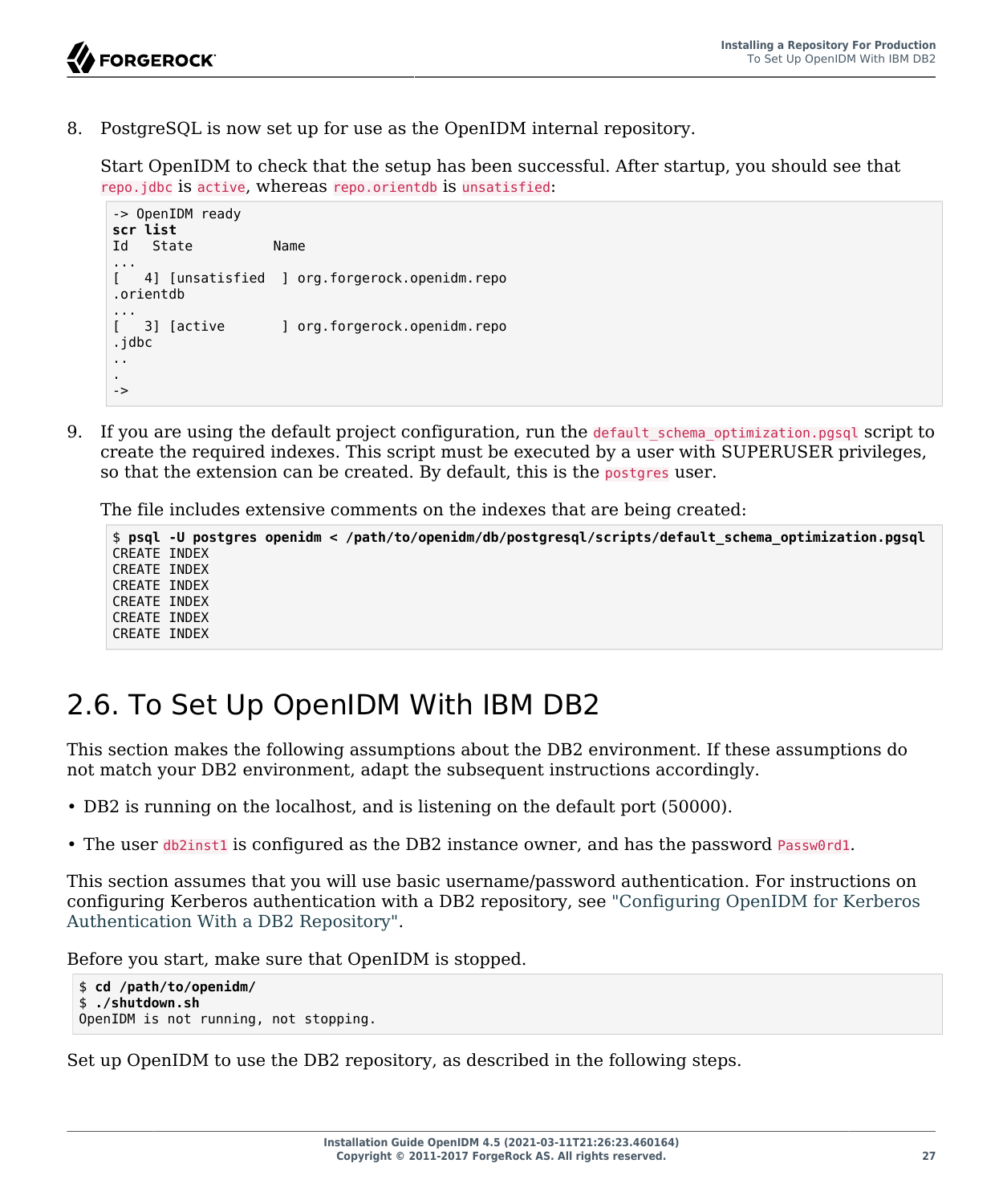- 1. Create a bundled DB2 JDBC driver, and copy it to the openidm/bundle directory, as follows:
	- a. Download the DB2 JDBC driver for your database version from the [IBM download site](http://www-01.ibm.com/support/docview.wss?uid=swg21363866) and place it in the openidm/db/db2/scripts directory.

Use either the db2jcc.jar or db2jcc4.jar, depending on your DB2 version. For more information, see the [DB2 JDBC Driver Versions.](http://www-01.ibm.com/support/docview.wss?uid=swg21363866)

```
$ ls /path/to/db/db2/scripts/
db2jcc.jar openidm.sql
```
b. Create a bind file and edit it to match the version information for your JDBC driver.

You can use the sample bind file located in openidm/db/mssql/scripts. Copy the bind file to the same location as the JDBC driver.

```
$ cd /path/to/openidm/db
$ cp mssql/scripts/sqljdbc4.bnd db2/scripts/
$ ls db2/scripts
db2jcc.jar openidm.sql sqljdbc4.bnd
```
The JDBC driver version information for your driver is located in the Specification-Version property in the MANIFEST file of the driver.

```
$ cd /path/to/openidm/db/db2/scripts
$ unzip -q -c db2jcc.jar META-INF/MANIFEST.MF
Manifest-Version: 1.0
Created-By: 1.4.2 (IBM Corporation)
```
Edit the bind file to match the JDBC driver version.

```
$ more sqljdbc4.bnd
...
version=1.0
Export-Package: *;version=${version}
Bundle-Name: IBM JDBC DB2 Driver
Bundle-SymbolicName: com.ibm.db2.jcc.db2driver
Bundle-Version: ${version}
```
c. Download the bnd Java archive file [\(bnd-1.50.0.jar\)](https://repo1.maven.org/maven2/biz/aQute/bnd/1.50.0/bnd-1.50.0.jar) that enables you to create OSGi bundles. For more information about bnd, see<http://www.aqute.biz/Bnd/Bnd>.

Place the bnd Java archive file in the same directory as the JDBC driver, and the bind file.

```
$ ls /path/to/openidm/db/db2/scripts
bnd-1.50.0.jar db2jcc.jar openidm.sql sqljdbc4.bnd
```
d. Change to the directory in which the script files are located and run the following command to create the OSGi bundle.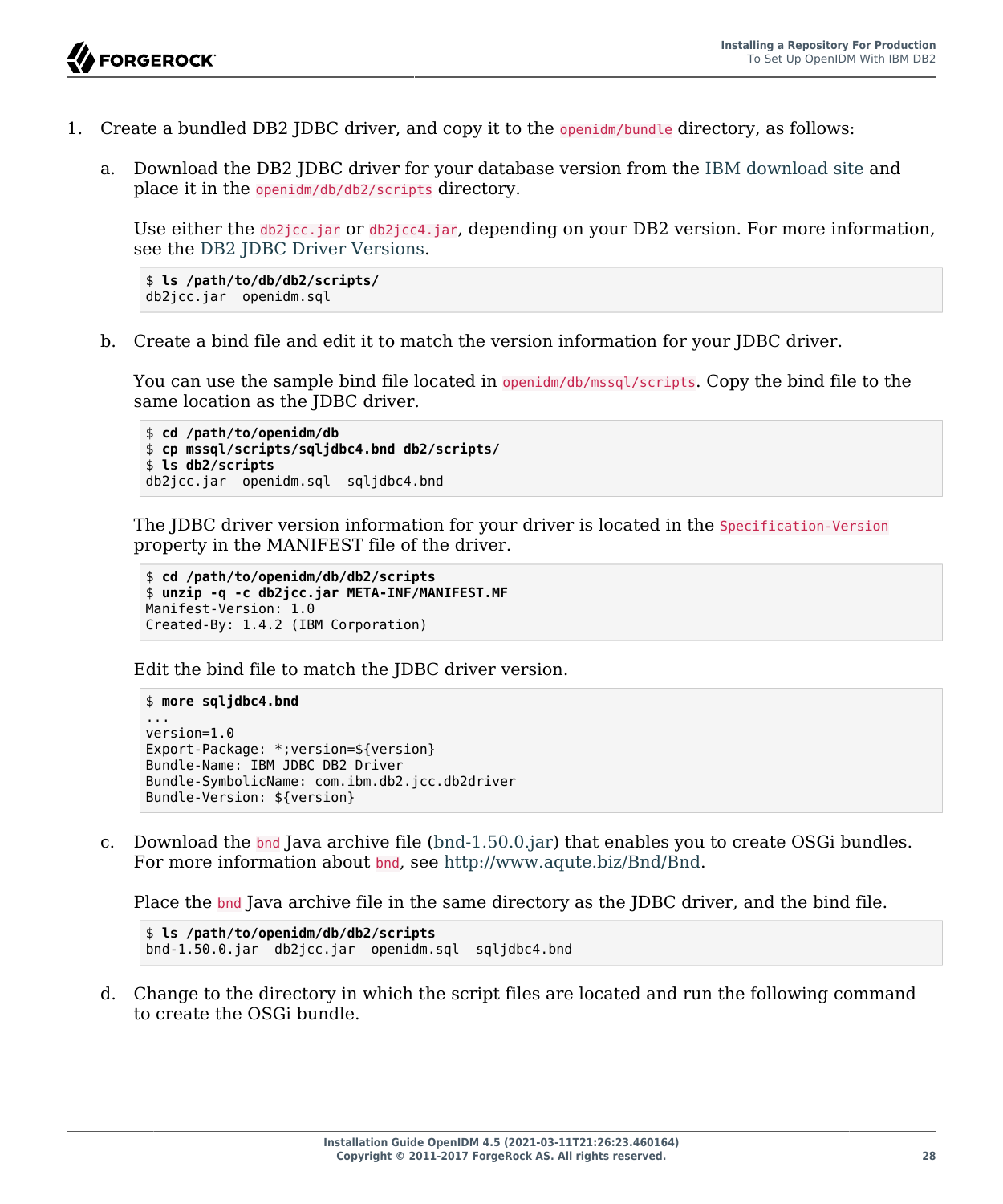```
$ cd /path/to/openidm/db/db2/scripts
$ java -jar bnd-1.50.0.jar wrap -properties sqljdbc4.bnd db2jcc.jar
Oct 01, 2015 11:50:56 PM java.util.prefs.FileSystemPreferences$1 run
INFO: Created user preferences directory.
db2jcc 1149 0
```
A new .bar file has now been created.

```
$ ls
bnd-1.50.0.jar db2jcc.bar db2jcc.jar openidm.sql sqljdbc4.bnd
```
e. Move the .bar file to the openidm/bundle directory and rename it with a .jar extension. The actual name of the file is unimportant.

```
$ mv db2jcc.bar /path/to/openidm/bundle/db2jcc-osgi.jar
```
2. Remove the default OrientDB configuration file (repo.orientdb.json) from your project's configuration directory. For example:

\$ **rm /path/to/openidm/***my-project***/conf/repo.orientdb.json**

3. Copy the database connection configuration file for DB2 (datasource.jdbc-default.json) and the database table configuration file (repo.  $\mathsf{idbc}$ ,  $\mathsf{ison}$ ) to your project's configuration directory. For example:

```
$ cd /path/to/openidm/
$ cp db/db2/conf/datasource.jdbc-default.json my-project/conf/
$ cp db/db2/conf/repo.jdbc.json my-project/conf/
```
4. Edit the connection property in the repository configuration file to match your DB2 environment.

Update the connection configuration in datasource.jdbc-default.json to reflect your DB2 deployment. The default connection configuration is as follows:

```
{
     "driverClass" : "com.ibm.db2.jcc.DB2Driver",
     "jdbcUrl" : "jdbc:db2://HOSTNAME:PORT/dopenidm:retrieveMessagesFromServerOnGetMessage=true;",
     "databaseName" : "sopenidm",
     "username" : "openidm",
     "password" : "openidm",
     "connectionTimeout" : 30000,
     "connectionPool" : {
         "type" : "bonecp"
     }
}
```
5. Create a user database for OpenIDM (dopenidm).

```
$ db2 create database dopenidm
```

```
6.
```
Import the data definition language script for OpenIDM into your DB2 instance.

```
$ cd /path/to/openidm
$ db2 -i -tf db/db2/scripts/openidm.sql
```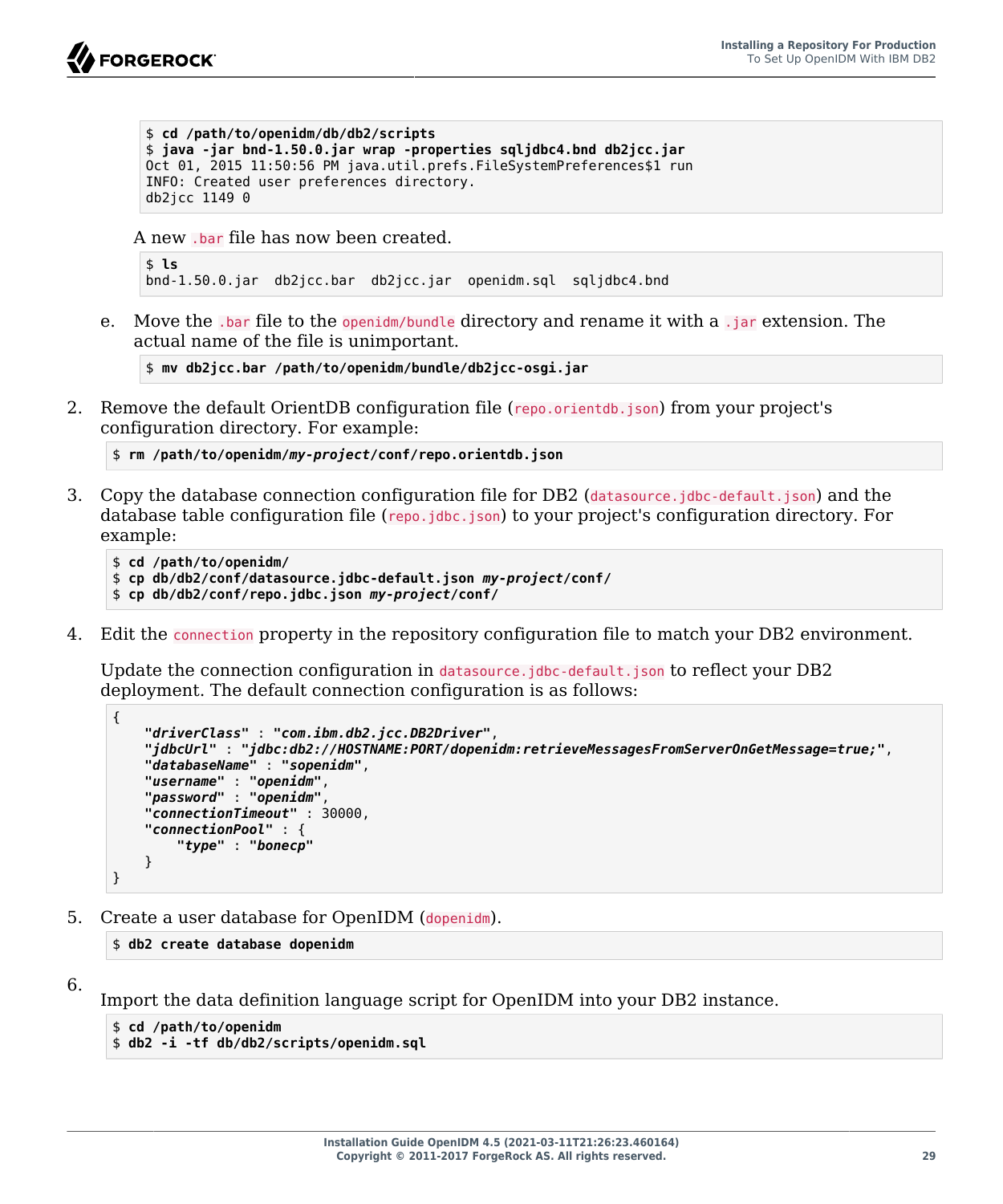The database schema is defined in the **SOPENIDM** database.

7. You can show the list of tables in the repository, using the **db2 list** command, as follows:

| \$ db2 LIST TABLES for all       |          |              |                            |
|----------------------------------|----------|--------------|----------------------------|
| Table/View<br>time               | Schema   | Type         | Creation                   |
| <b>AUDITACCESS</b>               | SOPENIDM | $\mathbf{T}$ | 2015-10-01-11.58.04.313685 |
| AUDITACTIVITY                    | SOPENIDM | $\mathsf{T}$ | 2015-10-01-11.58.03.671342 |
| AUDITAUTHENTICATION              | SOPENIDM | $\mathsf{T}$ | 2015-10-01-11.58.02.159573 |
| AUDITCONFIG                      | SOPENIDM | T            | 2015-10-01-11.58.03.307248 |
| AUDITRECON                       | SOPENIDM | $\mathsf{T}$ | 2015-10-01-11.58.02.526214 |
| <b>AUDITSYNC</b>                 | SOPENIDM | T            | 2015-10-01-11.58.02.936434 |
| CLUSTEROBJECTPROPERTIES          | SOPENIDM | T            | 2015-10-01-11.58.05.968933 |
| <b>CLUSTEROBJECTS</b>            | SOPENIDM | $\mathsf{T}$ | 2015-10-01-11.58.05.607075 |
| CONFIGOBJECTPROPERTIES           | SOPENIDM | T            | 2015-10-01-11.58.01.039999 |
| CONFIGOBJECTS                    | SOPENIDM | T            | 2015-10-01-11.58.00.570231 |
| GENERICOBJECTPROPERTIES          | SOPENIDM | $\mathsf{T}$ | 2015-10-01-11.57.59.583530 |
| <b>GENERICOBJECTS</b>            | SOPENIDM | T            | 2015-10-01-11.57.59.152221 |
| INTERNALUSER                     | SOPENIDM | T            | 2015-10-01-11.58.04.060990 |
| <b>LINKS</b>                     | SOPENIDM | $\mathsf{T}$ | 2015-10-01-11.58.01.349194 |
| <b>MANAGEDOBJECTPROPERTIES</b>   | SOPENIDM | $\mathsf{T}$ | 2015-10-01-11.58.00.261556 |
| <b>MANAGEDOBJECTS</b><br>.890152 | SOPENIDM | T.           | 2015-10-01-11.57.59        |
| $\cdots$                         |          |              |                            |

The table names are similar to those used with OrientDB.

8. Connect to the openidm database, then run the three scripts that set up the tables required by the Activiti workflow engine:

```
$ db2 connect to dopenidm
$ db2 -i -tf /path/to/openidm/db/db2/scripts/activiti.db2.create.engine.sql
$ db2 -i -tf /path/to/openidm/db/db2/scripts/activiti.db2.create.history.sql
$ db2 -i -tf /path/to/openidm/db/db2/scripts/activiti.db2.create.identity.sql
```
When you have set up DB2 for use as the OpenIDM internal repository, start OpenIDM to check that the setup has been successful. After startup, you should see that repo. jdbc is active, whereas repo .orientdb is unsatisfied.

```
$ cd /path/to/openidm
$ ./startup.sh
Using OPENIDM HOME: /path/to/openidm
Using OPENIDM OPTS: -Xmx1024m -Xms1024m
Using LOGGING_CONFIG:
-Djava.util.logging.config.file=/path/to/openidm/conf/logging.properties
Using boot properties at /path/to/openidm/conf/boot/boot.properties
-> scr list
Id State Name<br>[ 19] [active ] o
                    ] org.forgerock.openidm.config.starter
[ 23] [active ] org.forgerock.openidm.taskscanner
[ 8] [active ] org.forgerock.openidm.external.rest
[ 12] [active ] org.forgerock.openidm.provisioner.openicf.connectorinfoprovider
```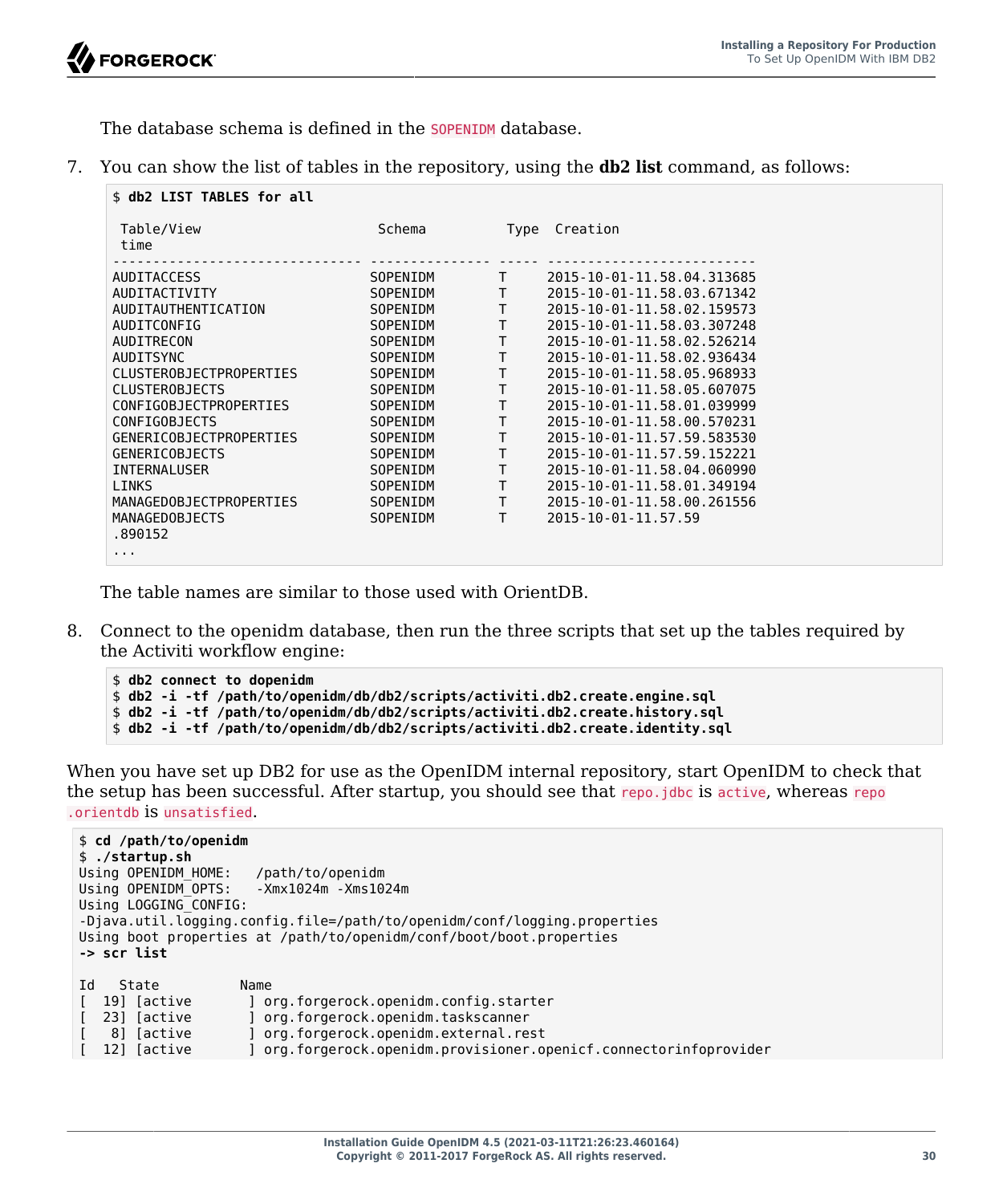| 151 | Tactive         | org.forgerock.openidm.ui.simple               |
|-----|-----------------|-----------------------------------------------|
| 11  | [active         | org.forgerock.openidm.router                  |
| 221 | [active         | org.forgerock.openidm.scheduler               |
| 14] | [active         | org.forgerock.openidm.restlet                 |
| 71  | [unsatisfied    | org.forgerock.openidm.external.email          |
| 181 | [unsatisfied    | org.forgerock.openidm.repo.orientdb           |
| 61  | <i>l</i> active | org.forgerock.openidm.sync                    |
| 31  | <i>l</i> active | org.forgerock.openidm.script                  |
| 51  | <i>l</i> active | org.forgerock.openidm.recon                   |
| 21  | <i>l</i> active | org.forgerock.openidm.scope                   |
| 101 | [active         | org.forgerock.openidm.http.contextregistrator |
| 201 | Tactive         | org.forgerock.openidm.config                  |
| 01  | [active         | org.forgerock.openidm.audit                   |
| 211 | [active         | org.forgerock.openidm.schedule                |
| 171 | <i>l</i> active | org.forgerock.openidm.repo.jdbc               |
| 16] | [active         | org.forgerock.openidm.workflow                |
| 131 | [active         | org.forgerock.openidm.provisioner.openicf     |
| 41  | [active         | org.forgerock.openidm.managed                 |
| 91  | [active         | org.forgerock.openidm.authentication          |
| 11  | [active         | org.forgerock.openidm.provisioner             |

### <span id="page-35-0"></span>2.6.1. Configuring OpenIDM for Kerberos Authentication With a DB2 Repository

By default, OpenIDM uses the username and password configured in the repository connection configuration file (conf/datasource.jdbc-default.json) to connect to the DB2 repository. You can configure OpenIDM to use Kerberos authentication instead.

In this scenario, OpenIDM acts as a *client* and requests a Kerberos ticket for a *service*, which is DB2, through the JDBC driver.

This section assumes that you have configured DB2 for Kerberos authentication. If that is not the case, follow the instructions in the corresponding [DB2 documentation](https://www-01.ibm.com/support/knowledgecenter/SSEPGG_10.1.0/com.ibm.db2.luw.admin.sec.doc/doc/c0058525.html) before you read this section.

The following diagram shows how the ticket is obtained and how the keytab is referenced from OpenIDM's jaas.conf file.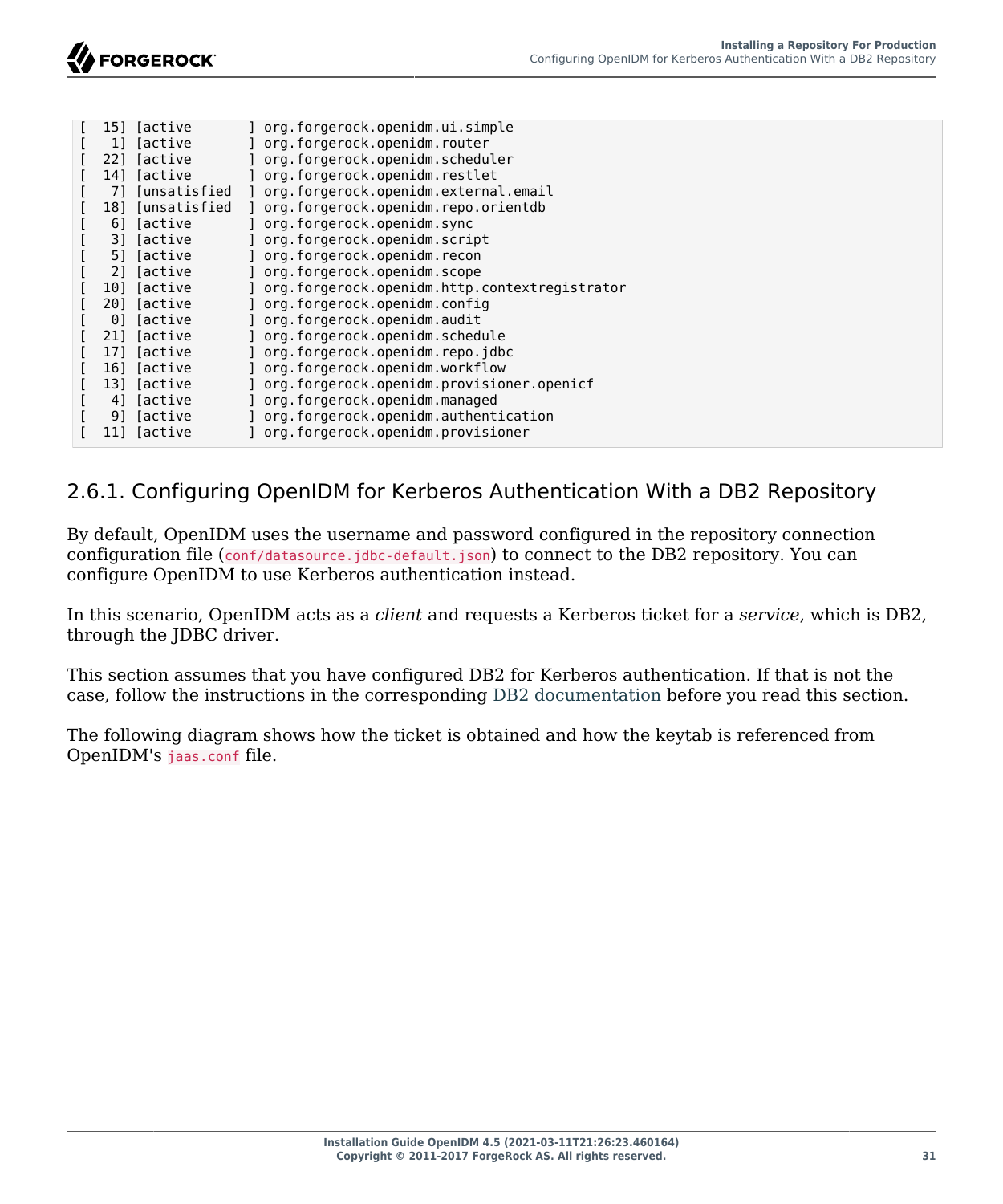**FORGEROCK** 





To configure OpenIDM for Kerberos authentication:

1. Create a keytab file, specifically for use by OpenIDM.

A Kerberos keytab file (krb5.keytab) is an encrypted copy of the host's key. The keytab enables DB2 to validate the Kerberos ticket that it receives from OpenIDM. You must create a keytab file on the host that OpenIDM runs on. The keytab file must be secured in the same way that you would secure any password file. Specifically, only the user running OpenIDM should have read and write access to this file.

Create a keytab for DB2 authentication, in the file openidm/security/idm.keytab/:

```
$ kadmin -p kadmin/admin -w password
```

```
$ kadmin: ktadd -k /path/to/openidm/security/idm.keytab db2/idm.example.com
```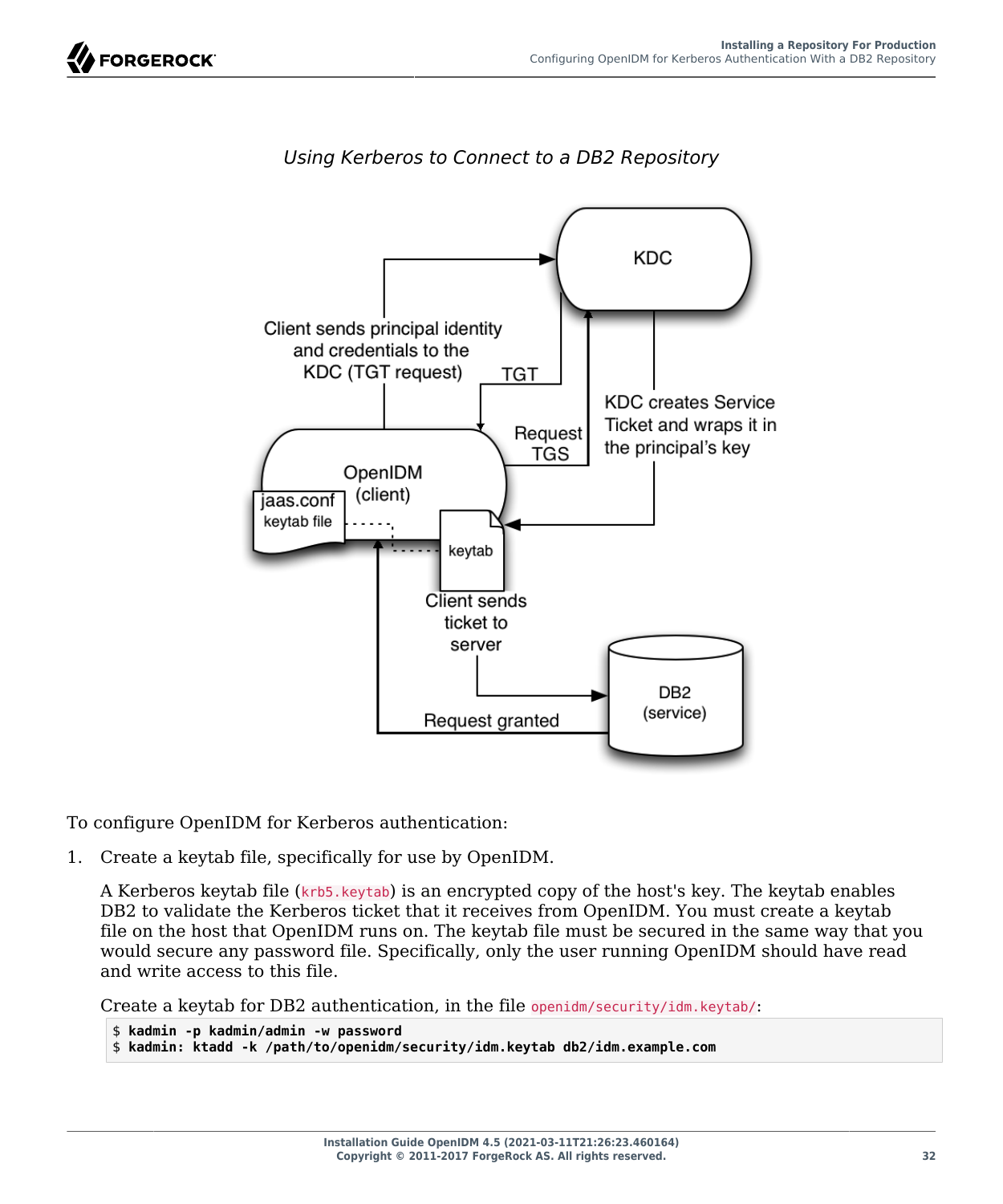

- 2. Make sure that the DB2 user has read access to the keytab.
- 3. Copy the DB2 Java Authentication and Authorization Service (JAAS) configuration file to the OpenIDM security directory:

```
$ cd path/to/openidm
$ cp db/db2/conf/jaas.conf security/
```
By default, OpenIDM assumes that the keytab is in the file openidm/security/idm.keytab and that the principal identity is db2/idm.example.com@EXAMPLE.COM. Change the following lines in the jaas.conf file if you are using a different keytab:

```
keyTab="security/idm.keytab"
principal="db2/idm.example.com@EXAMPLE.COM"
```
4. Adjust the authentication details in your DB2 connection configuration file (conf/datasource.jdbcdefault.json). Edit that file to remove password field and change the username to the instance owner (db2). The following excerpt shows the modified file:

```
 ...
    "databaseName" : "sopenidm",
     "username" : "db2",
     "connectionTimeout" : 30000,
     ...
```
5. Edit your project's conf/system.properties file, to add the required Java options for Kerberos authentication.

In particular, add the following two lines to that file:

```
db2.jcc.securityMechanism=11
java.security.auth.login.config=security/jaas.conf
```
6. Restart OpenIDM.

{

}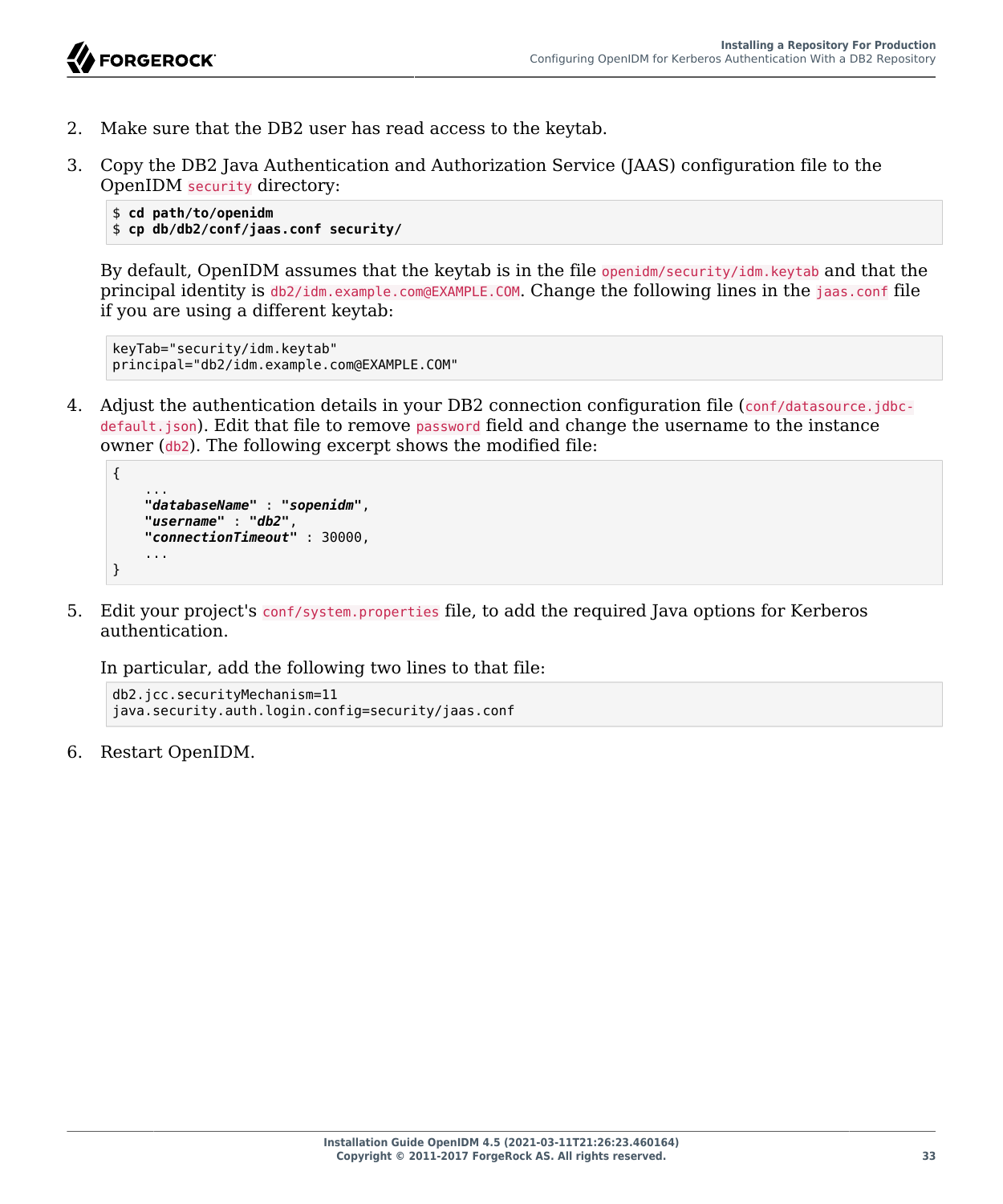

## <span id="page-38-0"></span>**Chapter 3** Removing and Moving OpenIDM Software

<span id="page-38-1"></span>This chapter shows you how to uninstall OpenIDM software and to move an existing install to a different location.

*To Remove OpenIDM Software*

- 1. (Optional) Stop OpenIDM services if they are running, as described in ["To Stop the OpenIDM](#page-9-0) [Services".](#page-9-0)
- 2. Remove the file system directory where you installed OpenIDM software:

```
$ rm -rf /path/to/openidm
```
3. (Optional) If you use a JDBC database for the internal repository, you can drop the openidm database.

#### *To Move OpenIDM Software*

If you want to move OpenIDM to a different directory, you do not have to uninstall and reinstall. To move an existing OpenIDM instance, follow these steps:

- 1. Shut down OpenIDM, as described in ["To Stop the OpenIDM Services"](#page-9-0).
- 2. Remove the felix-cache directory:

\$ **cd path/to/openidm** \$ **rm -rf felix-cache**

3. Move the files:

\$ **mv path/to/openidm path/to/new-openidm**

4. Start OpenIDM in the new location:

```
$ cd path/to/new-openidm
$ ./startup.sh
```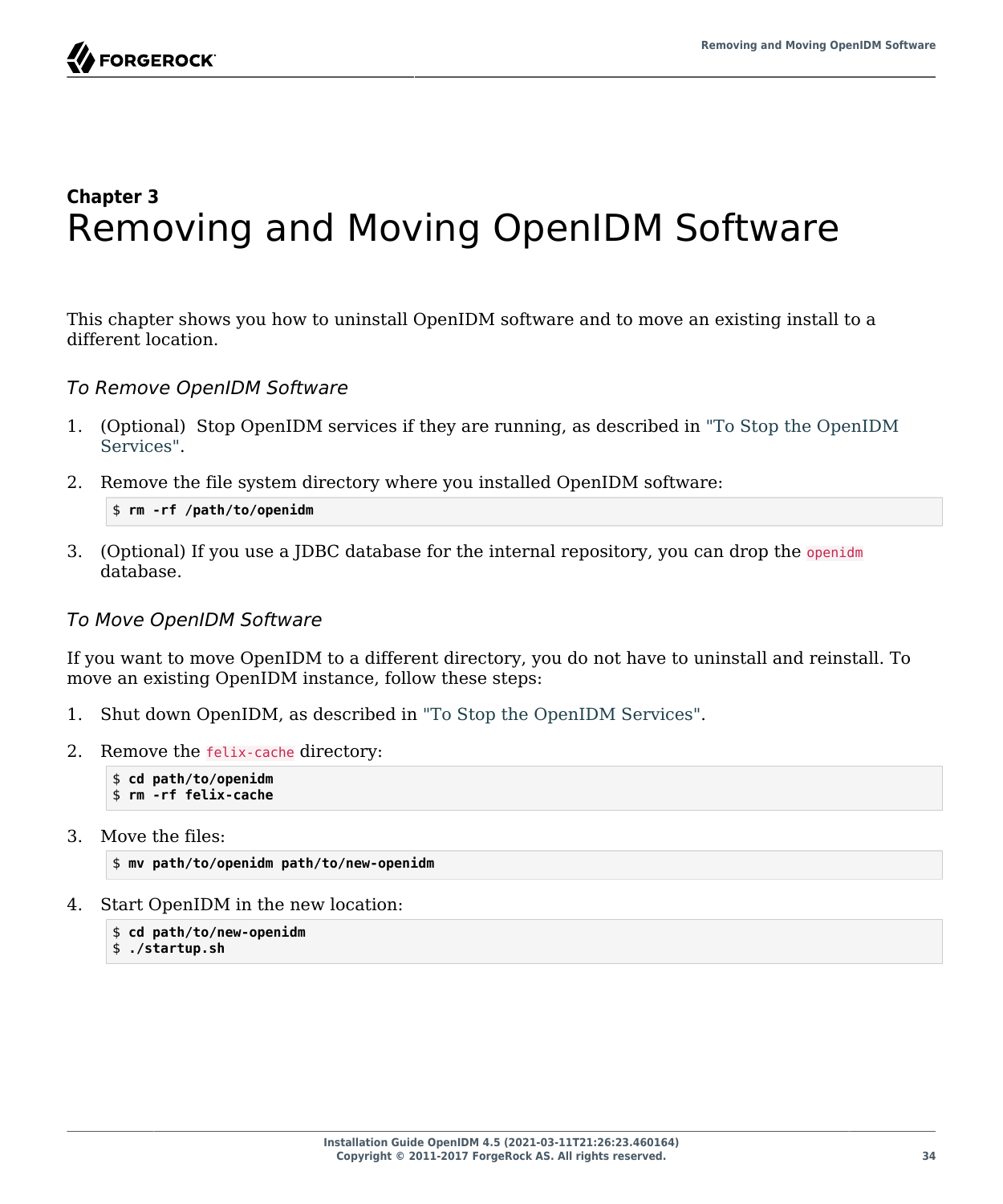FORGEROCK

## <span id="page-39-0"></span>**Chapter 4** Updating OpenIDM

The update process is largely dependent on your deployment and on the extent to which you have customized OpenIDM. Engage [ForgeRock Support Services](https://www.forgerock.com/support/support-services) for help in updating an existing deployment.

If you are updating from OpenIDM 4.0, you can take advantage of new OpenIDM update options from the command line and the Admin UI. For a generic view of the update process, see ["An Overview of](#page-39-1) [the OpenIDM Update Process"](#page-39-1).

If you are migrating a deployment from earlier versions of OpenIDM, follow the manual update process.

- To migrate a deployment from OpenIDM 3.1.0 to OpenIDM 4.0, see *[Migrating From OpenIDM 3.1](../../../openidm/4/install-guide/#migrate-idm-314) [to OpenIDM 4.0](../../../openidm/4/install-guide/#migrate-idm-314)* in the *OpenIDM 4 Installation Guide*.
- To migrate a deployment from OpenIDM 3.0.0 to 3.1.0, see *[Migrating to OpenIDM 3.1.0](../../../openidm/3.1/install-guide/#chap-upgrade)* in the *OpenIDM 3.1.0 Installation Guide*.
- To migrate a deployment from OpenIDM 2.1.0 to 3.0.0, see *[Migrating to OpenIDM 3.0.0](../../../openidm/3/install-guide/#chap-upgrade)* in the *OpenIDM 3.0.0 Installation Guide*.

## <span id="page-39-1"></span>4.1. An Overview of the OpenIDM Update Process

This section provides background information on the OpenIDM update process. If you want to jump to the steps required to update OpenIDM from version 4.0 to 4.5, read ["Updating From OpenIDM 4.0 to](#page-46-0) [OpenIDM 4.5".](#page-46-0)

OpenIDM must be running when you launch an update (using the UI or the CLI). This section details the capabilities of the OpenIDM update process, in the following sub-sections:

- ["The OpenIDM Update Process in Labels"](#page-40-0)
- ["OpenIDM Update Checksums"](#page-40-1)
- ["Repository Scripts and the OpenIDM Update Process"](#page-42-0)
- ["Command Line Update Options"](#page-43-0)
- ["OpenIDM Update File States"](#page-45-0)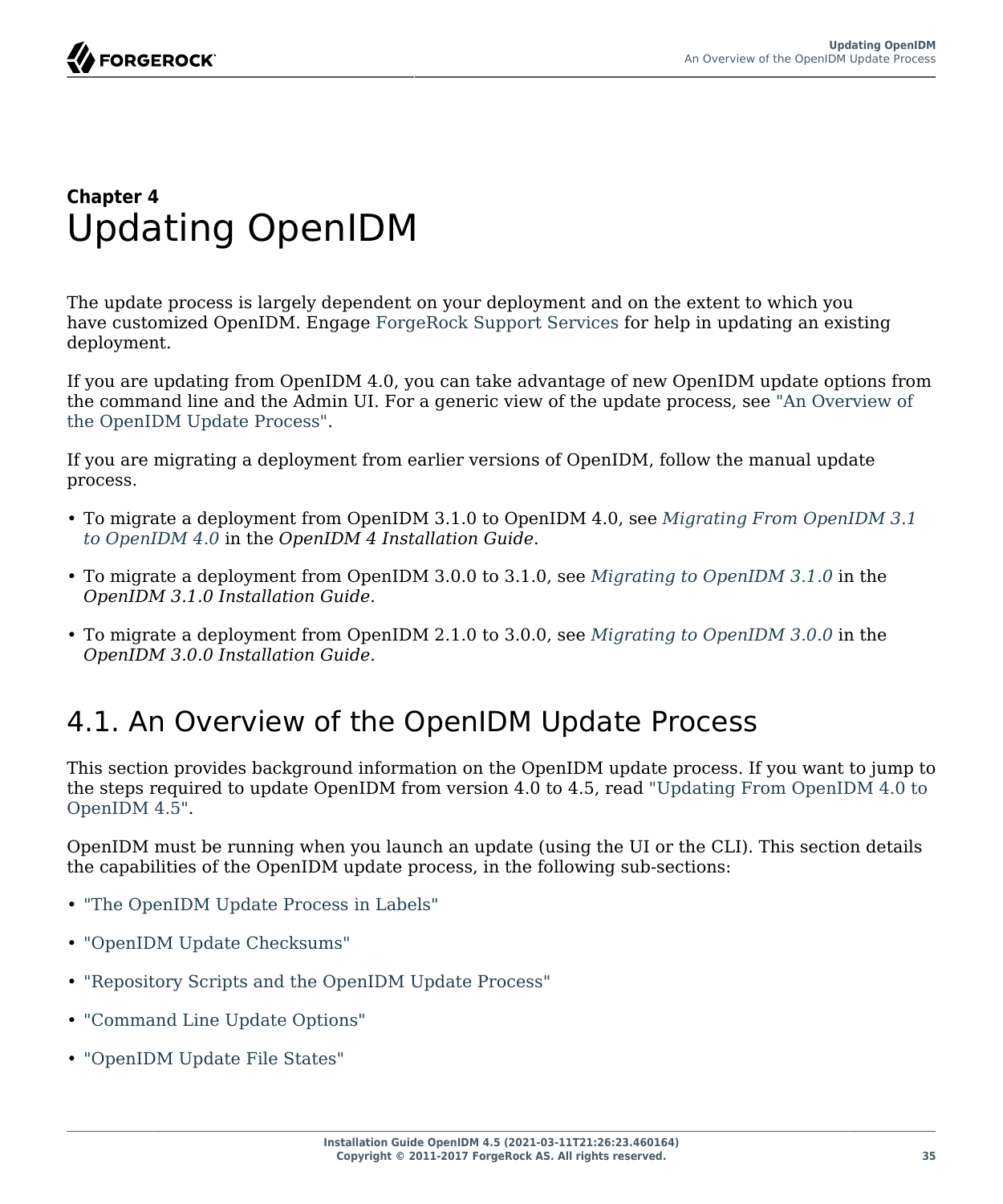#### **Warning**

Before starting the update process, back up your existing deployment by archiving the openidm directory, as well as the contents of your supported repository. As there is no "undo" option available during the OpenIDM update process, this backup can be used to restore your deployment or restart the update process if something goes wrong.

Save any customized \*.json configuration files, typically located in your project's conf/ subdirectory. You'll need to make judgements on how to apply these customizations to your OpenIDM 4.5 deployment after the update is complete.

### <span id="page-40-0"></span>4.1.1. The OpenIDM Update Process in Labels

When you start an update, OpenIDM goes through a process to determine the files to be updated, to facilitate repository updates, to move OpenIDM into maintenance mode before implementing an update, and then to restart OpenIDM after the update is complete. Most of these steps happen automatically when you run the update from the UI or CLI. The following basic steps include labels that you might see in log files, if there are problems.

- PREVIEW ARCHIVE: Preview the archive using appropriate checksums, to define the files to be updated.
- ACCEPT LICENSE: Present the appropriate license for the update. If the license is not accepted, the update stops, and you retain all files in your current OpenIDM installation.
- LIST REPO UPDATES: Identify and save scripts to update the current repository.
- PAUSING SCHEDULER: Pause the scheduler, to prevent new jobs from starting during the update process.
- WAIT FOR JOBS TO COMPLETE: Wait for any currently running jobs to complete.
- ENTER MAINTENANCE MODE: Set OpenIDM in maintenance mode, which disables non-essential OpenIDM services.
- INSTALL ARCHIVE: Install the update archive into OpenIDM.
- WAIT FOR INSTALL DONE: Wait until the installation of the update archive is complete.
- MARK REPO UPDATES COMPLETE: Note status when repository updates are complete.
- EXIT MAINTENANCE MODE: Exit from maintenance mode.
- ENABLE SCHEDULER: Enable the scheduler. OpenIDM will re-establish any schedules that were previously in place.
- <span id="page-40-1"></span>• FORCE RESTART Restart OpenIDM to implement all changes that require it.

### 4.1.2. OpenIDM Update Checksums

OpenIDM 4.0 and above includes MD5 checksums for each file. When updating, these checksums allow OpenIDM to verify file changes.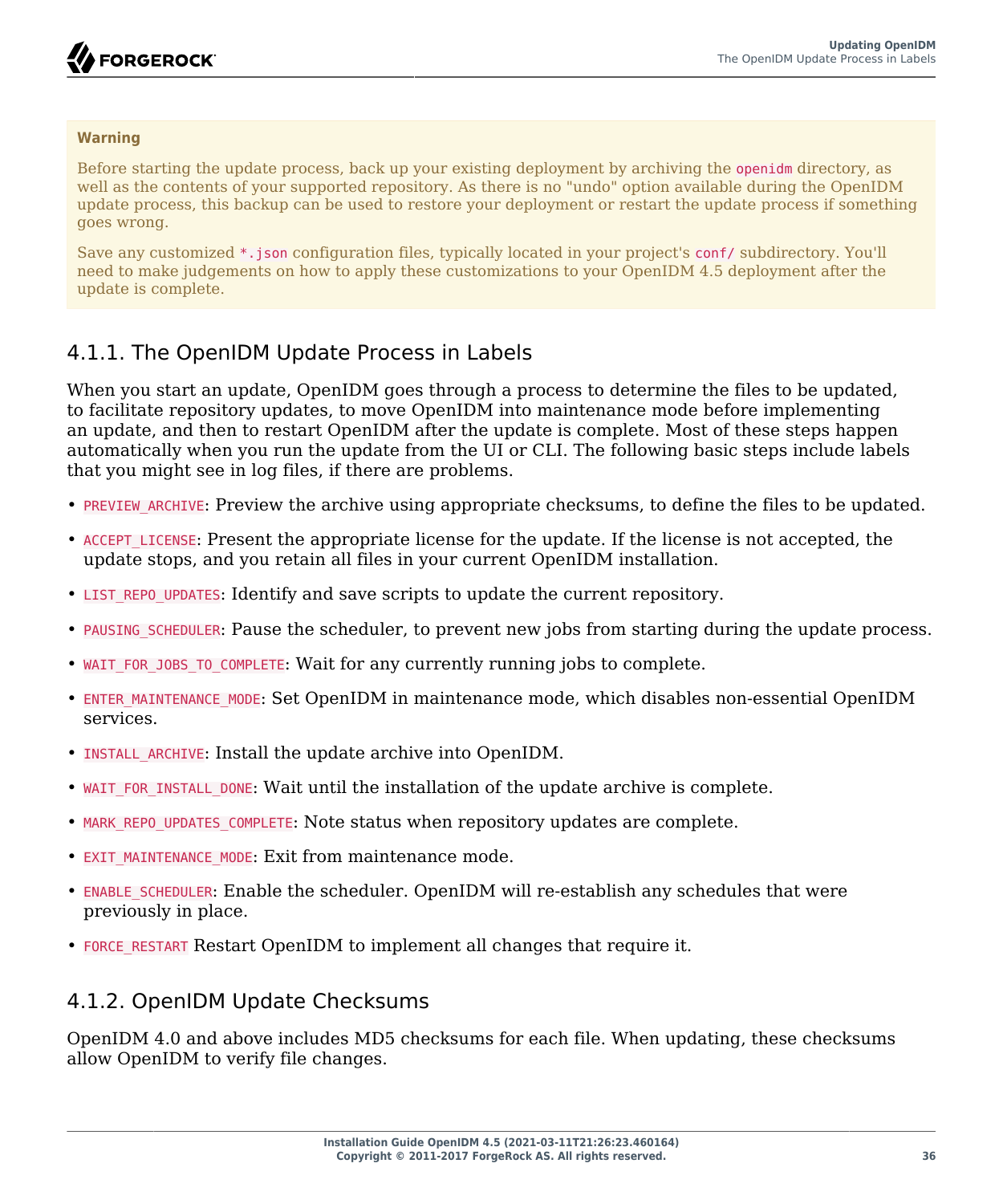The update process compares the current checksum of every file with:

- The checksum of the file as originally installed.
- The checksum of any file included in the update or patch.

As described in ["Updating From OpenIDM 4.0 to OpenIDM 4.5",](#page-46-0) updates work in the OpenIDM *project-dir*, either in the default directory, /path/to/openidm, or outside of the OpenIDM directory tree, such as /home/project. If that *project-dir* is outside of the OpenIDM directory tree, there is no MD5 checksum for that file. Based on that information, the update mechanism takes the following actions:

#### **Files in openidm/bundle**

Because of the nature of Java archives in the openidm/bundle directory, OpenIDM updates all files in that directory, even if they have not changed.

New files are written to the target directory.

Existing files are saved with a .old-*unix\_time* extension.

#### **Files in openidm/bin and openidm/ui/\*/default**

New files are written to the target directory.

If the original file was customized, it is saved with a .old-*unix\_time* extension.

#### *project-dir***/script/access.js**

The update process writes access.js files with a .new-*unix\_time* extension in the same directory. You *must* merge any changes from the latest version of the .new file into your customized script file. For more information, see ["What You Should Do After Updating to OpenIDM 4.5"](#page-56-0).

#### **Files in the** *project-dir***/conf directory, outside of the /path/to/openidm directory tree**

Project configuration files (JSON): Files related to your project are patched with the content of the corresponding 4.5 configuration file, regardless of whether they have been customized.

#### **Warning**

If you have a customized version of standard OpenIDM 4.0 JSON configuration files, be careful. If you overwrite a new OpenIDM 4.5 version of that file, you might overwrite new features. As a best practice, apply and test each custom change to the new OpenIDM 4.5 configuration file. For more information, see ["What You Should Do After Updating to OpenIDM 4.5".](#page-56-0)

System configuration files: (boot.properties, system.properties, config.properties, and jetty.xml) are written with a .-new-*unix* time extension in the same directory, regardless of whether they have been customized. You *must* merge any changes from the latest version of the .new file into your existing configuration file. For more information, see ["What You Should Do After Updating to](#page-56-0)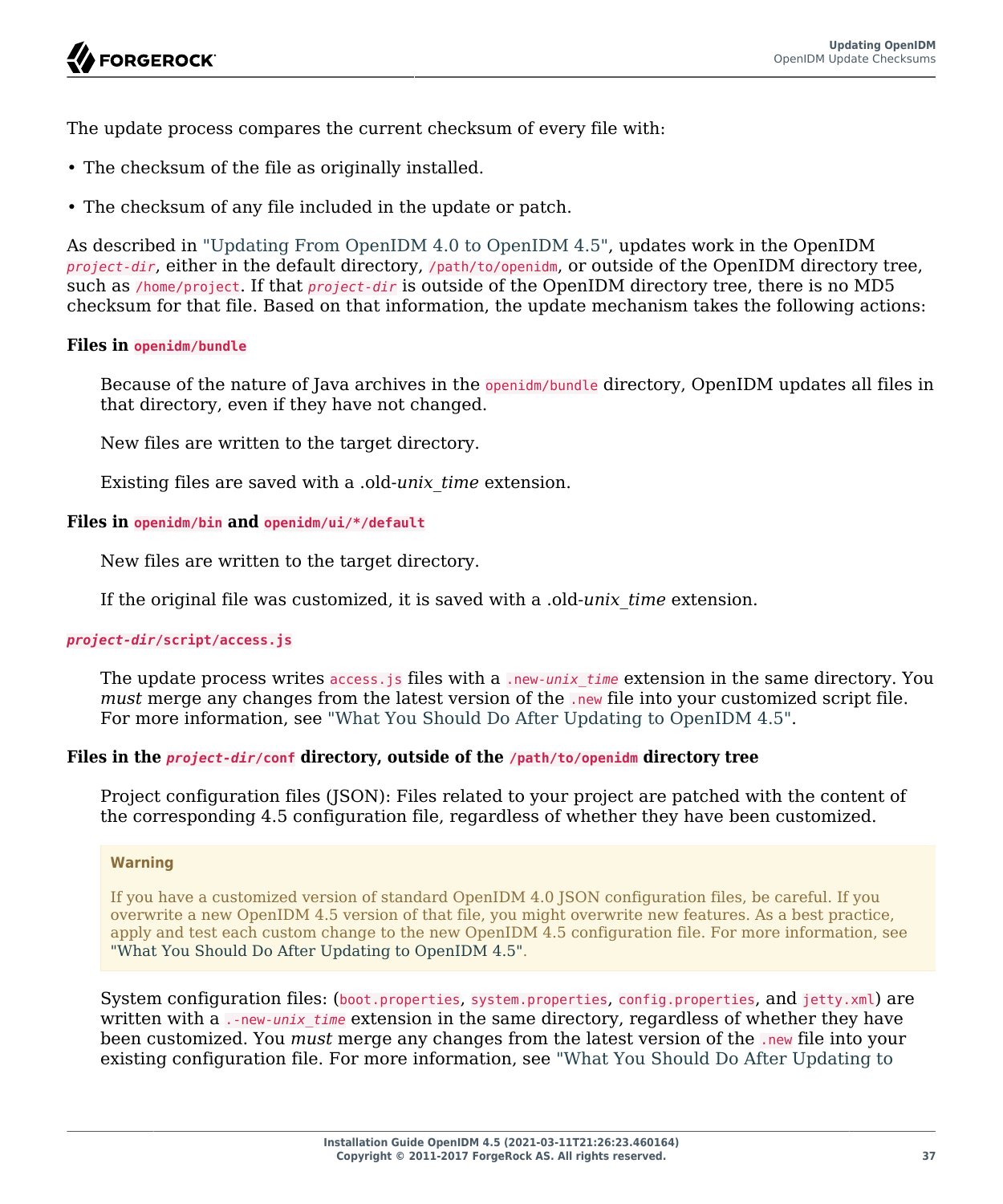[OpenIDM 4.5".](#page-56-0) Currently, the logging.properties file is not addressed by the update process, as the default version of this file has not changed since OpenIDM 4.0.

#### **Files in the default** *project-dir***/conf directory, where** *project-dir* **is /path/to/openidm**

Project configuration files (JSON): Files related to your project are patched with the content of the corresponding 4.5 configuration file, regardless of whether they have been customized.

#### **Warning**

If you have a customized version of standard OpenIDM 4.0 JSON configuration files in your project directory, be careful. If you overwrite a new OpenIDM 4.5 version of that file, you might overwrite new features. As a best practice, apply and test each custom change to the new OpenIDM 4.5 configuration file. For more information, see ["What You Should Do After Updating to OpenIDM 4.5"](#page-56-0).

System configuration files: (boot.properties, system.properties, config.properties, and jetty.xml) are not patched if they have been customized. Instead, the update process creates configuration files with a .new-*unix\_time* extension in the same directory. You *must* merge any changes from these .new- files into your customized configuration files. For more information, see ["What You](#page-56-0) [Should Do After Updating to OpenIDM 4.5".](#page-56-0) If you have not customized these files, the update process replaces the existing configuration file with the corresponding 4.5 file. Currently, the logging.properties file is not addressed by the update process, as the default version of this file has not changed since OpenIDM 4.0.

#### **Files in any other directory**

Existing files are overwritten and no backup files are created.

#### **Configuration in the repository**

OpenIDM configuration information is stored in your supported repository. The update process overwrites information in that data store.

#### **Note**

The unix time is the number of seconds since the Unix Epoch of January 1, 1970.

For a list of checksums, review the openidm/.checksums.csv file. It contains a list of checksums for every original file in your openidm/ directory.

You need to copy update archives, in zip format, to the openidm/bin/update directory. OpenIDM creates that directory during the start process.

### <span id="page-42-0"></span>4.1.3. Repository Scripts and the OpenIDM Update Process

If there are update scripts for your OpenIDM repository, you may want to get Database Administrator (DBA) help and approval for those updates.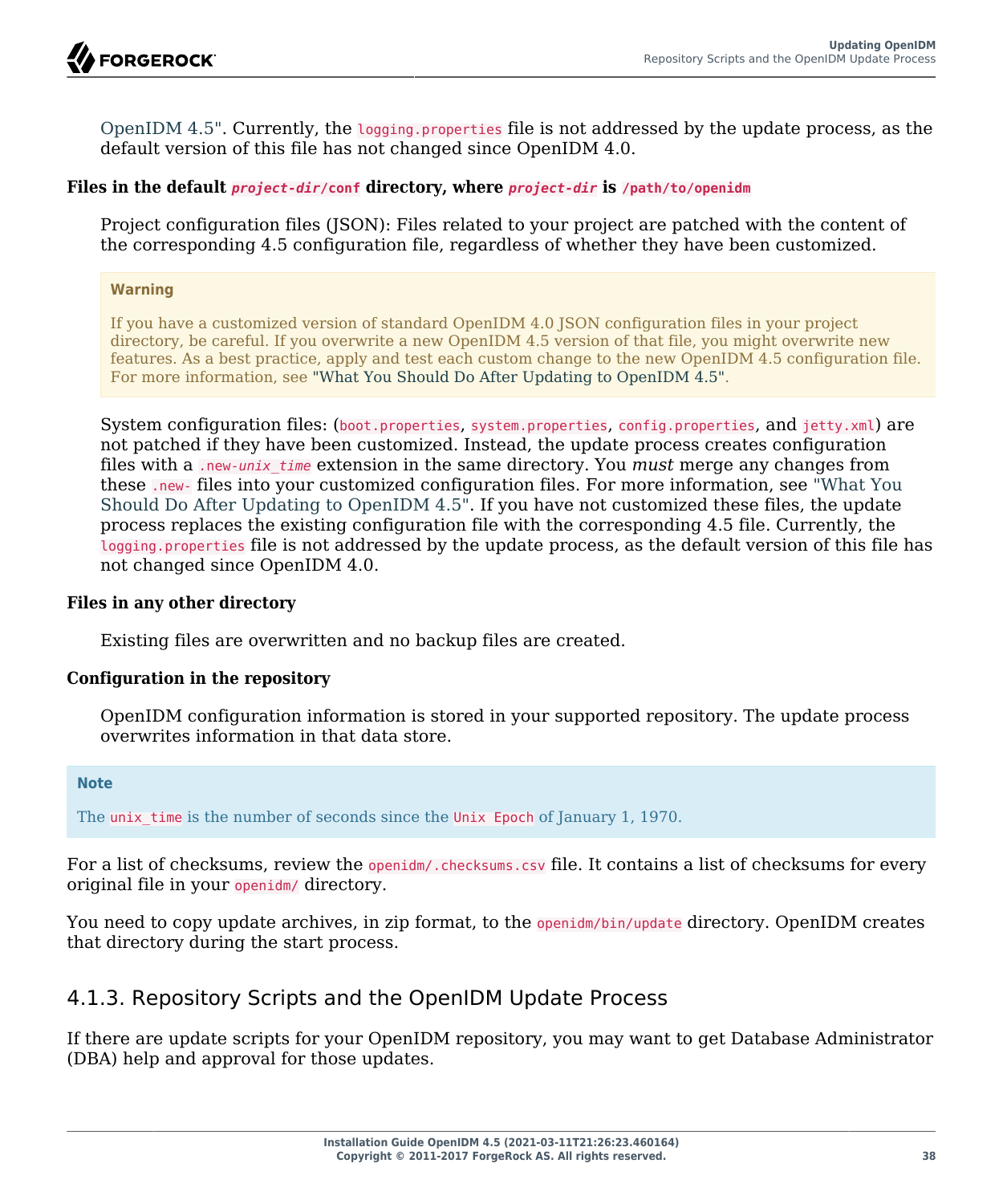Review applicable repository update scripts from the OpenIDM update binary. You can find these scripts in the following directory: /path/to/openidm/db/*repo*/scripts/updates.

Apply the repository update scripts, while OpenIDM is not running, or is in maintenance mode. You'll need to apply these scripts in *numeric* order. For example, if you see the following list:

```
v3 add indices for roles.sql
v2_shorten_link_columns.sql
v1 increase changedfields size.sql
```
Apply the v1 \* script first, followed by the v<sub>2</sub> \* script, and so on. The update process will ask you to confirm that you've applied the required updates.

### <span id="page-43-0"></span>4.1.4. Command Line Update Options

As noted in ["Updating From OpenIDM 4.0 to OpenIDM 4.5",](#page-46-0) you can update OpenIDM 4.0 to OpenIDM 4.5 via the UNIX/Linux CLI. You'll find detailed information on the **cli.sh update** option in this section. For general information on **cli.sh** and **cli.bat**, see "*OpenIDM Command-Line Interface*" in the *Integrator's Guide*.

The following command updates the local system with the openidm-new.zip binary:

```
$ cd /path/to/openidm
$ ./cli.sh update
  \
--acceptLicense
  \
--user openidm-admin:openidm-admin
 \
--url http://localhost:8080/openidm \
openidm-new.zip
```
The update subcommand takes the following options:

#### **-u or --user USER[:PASSWORD]**

Allows you to specify the server user and password. Specifying a username is mandatory. If you do not specify a username, the following error is shown in the OSGi console: Remote operation failed: Unauthorized. If you do not specify a password, you are prompted for one. This option is used by all three subcommands.

#### **--url URL**

The URL of the OpenIDM REST service. The default URL is http://localhost:8080/openidm/. This can be used to import configuration files from a remote running instance of OpenIDM. This option is used by all three subcommands.

#### **-P or --port PORT**

The port number associated with the OpenIDM REST service. If specified, this option overrides any port number specified with the **--url** option. The default port is 8080. This option is used by all three subcommands.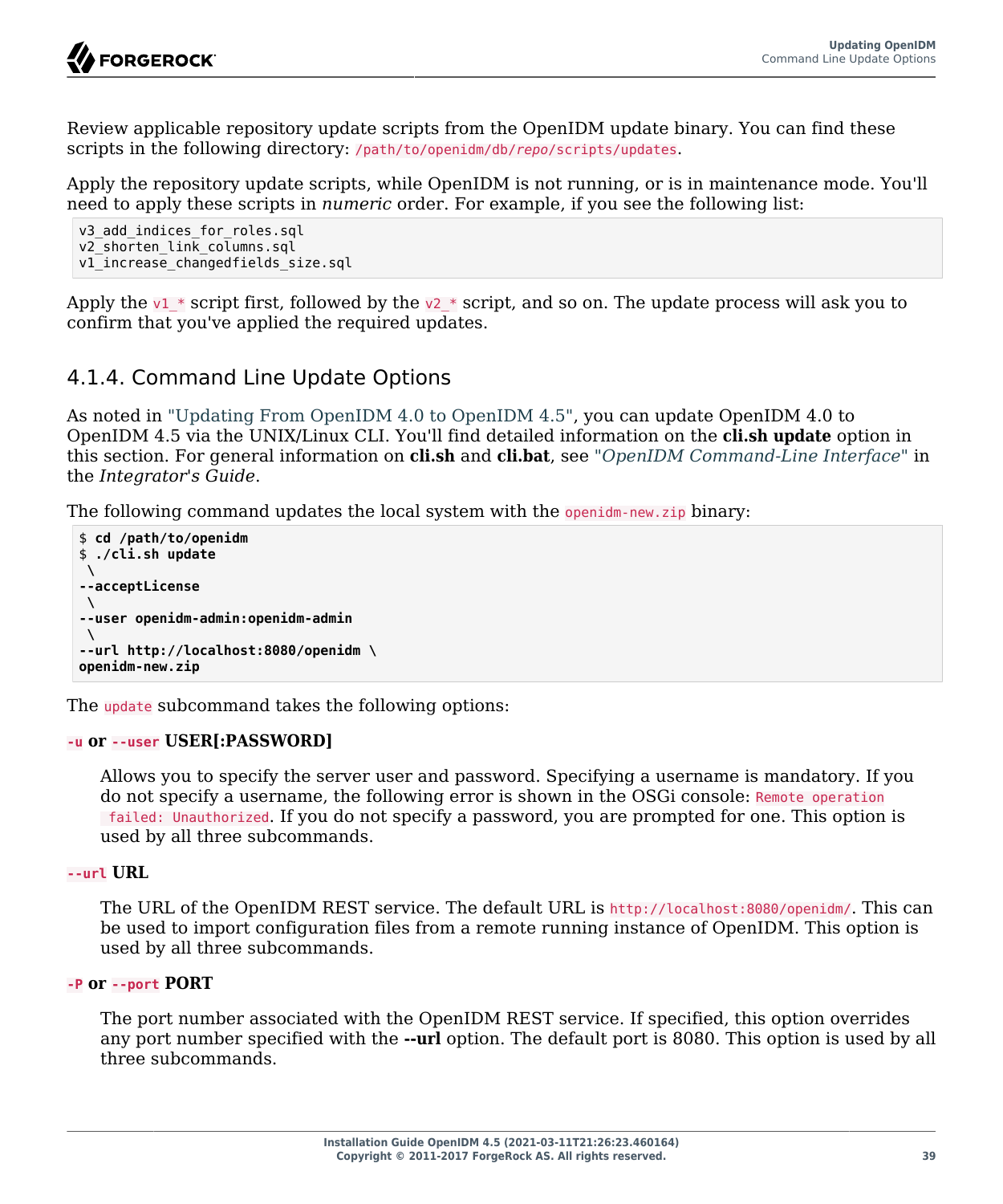

#### **--acceptLicense**

Automatically accept the license shown in /path/to/openidm/legal-notices/Forgerock\_License.txt. If you omit this option, the update process prompts you to accept or decline the license.

#### **--skipRepoUpdatePreview**

Bypasses a preview of repository updates. Suitable if you have already downloaded and approved changes to your repository.

#### **Warning**

Do not use the --skipRepoUpdatePreview option until you (or your DBA) has reviewed repository update scripts. For a list of scripts used between OpenIDM 4.0 and OpenIDM 4.5, see "Changes in Database Schema: OpenIDM 4 to OpenIDM 4.5" in the *Release Notes*.

#### **--maxJobsFinishWaitTimeMs TIME**

The maximum time, in milliseconds, that the command should wait for scheduled jobs to finish before proceeding with the update.

Default: -1, (the process exits immediately if any jobs are running)

#### **--maxUpdateWaitTimeMs TIME**

The maximum time, in milliseconds, that the server should wait for the update process to complete.

Default: 30000 ms

#### **-l or --log LOG\_FILE**

Path to the log file.

Default: logs/update.log

#### **-Q or --quiet**

Use quiet mode to minimize messages at the console; messages are still available in the log file defined by --log.

#### **Note**

If you use --quiet mode for updates, include the --acceptLicense option.

If you do not run the command in quiet mode, messages similar to the following are displayed in the console window where you launched the command: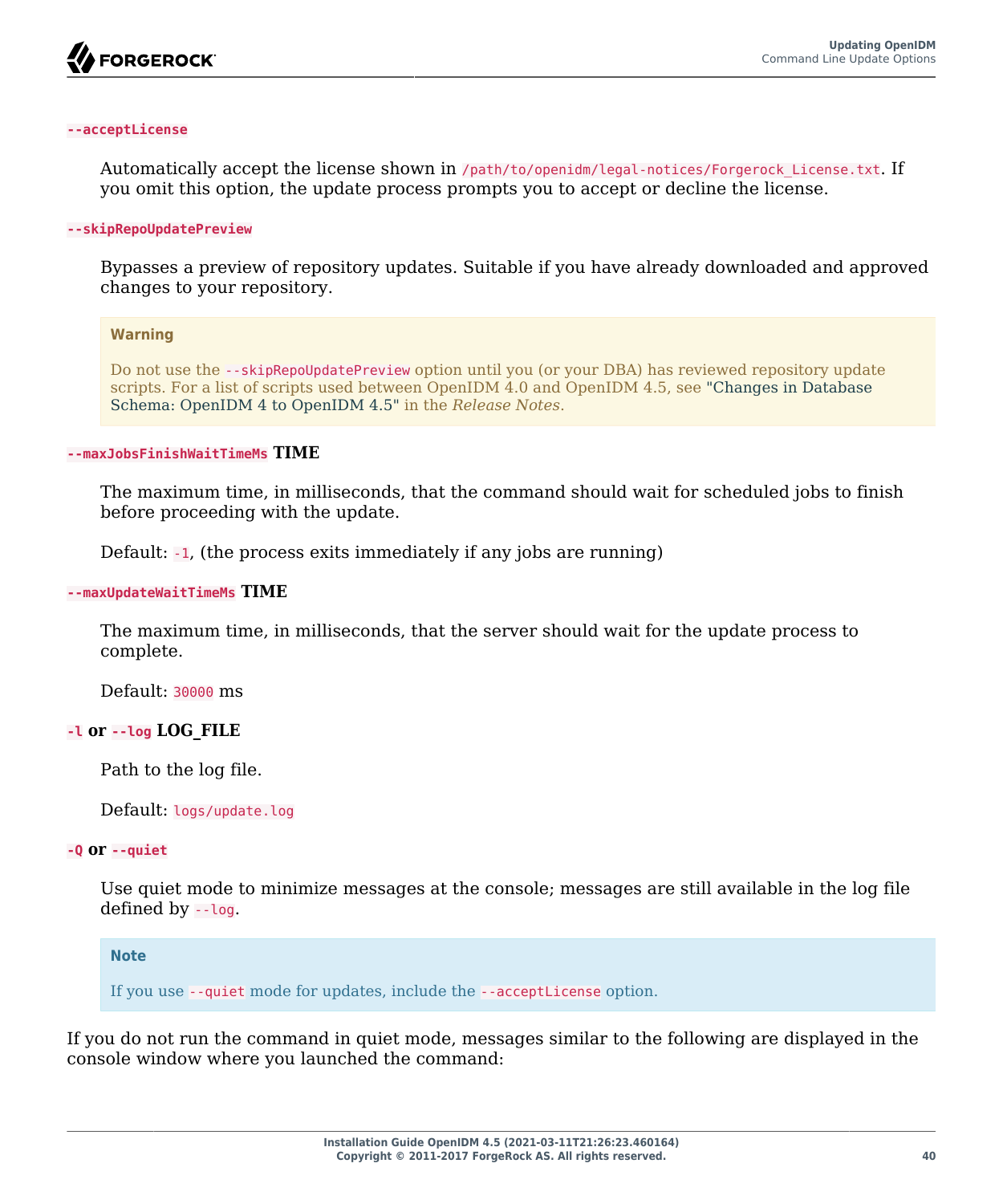

Executing ./cli.sh... Starting shell in /path/to/openidm Using boot properties at /path/to/openidm/conf/boot/boot.properties Pausing the Scheduler Scheduler has been paused. Waiting for running jobs to finish. All running jobs have finished. Entering into maintenance mode... Now in maintenance mode. Installing the update archive openidm-new.zip Update procedure is still processing... Update procedure is still processing... Update procedure is still processing... Update procedure is still processing... Update procedure is still processing... The update process is complete with a status of COMPLETE Restarting OpenIDM. Restart request completed.

### <span id="page-45-0"></span>4.1.5. OpenIDM Update File States

During the update process, you may see status information for each file, during three stages of an update:

- ["Preview of File Updates"](#page-45-1)
- ["Update Status Message"](#page-45-2)
- <span id="page-45-1"></span>• ["Updated Files: What Happened"](#page-46-1)

#### *Preview of File Updates*

<span id="page-45-3"></span>

| <b>Status</b>      | <b>Description</b>                                                                                                                                                                                      |
|--------------------|---------------------------------------------------------------------------------------------------------------------------------------------------------------------------------------------------------|
| <b>UNEXPECTED</b>  | Existing file is not in the list of known files for the original distribution.                                                                                                                          |
| <b>NONEXISTENT</b> | A file in the new installation that does not exist in the original distribution. This is<br>always the status for versioned files, such as the openium-*.jar files in the openium/<br>bundle/directory. |
| <b>DELETED</b>     | The file should exist in the current installation but does not; OpenIDM installs the file<br>during the update.                                                                                         |
| <b>DIFFERS</b>     | The file, located in a read-only directory, has changed, since the original deployment.                                                                                                                 |
| <b>UNCHANGED</b>   | The file is not changed from the original distribution.                                                                                                                                                 |

### *Update Status Message*

<span id="page-45-4"></span><span id="page-45-2"></span>

| <b>Status</b> | <b>Description</b>                   |
|---------------|--------------------------------------|
| IN PROGRESS   | Update has started, not yet complete |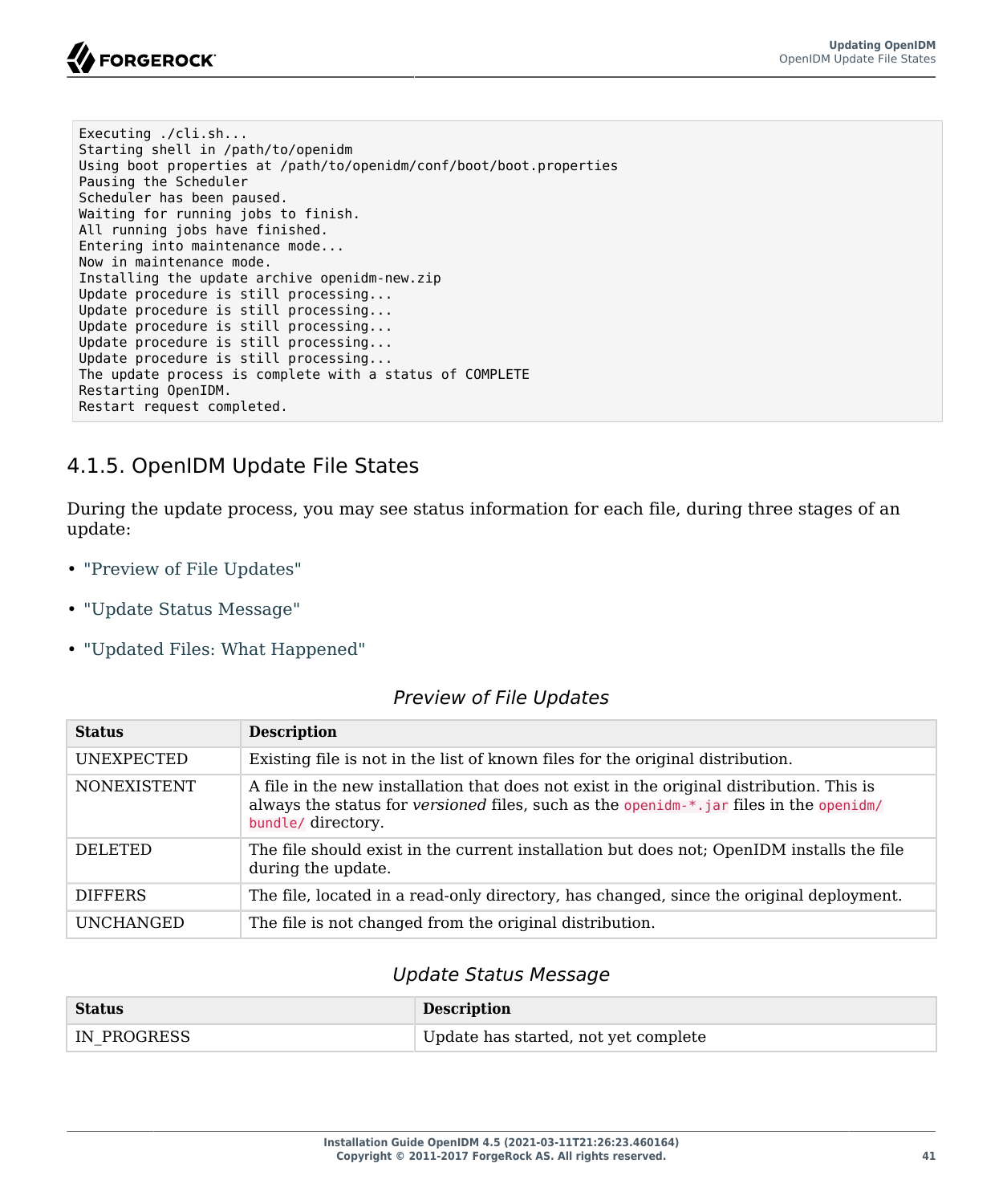| <b>Status</b>        | <b>Description</b>                                                     |
|----------------------|------------------------------------------------------------------------|
| PENDING REPO UPDATES | OpenIDM update is complete; however, repository updates are<br>pending |
| COMPLETE             | Update is complete                                                     |
| FAILED.              | Update failed                                                          |

### *Updated Files: What Happened*

<span id="page-46-2"></span><span id="page-46-1"></span>

| <b>Status</b>  | <b>Description</b>                                                                                       |
|----------------|----------------------------------------------------------------------------------------------------------|
| REPLACED       | Original file replaced; if the original file was changed by a user, it is saved with a<br>old extension. |
| PRESERVED      | Original file saved with changes made by a user. New file saved with a .new<br>extension.                |
| <b>APPLIED</b> | The update changed the file.                                                                             |
| <b>REMOVED</b> | The update removed the file.                                                                             |

# <span id="page-46-0"></span>4.2. Updating From OpenIDM 4.0 to OpenIDM 4.5

The release of OpenIDM 4.5 includes additional automation in the update service for deployments installed on UNIX/Linux systems, including repository updates.

If you've installed OpenIDM on Microsoft Windows, you'll have to migrate your systems manually. For the procedure, see ["Migrating From OpenIDM 4.0 to OpenIDM 4.5 on Windows"](#page-57-0).

#### **Note**

The update process works for an OpenIDM project directory in the following locations:

- The default OpenIDM project directory, /path/to/openidm
- Outside of the OpenIDM directory tree, such as /home/project or /other/hard\_drive/idm

If you configure an OpenIDM project directory such as /home/project, do start OpenIDM with the full path to that project, with a command such as the following:

\$ **./startup.sh -p /home/project**

The update process does not support changes to any project directory when configured as a subdirectory of /path/to/openidm. That includes the samples listed in the /path/to/openidm/samples directory. For more information on the samples, see "*Overview of the OpenIDM Samples*" in the *Samples Guide*.

OpenIDM documentation represents the project directory as *project-dir*.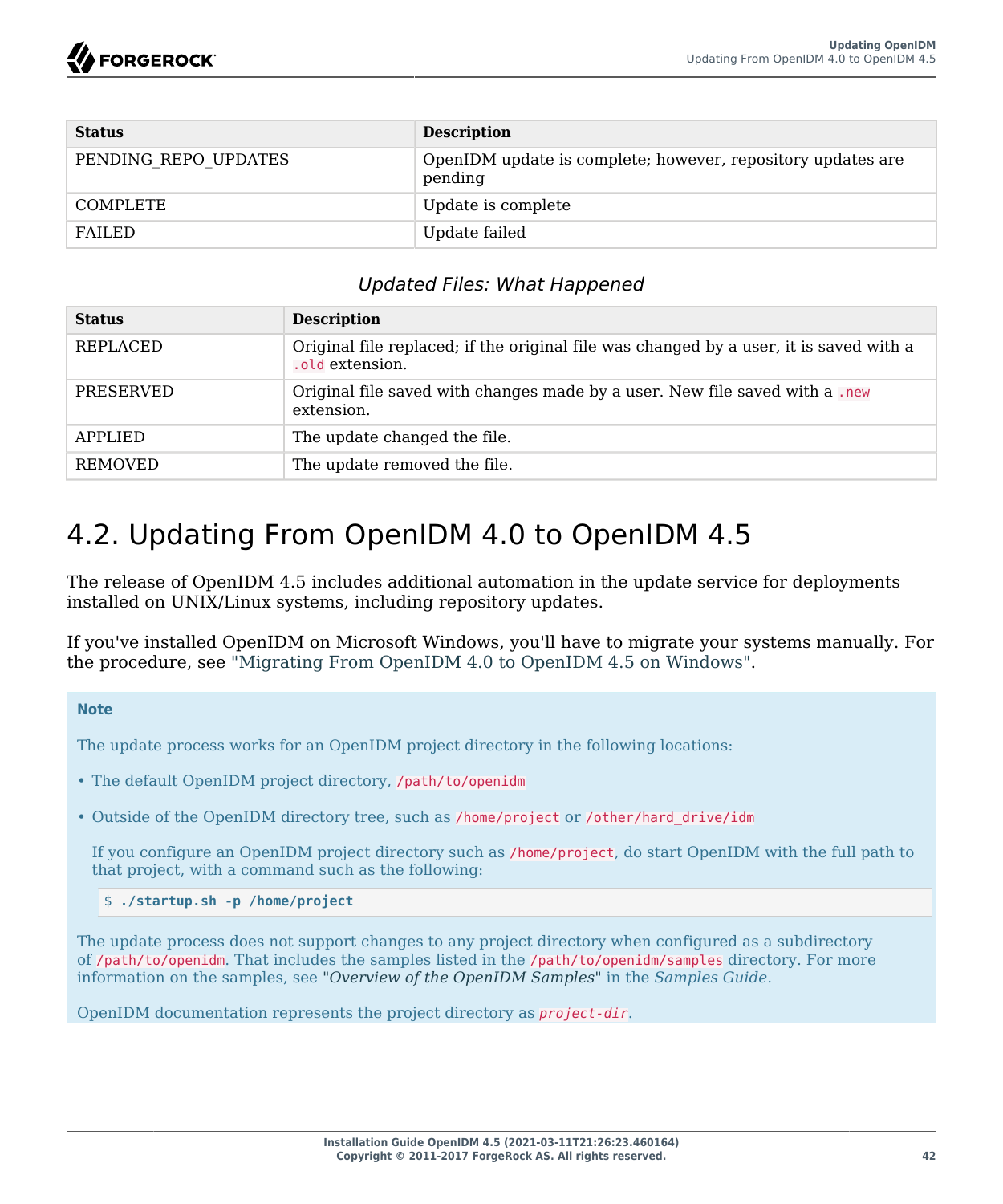It is an OpenIDM best practice to copy the default project or sample to an external installation *project-dir* directory, such as /path/to/project. If needed, this is an opportunity to move the *project-dir* to such a location, to facilitate the OpenIDM update process.

#### **Warning**

Before you start, back up your OpenIDM 4.0 systems, including your OpenIDM database. As OpenIDM updates are a one-way process, you should have a backup in case of problems. If needed, you must restart the update process from that backup.

Updating nodes from a cluster is not presently supported. As a general practice, do not apply the update process to more than one node in a cluster. if you're updating a cluster, follow these steps:

- Redirect client traffic to a different OpenIDM system or cluster.
- Shut down every node in the cluster.
- Update one node.
- Clone the first node to the other OpenIDM instances in that cluster.

If you have integrated OpenIDM with OpenAM, you should first disable the OPENAM\_SESSION module, as described in "Configuring OpenIDM for the Full Stack Sample" in the *Samples Guide*. You can re-enable the OPENAM SESSION module after the update is complete.

Make sure you've saved any customized \*, json configuration files, typically in your project's conf/ subdirectory. You'll need these files after the update process is complete.

If your OpenIDM project directory is located on a read-only volume, mount that directory in read-write mode before starting the update process.

Because of the transition between the OpenIDM 4.0 and OpenIDM 4.5 update services, updating from OpenIDM 4.0 is a multi-stage process that requires two update patches in addition to the OpenIDM 4.5 binary. This section starts with an overview, with links to detailed subsections:

• Download the update binaries.

To update from OpenIDM 4.0 to OpenIDM 4.5, navigate to ForgeRock's [BackStage](https://backstage.forgerock.com/) site and download the following binaries:

- Update Patch 1 (openidm-4.0.0-1.zip)
- Update Patch 2 (openidm-4.0.0-2.zip)
- OpenIDM 4.5 (openidm-4.5.0.zip)

Access to the update binaries is restricted to ForgeRock customers.

• Before starting the update process, extract and apply the repository update scripts from the OpenIDM 4.5 binary. You may want to share them with your Database Administrator (DBA). For more information, see ["Updating OpenIDM 4.0, Repository Scripts".](#page-48-0)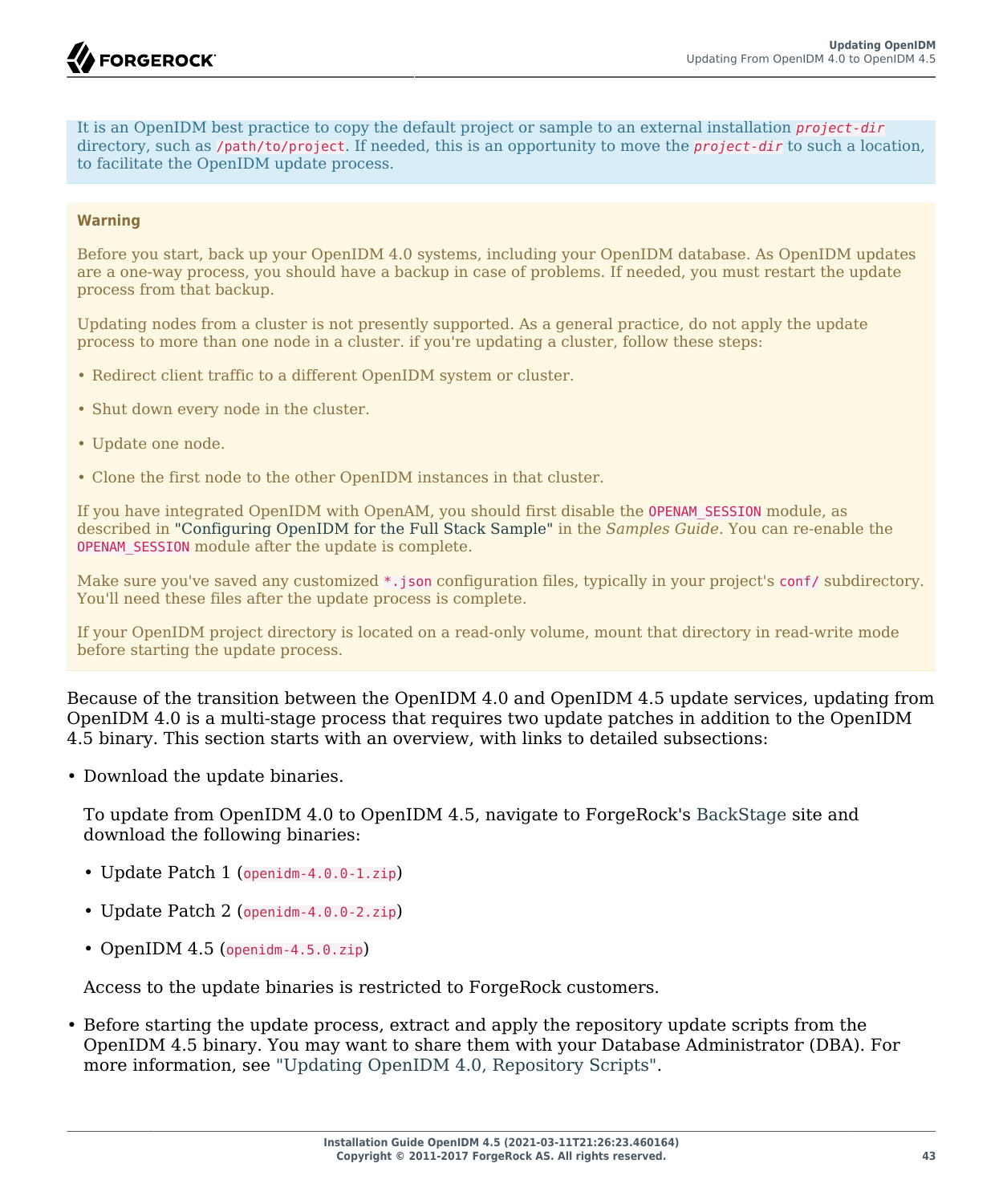• Before starting the update process, identify files in custom directories not known to OpenIDM. Save them, and apply them to your OpenIDM deployment after all stages of the update process are complete. For more information, see ["What You Should Do After Updating to OpenIDM 4.5".](#page-56-0)

#### **Warning**

If you use anything but the standard OpenIDM Admin and Self-Service UIs, this issue related to custom directories applies to you. If you followed the procedure described in "Customizing the UI" in the *Integrator's Guide*, you'll have custom files in the openidm/ui/admin/extension and openidm/ui/selfservice/extension directories.

OpenIDM 4.5 includes significant UI improvements. The update process does not copy those improvements to the noted extension/ subdirectories.

- When you're ready to start the first stage of the update process, see ["Updating OpenIDM 4.0, Stage](#page-49-0) [One".](#page-49-0)
- When you're ready to start the second stage of the update process, see ["Updating OpenIDM 4.0.0,](#page-51-0) [Stage Two"](#page-51-0).
- When you're ready for the main part of the update, see ["Updating OpenIDM 4.0, Stage Three".](#page-53-0)
- Once the update is complete, you may have additional work before putting your system back into production. Start with files that include .new-*unix\_time* extensions. For more information, see ["What](#page-56-0) [You Should Do After Updating to OpenIDM 4.5".](#page-56-0)

### <span id="page-48-0"></span>4.2.1. Updating OpenIDM 4.0, Repository Scripts

Review repository changes between OpenIDM 4.0 and OpenIDM 4.5. You can find update scripts in an unpacked OpenIDM 4.5 binary, in the openidm/db/*repo*/scripts/updates directory, where *repo* is the subdirectory for your supported repository.

Each supported repository includes the following scripts:

```
v1 increase changedfields size.sql
v2_shorten_link_columns.sql
```
If you're running PostgreSQL, OpenIDM 4.5 includes two additional scripts:

```
v3 add indices for roles.sql
v4<sup>modify</sup> indices for relationships.sql
```
You can extract repository files individually; for example, to extract  $v1$  increase changedfields size.sql for MySQL, run the following command:

```
$ unzip -p openidm-4.5.0.zip \
openidm/db/mysql/scripts/updates/v1_increase_changedfields_size.sql \
> v1_increase_changedfields_size.sql
```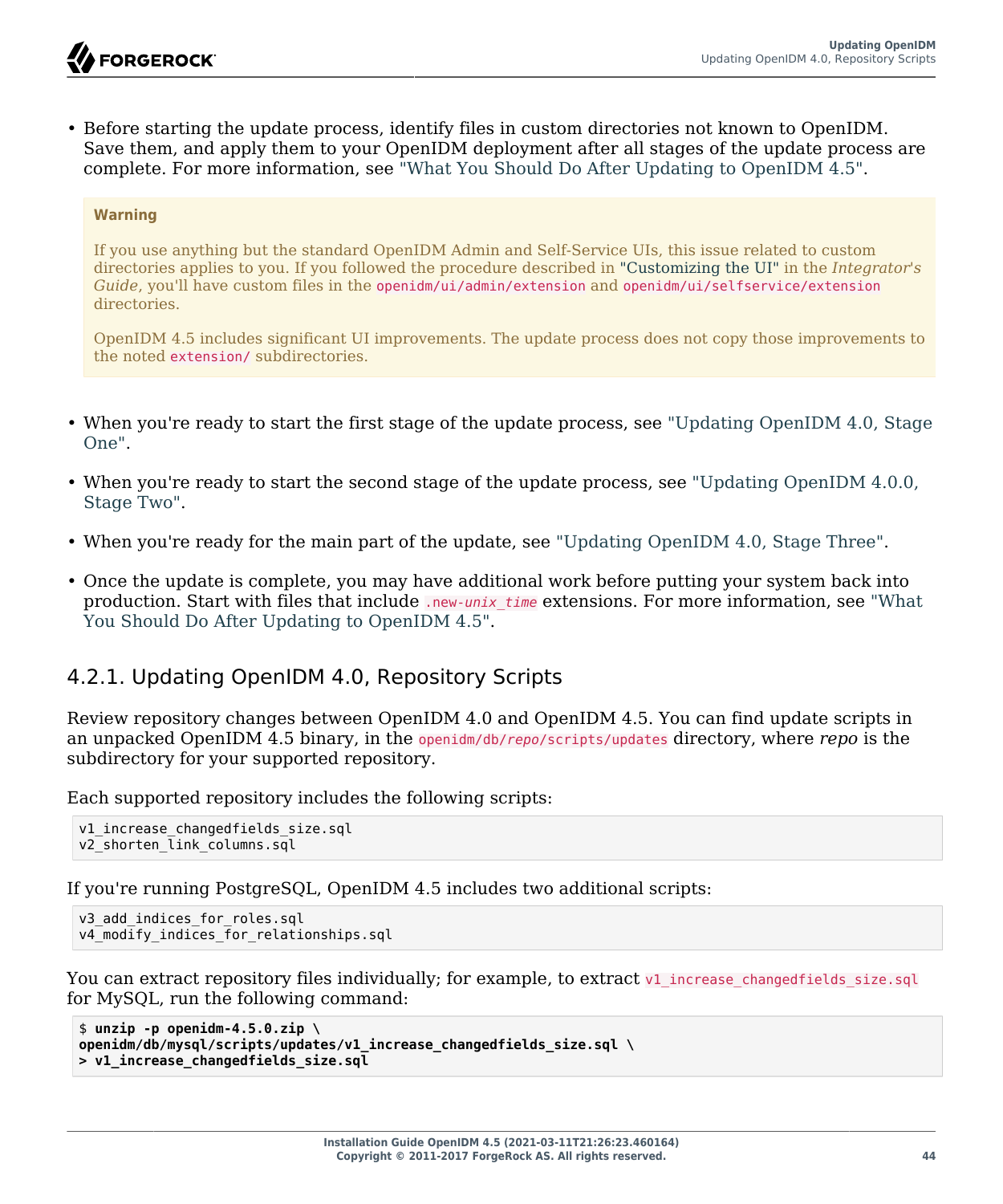If you need DBA approval to update the OpenIDM repository, share these scripts with your DBA. For more information, see "Changes in Database Schema: OpenIDM 4 to OpenIDM 4.5" in the *Release Notes*. Before updating from OpenIDM 4.0 to OpenIDM 4.5, apply these scripts now, in numeric order. In other words, apply the script that starts with  $v1*$  first, followed by  $v2*$  and so on.

Once you have approval, you can shut down OpenIDM and apply these scripts immediately; for example, the following commands apply these scripts to a MySQL repository:

\$ **mysql -u root -p < /path/to/openidm/db/mysql/scripts/updates/v1\_increase\_changedfields\_size.sql** \$ **mysql -u root -p < /path/to/openidm/db/mysql/scripts/updates/v2\_shorten\_link\_columns.sql**

#### **Note**

The OpenIDM repository update scripts address the differences between the OpenIDM 4.0 and OpenIDM 4.5 supported repositories. They may not address any custom schema, columns, or tables that you have implemented in production.

As OrientDB is not supported in production, ForgeRock does not support updates of deployments with that repository, and OpenIDM 4.5 does not include OrientDB update scripts. For a list of supported repositories, see "*Before You Install OpenIDM Software*" in the *Release Notes*.

### <span id="page-49-0"></span>4.2.2. Updating OpenIDM 4.0, Stage One

Now you're ready to start the first part of the update process, where you will use the OpenIDM 4.0 update facility to include several OpenIDM 4.5 bundles.

*Updating OpenIDM 4.0, Stage One for UNIX/Linux Systems*

1. Start the OpenIDM 4.0 system that you want to update:

```
$ cd /path/to/openidm
$ ./startup.sh -p /path/to/project-dir
```
#### **Note**

OpenIDM must be running before you can execute all three stages of the update procedure. If you're running OpenIDM with an external *project-dir*, specify the full path to that directory.

2. Run the following REST call to patch the configuration of your repository. This will speed up this first part of the update process, and minimize the risks of timeout-related issues.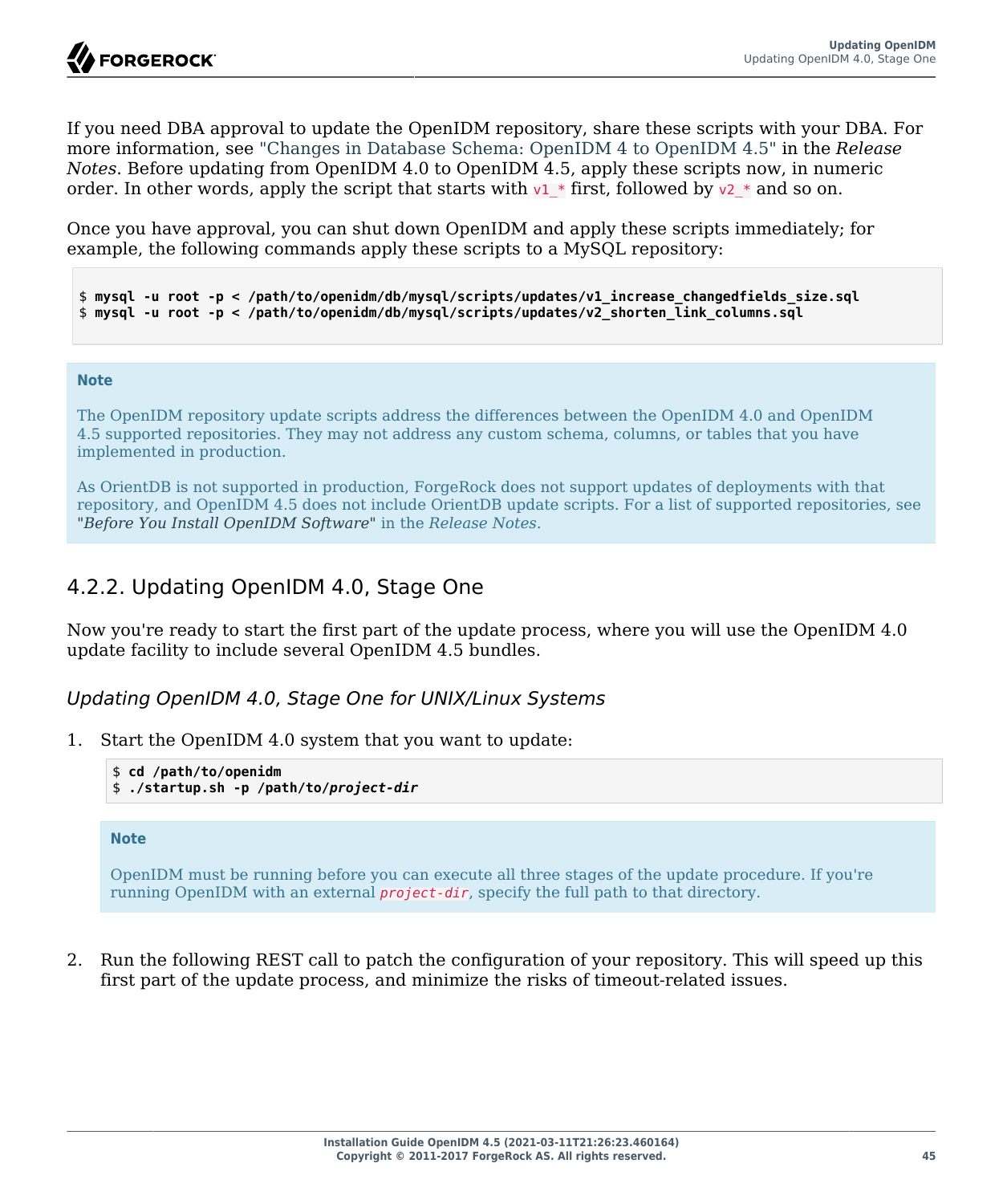```
$ curl \
--header "X-OpenIDM-Username: openidm-admin"
 \
--header "X-OpenIDM-Password: openidm-admin"
 \
--header "Content-Type: application/json"
 \
--request PATCH
 \
--data '[
    {
       "operation":"replace",
       "field":"/resourceMapping/genericMapping/updates/searchableDefault",
       "value": false
    },
 {
       "operation":"add",
       "field":"/resourceMapping/genericMapping/updates/properties",
       "value": {
          "/startDate" : {
             "searchable" : true
          }
       }
   }
]' \
http://localhost:8080/openidm/config/repo.jdbc
```
The output from this command includes the revised contents of your repository configuration.

If you see a 404 error from this REST call, you might not have configured a supported JDBC repository, as described in "*[Installing a Repository For Production](#page-18-0)*".

3. Copy the first update binary, openidm-4.0.0-1.zip, to the noted directory:

```
$ cd /path/to/Downloads
$ cp openidm-4.0.0-1.zip /path/to/openidm/bin/update/
```
- 4. You can run the next step(s) either from the CLI or the Admin UI.
	- CLI: Run the first part of the update from the command line:

```
$ cd /path/to/openidm
$ ./cli.sh update
 \
--user openidm-admin:openidm-admin
 \
--url http://localhost:8080/openidm \
openidm-4.0.0-1.zip
```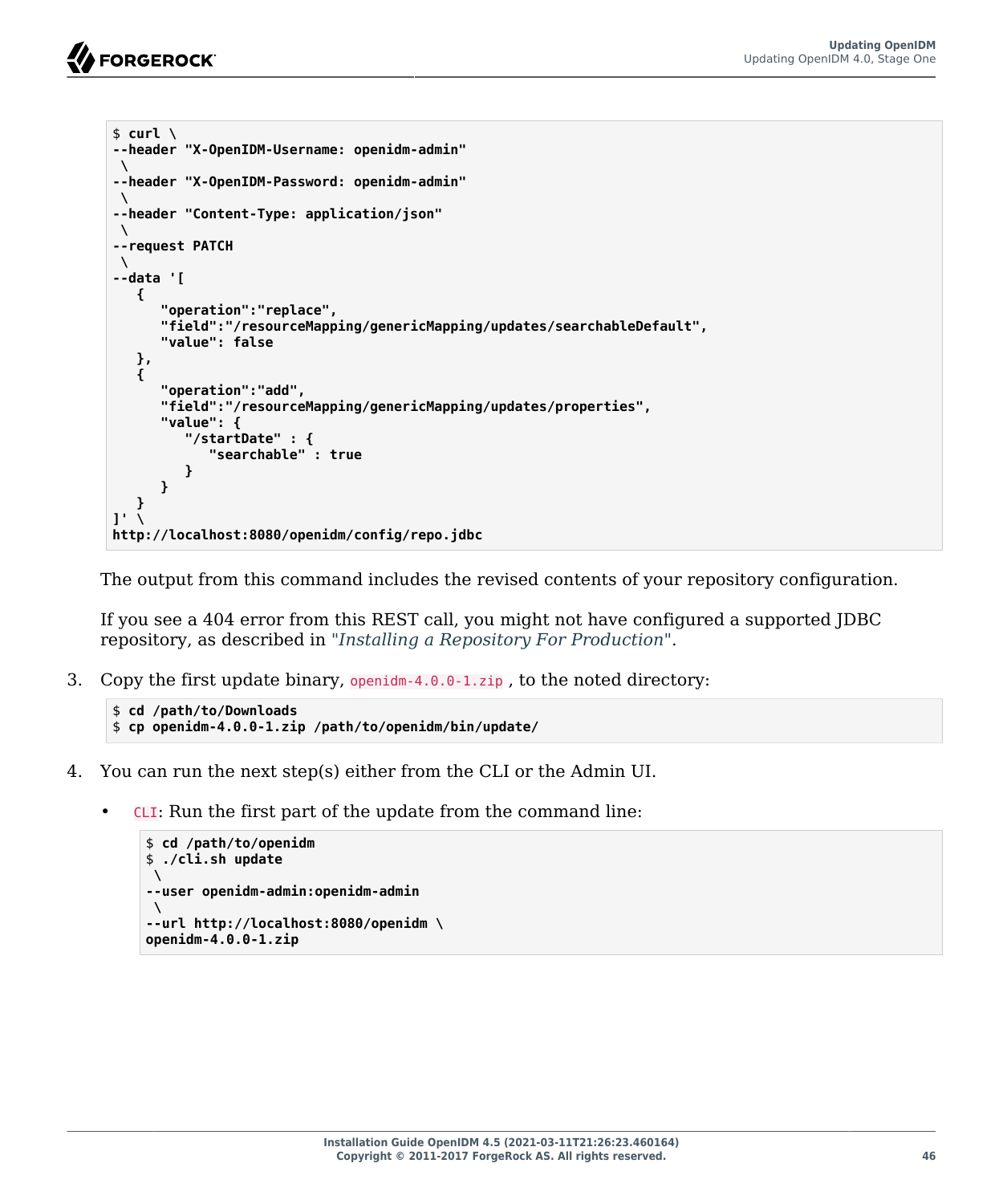#### **Note**

If you are using a port other than 8080, include **--port** *number* in the **./cli.sh update** command.

You'll be prompted to accept a license. If you're scripting the update, you can add an **- acceptLicense** switch to the command.

You'll see a series of messages that end with:

Restart request completed.

A short time later, you'll see the following messages in the OpenIDM console:

```
Using boot properties at /path/to/openidm/conf/boot/boot.properties
-> OpenIDM ready
```
#### **Note**

If you want to set up a script for this process, note the delay between the Restart request completed and OpenIDM Ready messages.

• Admin UI: You can also run the first part of the update from the Admin UI at http:// localhost:8080/admin.

Navigate to Configure > System Preferences > Update. The instructions in the UI are intuitive. You should see an Installation Preview screen with a list of affected files, in the categories described in ["Preview of File Updates"](#page-45-1). Afterwards, you'll also see an Installing Update screen with a list of files that have been updated.

Scroll to the bottom of the Admin UI. After refreshing your browser, you should see the updated version of OpenIDM (4.0.0-1) in the footer of the web page. You can also see the updated version by navigating to Configure > System Preferences > Update.

**Note**

If you see a pop-up window to log into the OSGi Management Console, select Cancel.

### <span id="page-51-0"></span>4.2.3. Updating OpenIDM 4.0.0, Stage Two

Now you're ready for stage two, which will install additional enhancements to the update process.

- <span id="page-51-1"></span>1. To prevent conflicts, remove the first update binary from the /path/to/openidm/bin/update directory: \$ **rm /path/to/openidm/bin/update/openidm-4.0.0-1.zip**
- 2. Copy the second update binary, openidm-4.0.0-2.zip, to the noted directory: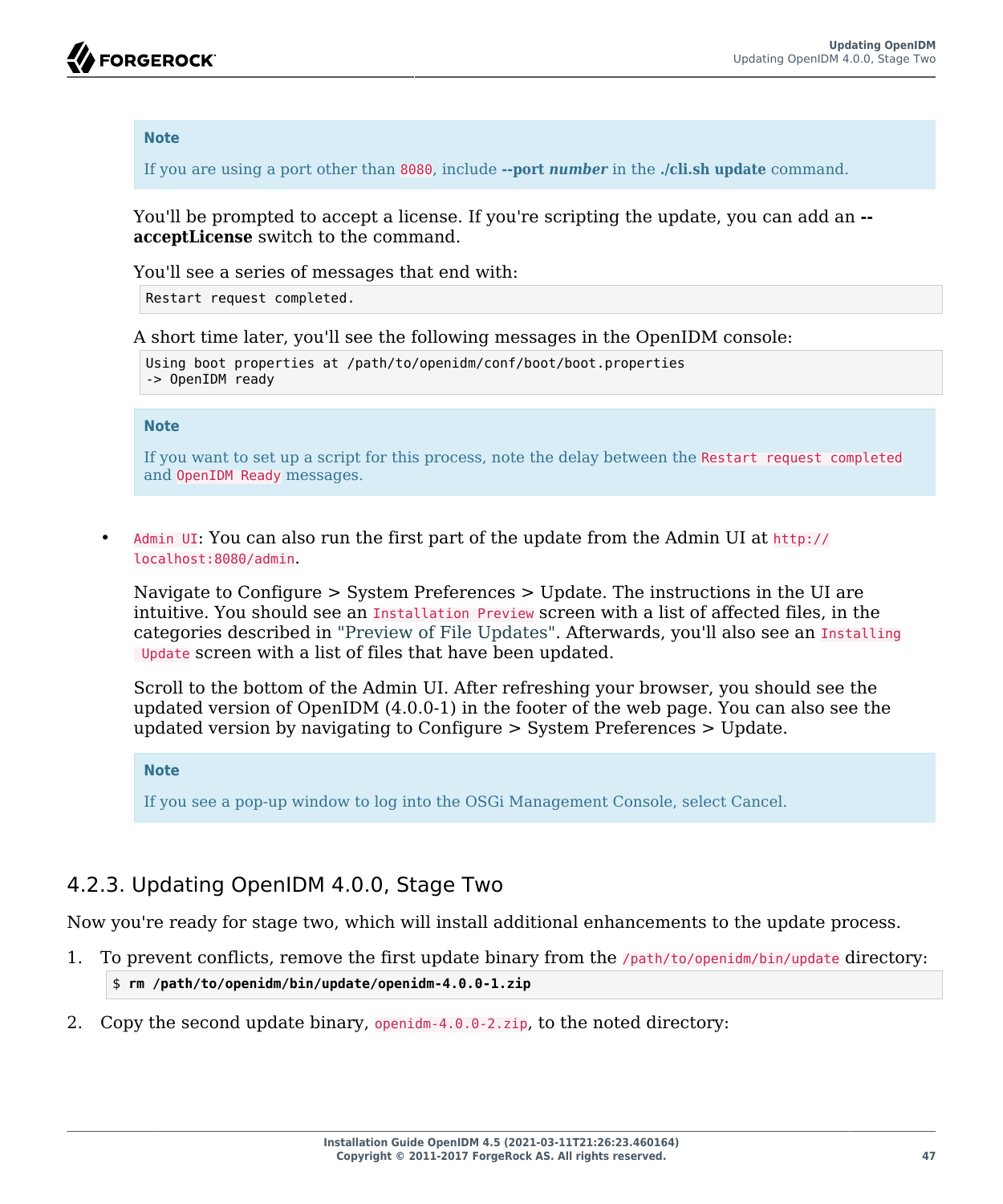

\$ **cp openidm-4.0.0-2.zip /path/to/openidm/bin/update/**

- 3. You can run the next steps either from the CLI or the Admin UI:
	- CLI: Run the second part of the update from the command line:

```
$ cd /path/to/openidm
$ ./cli.sh update
 \
--acceptLicense
 \
--user openidm-admin:openidm-admin
 \
--url http://localhost:8080/openidm \
openidm-4.0.0-2.zip
```
**Note**

```
If you are using a port other than 8080, specify the port number. Include --port number in the ./cli.sh
update command.
```
The process takes longer than ["Updating OpenIDM 4.0, Stage One"](#page-49-0). You'll see a series of messages that include:

```
...
Pausing the Scheduler
Scheduler has been paused.
Waiting for running jobs to finish.
All running jobs have finished.
Entering into maintenance mode...
Now in maintenance mode.
Installing the update archive openidm-4.0.0-2.zip
Update procedure is still processing...
Update procedure is still processing...
...
Update procedure is still processing...
The update process is complete with a status of COMPLETE
Restarting OpenIDM.
Restart request completed.
```
A short time later, you'll see the following messages in the OpenIDM console:

```
Using boot properties at /path/to/openidm/conf/boot/boot.properties
-> OpenIDM ready
```
#### **Note**

If you want to set up a script for this process, note the delay between the Restart request completed and OpenIDM Ready messages.

• Admin UI: Alternatively, you can run the second part of the update from the Admin UI at http:// localhost:8080/admin.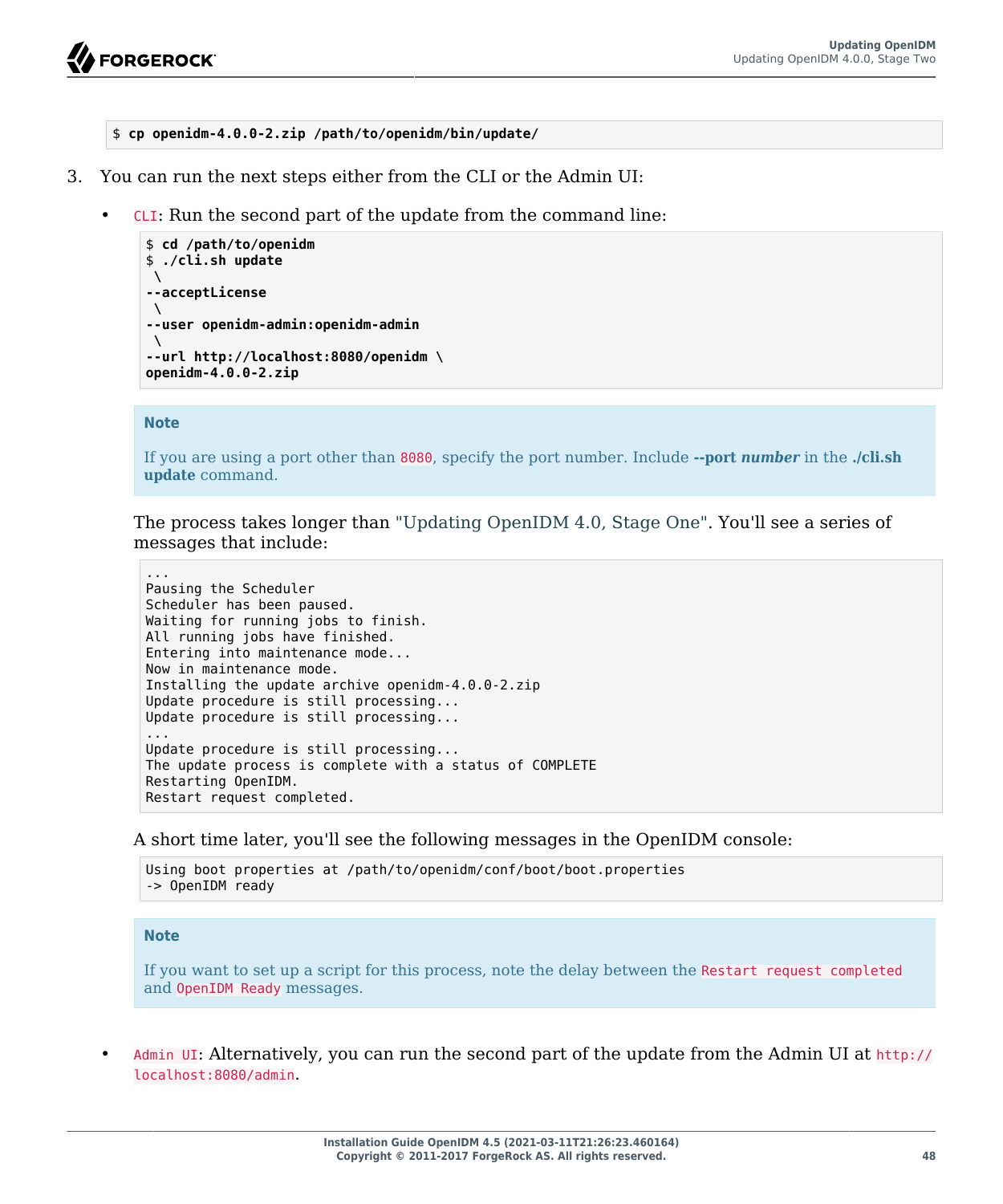Navigate to Configure > System Preferences > Update. The instructions in the UI are intuitive. You should see an Installation Preview screen with a list of affected files, in the categories described in ["Preview of File Updates"](#page-45-1). Afterwards, you'll also see an Installing Update screen with a list of files that have been updated.

#### **Important**

Clear your browser cache and cookies *after* this update is complete.

Scroll to the bottom of the Admin UI. After refreshing your browser, you should see the updated version of OpenIDM (4.0.0-2) in the footer of the web page. You can also see the updated version number by navigating to Configure > System Preferences > Update.

### <span id="page-53-0"></span>4.2.4. Updating OpenIDM 4.0, Stage Three

Now your OpenIDM system is ready for a full update to OpenIDM 4.5. Given the details, this section includes different procedures for updates at the command line and from the Admin UI. However, the first two steps are the same:

#### *Common Steps*

1. To prevent conflicts, remove the second update binary:

```
$ rm /path/to/openidm/bin/update/openidm-4.0.0-2.zip
```
2. Copy the third update binary, openidm-4.5.0.zip , to the noted directory:

```
$ cd /path/to/Downloads
$ cp openidm-4.5.0.zip /path/to/openidm/bin/update/
```
*Updating to OpenIDM 4.5 Through the CLI*

1. Start this part of the update from the command line:

```
$ cd /path/to/openidm
$ ./cli.sh update
 \
--skipRepoUpdatePreview
 \
--acceptLicense
 \
--user openidm-admin:openidm-admin
 \
--url http://localhost:8080/openidm \
openidm-4.5.0.zip
```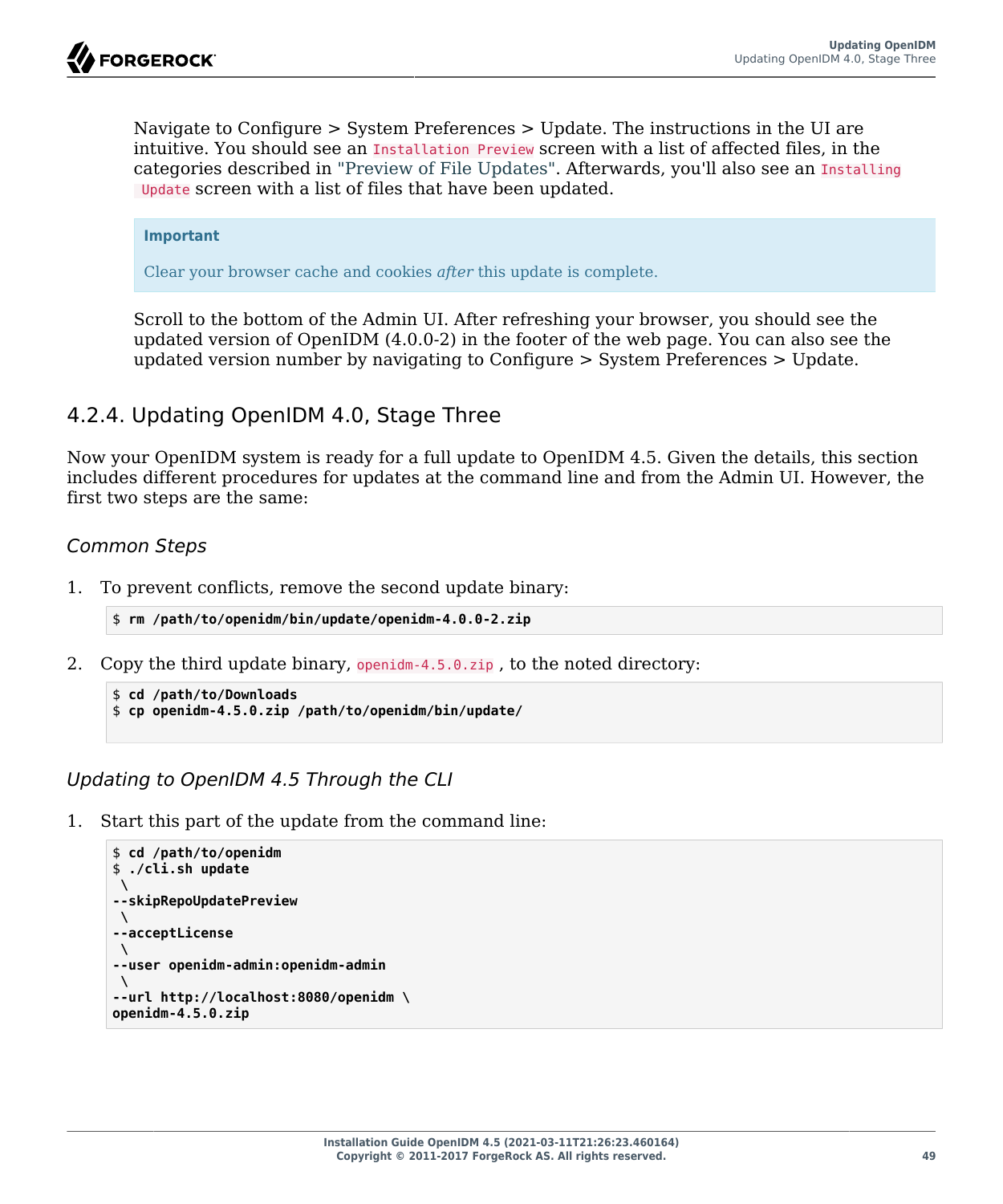#### **Note**

If you are using a port other than 8080, specify the port number. Include **--port** *number* in the **./cli.sh update** command.

You should have already applied repository update scripts, as described in ["Updating OpenIDM](#page-48-0) [4.0, Repository Scripts".](#page-48-0) If not, leave out the **--skipRepoUpdatePreview** option.

2. The update process for this stage may be longer than [""](#page-51-1). During the process, you should see the following messages:

```
License was accepted via command line argument.
Repository update preview was skipped.
Pausing the Scheduler
Scheduler has been paused.
Waiting for running jobs to finish.
All running jobs have finished.
Entering into maintenance mode...
Now in maintenance mode.
Installing the update archive openidm-4.5.0.zip
Update procedure is still processing...
...
Update procedure is still processing...
The update process is complete with a status of PENDING REPO UPDATES
Run repository update scripts now, and then enter 'yes' to complete the OpenIDM
update process.
```
#### **Warning**

Updating the repository is your responsibility. You should have already done so in ["Updating OpenIDM 4.0,](#page-48-0) [Repository Scripts"](#page-48-0). Assuming that is true, enter yes, and you should see the following messages:

```
Repo Updates status: COMPLETE
Restarting OpenIDM.
Restart request completed.
```
You should also see the following messages in the OpenIDM console

```
OpenIDM version "4.5.0"
...
OpenIDM ready
Using boot properties at /path/to/openidm/conf/boot/boot.properties
-> OpenIDM ready
```
#### **Important**

Clear your browser cache and cookies *after* this update is complete. If you do not do this, you might see an error similar to the following in the OpenIDM console: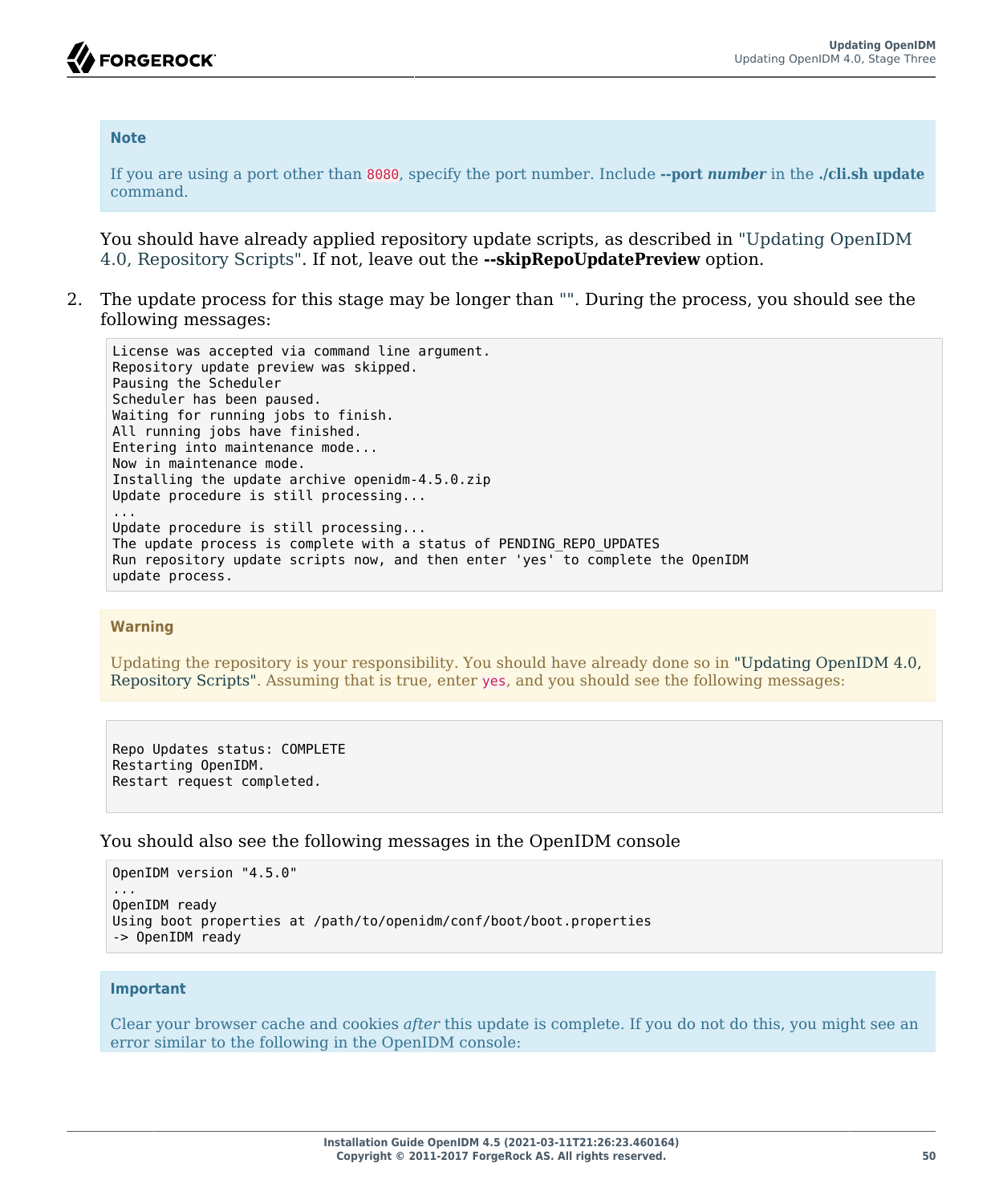

SEVERE: RuntimeException caught java.lang.ClassCastException: Cannot cast org.forgerock.json.jose.jwe.EncryptedJwt

#### **Note**

If you want to set up a script for this process, note the delay between the Restart request completed and the final -> OpenIDM ready messages.

#### *Updating to OpenIDM 4.5 Through the Admin UI*

1. Log into the Admin UI at http://localhost:8080/admin.

### 2. **Warning**

Updating the repository is your responsibility. You should have already done so in ["Updating OpenIDM 4.0,](#page-48-0) [Repository Scripts"](#page-48-0). Assuming that is true, confirm this when the Admin UI prompts you to download and acknowledge that you've run these scripts.

- 3. After you first select Install Update, you'll see a *Repository Update Script Preview* screen where you'll get a chance to download these pre-configured scripts for review. Assuming you have already applied these scripts, click Continue to start the update process.
- 4. When you see the screen with Repository Updates, assuming you've applied these scripts, click Mark Complete.
- 5. When the update is complete, refresh the browser. Scroll to the bottom of the Admin UI. You should see the updated version of OpenIDM in the footer of the web page. You can also see the updated version by navigating to Configure > System Preferences > Update.

#### **Important**

Clear your browser cache and cookies *after* this update is complete. If you do not do this, you might see an error similar to the following in the OpenIDM console:

```
SEVERE: RuntimeException caught java.lang.ClassCastException:
 Cannot cast org.forgerock.json.jose.jwe.EncryptedJwt
```
In either case the process may not be complete. You may find files with the .new-*unix\_time* extension. If they now exist, you may have additional work to do, as described in ["What You Should Do After](#page-56-0) [Updating to OpenIDM 4.5".](#page-56-0)

If you see errors in the console after OpenIDM restarts, they could be related to updated files, as discussed in ["What You Should Do After Updating to OpenIDM 4.5".](#page-56-0)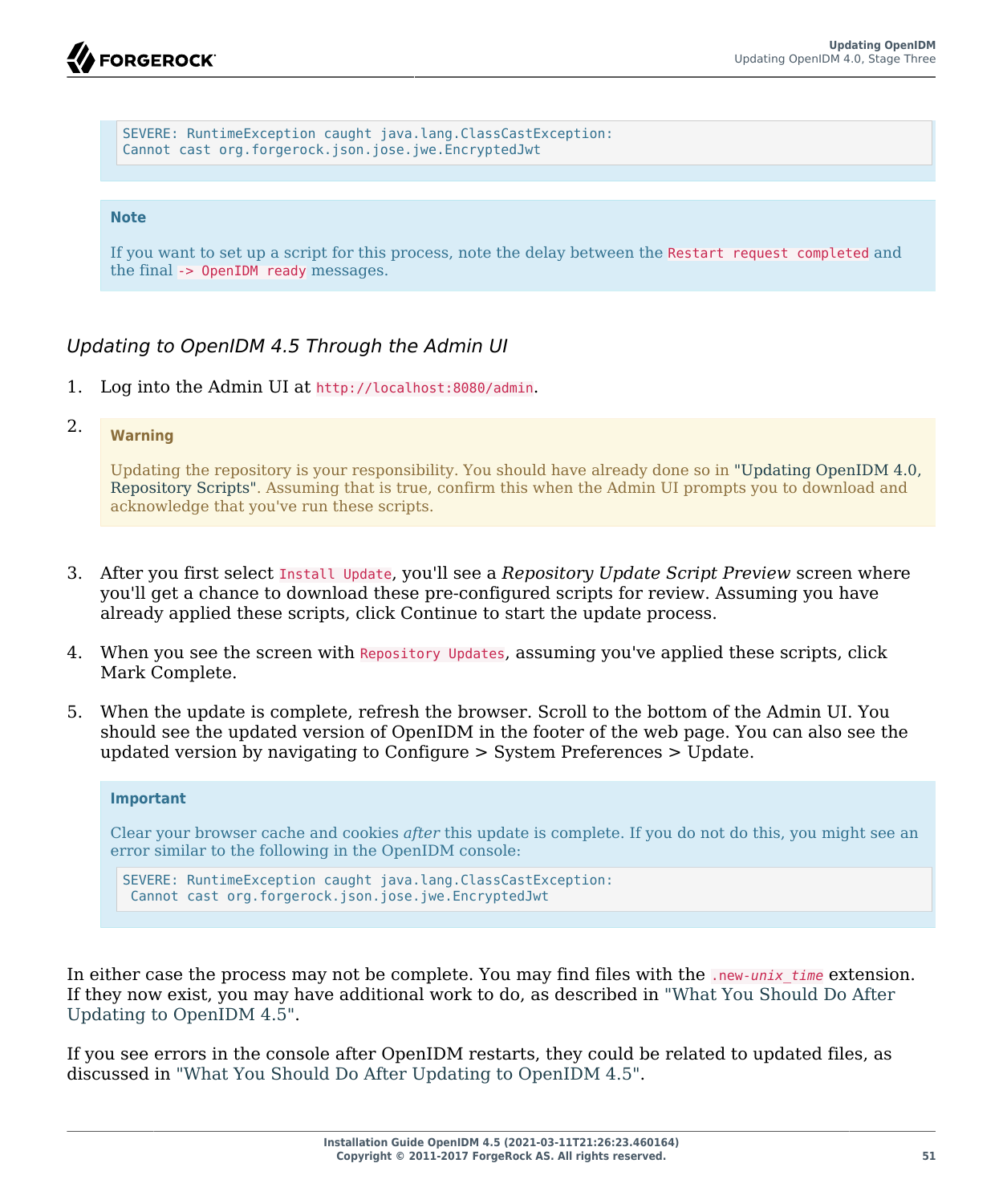### <span id="page-56-0"></span>4.2.5. What You Should Do After Updating to OpenIDM 4.5

If you've customized OpenIDM 4.0, you may find files with the following extensions: .old and .new. For more information, see ["An Overview of the OpenIDM Update Process".](#page-39-1)

On Linux/UNIX systems, you can find *some* of these files with the following commands:

```
$ cd /path/to/openidm
$ find . -type f -name "*.old*"
$ find . -type f -name "*.new*"
```
- Files with the .old-*unix* time extension are saved from the configuration you had when starting this update process.
- Files with the .new-*unix* time extension are files from OpenIDM 4.5 that have not been incorporated into your updated installation. For example, if you find a system.properties.new-*unix\_time* file in your *project-dir* directory, OpenIDM is still using your pre-update version of this file, which would still be named system.properties.

To take full advantage of OpenIDM 4.5, you will want to incorporate the new features from files with the .new-*unix\_time* extension in your deployment. If you have files with multiple .new-*unix\_time* extensions, use the file with the latest *unix\_time*.

Pay particular attention to your connector configuration files (provisioner.openicf-*connectorname*.json). The update removes outdated connector versions so you *must* make sure that the bundleVersion in your connector configuration matches the version of the connector in /path/to/ openidm/connectors, or specifies a range that includes the connector version, for example [1.1.0.0,1.4 .0.0]. For more information, see "Setting the Connector Reference Properties" in the *Integrator's Guide*.

### 4.2.5.1. Updating logging.properties

Recent security fixes prevent Jetty from logging sensitive data, such as passwords. Verify that your conf/logging.properties file includes the following excerpt (and add the excerpt if necessary) to prevent unnecessary data from being logged:

```
# Logs the output from Jetty
  # Sets the following Jetty classes to INFO level by default because if logging is set to FINE or higher,
  # sensitive information can be leaked into the logs
  org.eclipse.jetty.server.HttpChannel.level=INFO
  org.eclipse.jetty.server.HttpConnection.level=INFO
  org.eclipse.jetty.server.HttpInput.level=INFO
  org.eclipse.jetty.http.HttpParser.level=INFO
  org.eclipse.jetty.io.ssl.SslConnection.level=INFO
```
This configuration logs request data at INFO level, preventing data such as password changes from being logged. In situations where you *need* to log all data (for example, if you are debugging an issue in a test environment) change the settings here to FINE or FINEST. For example:

```
org.eclipse.jetty.server.HttpConnection.level=FINE
```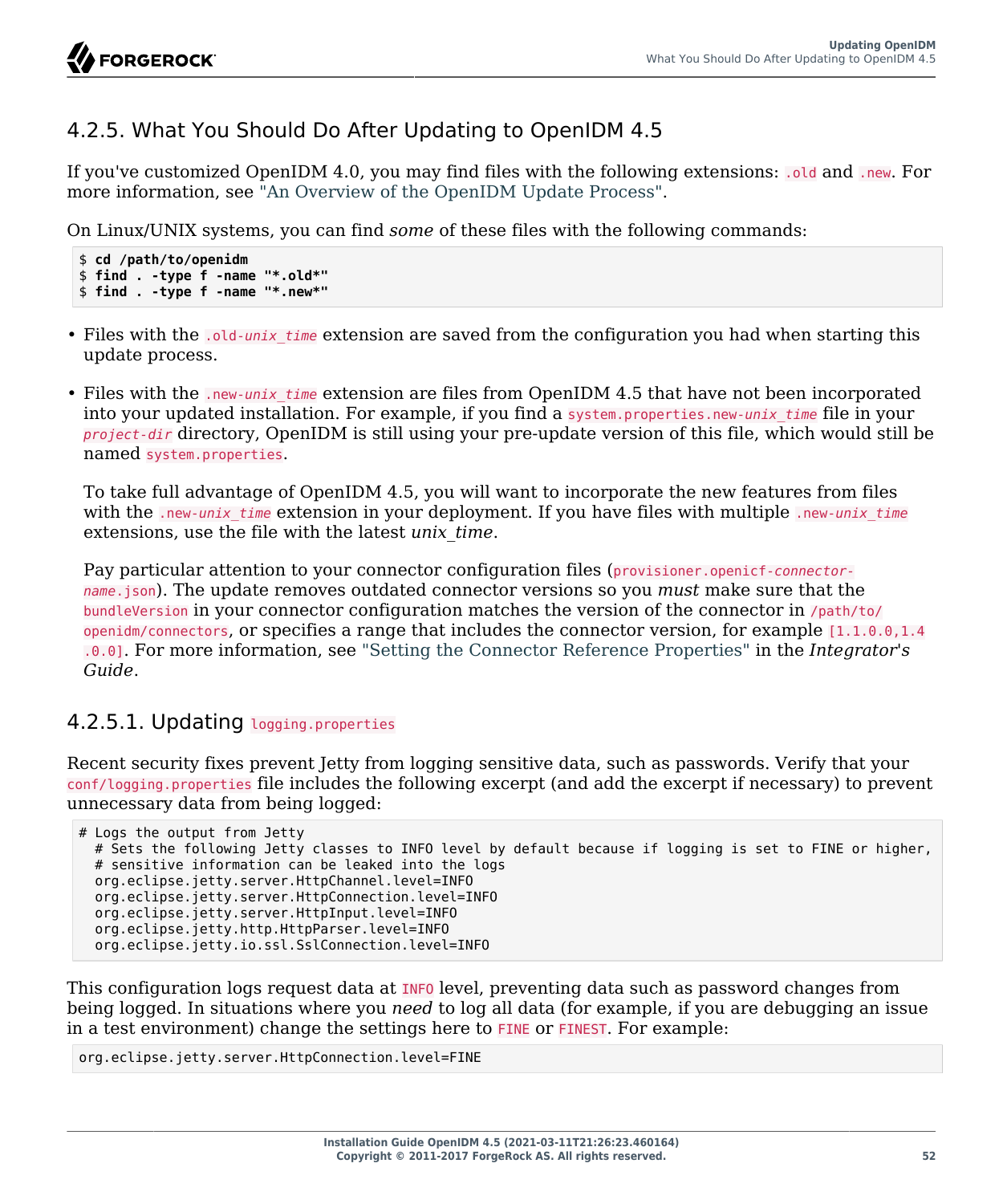### 4.2.5.2. What You Should Do With Your JSON Files After Updating to OpenIDM 4.5

The OpenIDM update process does not account for any changes that you made to existing standard JSON files such as sync.json and managed.json. In fact, the update process overwrites these files with the standard OpenIDM 4.5 versions of those files.

Do not overwrite these OpenIDM 4.5 JSON files. Instead, analyze the custom settings from your original JSON files. Review "*What's New in OpenIDM 4.5*" in the *Release Notes*. Apply each custom setting to the files now in your OpenIDM 4.5 deployment, and test the results, to make sure they still work as intended.

### 4.2.5.3. What You Should Do With Your UI After Updating to OpenIDM 4.5

If you have a custom OpenIDM Admin or Self-Service UI, you need to take a few extra steps.

This assumes that you followed the instructions shown in the introduction shown in ["Updating From](#page-46-0) [OpenIDM 4.0 to OpenIDM 4.5",](#page-46-0) and have saved any custom UI configuration files that you set up in the openidm/ui/admin/extension and openidm/ui/selfservice/extension subdirectories.

You will need the updated UI files from the openidm/ui/admin/default and openidm/ui/selfservice/default directories. So you'll have to delete some files first.

#### **Warning**

Make sure you've saved any custom files from the openidm/ui/admin/extension and openidm/ui/selfservice/ extension subdirectories, as described in the introduction to ["Updating From OpenIDM 4.0 to OpenIDM 4.5"](#page-46-0), and then follow these steps:

- 1. Delete the existing openidm/ui/admin/extension and openidm/ui/selfservice/extension subdirectories.
- 2. Copy files from the openidm/ui/admin/default and openidm/ui/selfservice/default subdirectories with the following commands:

```
$ cd /path/to/openidm/ui
$ cp -r selfservice/default/. selfservice/extension
$ cp -r admin/default/. admin/extension
```
- 3. Review your UI custom files. Compare them against the OpenIDM 4.5 version of these files.
- 4. Apply your custom changes to each new OpenIDM 4.5 UI file in the openidm/ui/admin/extension and openidm/ui/selfservice/extension subdirectories.

### <span id="page-57-0"></span>4.2.6. Migrating From OpenIDM 4.0 to OpenIDM 4.5 on Windows

The steps outlined in this section will help you take advantage of the new functionality offered in OpenIDM 4.5, while preserving your custom configuration where possible. Before you start, read through the changes made for OpenIDM 4.5 in "*OpenIDM Compatibility*" in the *Release Notes*. Some of these changes might affect your existing deployment.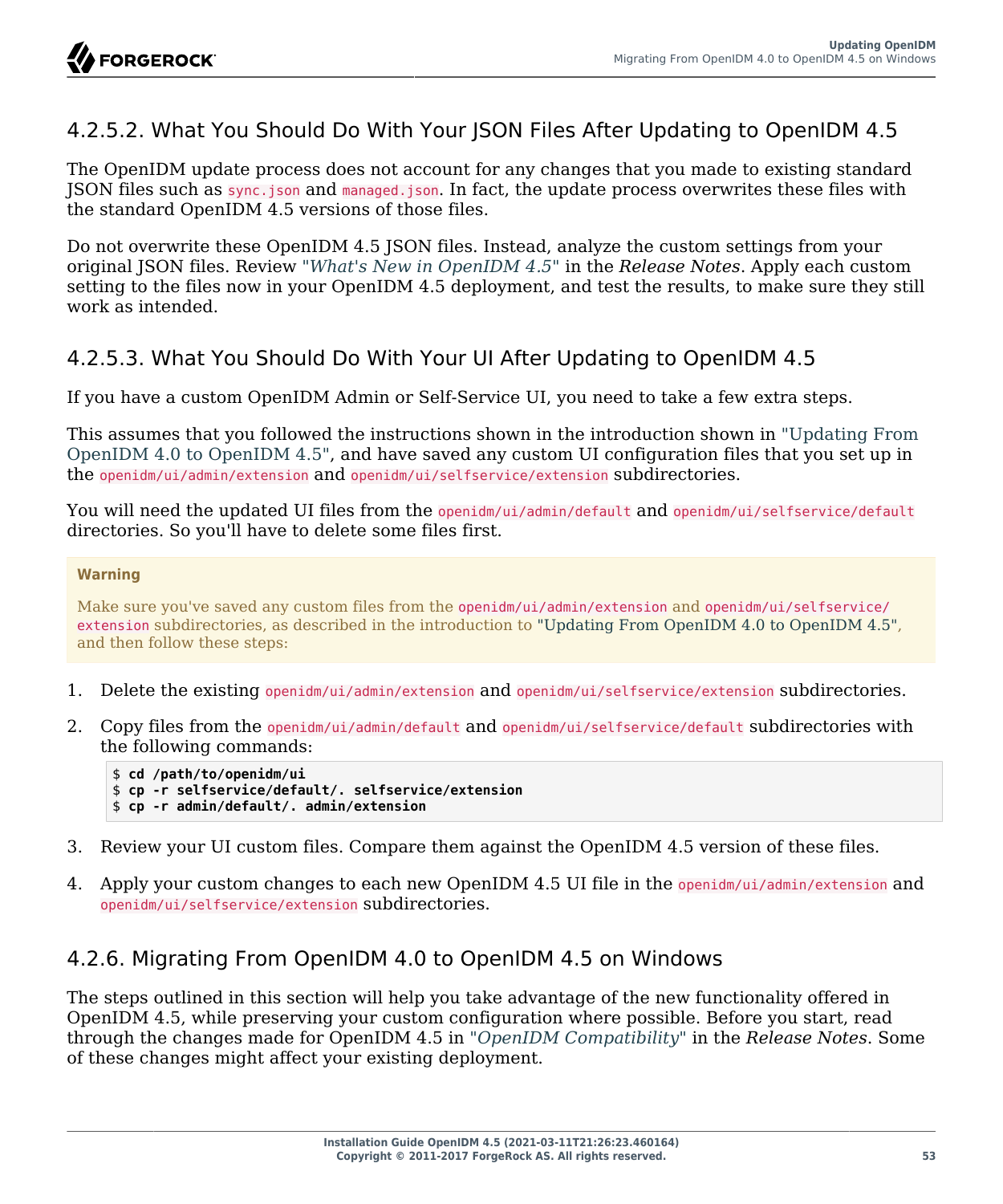#### **Note**

Updates from OpenIDM 4.0 to OpenIDM 4.5 on Microsoft Windows are still a manual process.

To perform a migration from OpenIDM 4.0 to OpenIDM 4.5 on Windows, follow these steps. For the purposes of this procedure, the path to the existing instance of OpenIDM 4.0 is defined as  $\path\to$  $\operatorname{Operidm-4.0}$ . In contrast, the path to the OpenIDM 4.5 is defined as  $\path\to\Openim-4.5$ :

- 1. Download and extract the OpenIDM 4.5 .zip file.
- 2. Stop your existing OpenIDM 4.0 server, if it is running. Access the Java console where it is running and enter the **shutdown** command at the OSGi console:
	- -> OpenIDM ready -> shutdown
- 3. Backup: Save your current deployment. Archive the openidm directory.
- 4. Boot properties: On the OpenIDM 4.5 server, edit the conf\boot\boot.properties file to match any customizations that you made on your OpenIDM 4.0 server. Specifically, check the following elements:
	- The HTTP, HTTPS, and mutual authentication ports are specified in the conf\boot\boot.properties file. If you changed the default ports in your OpenIDM 4.0 deployment, make sure that the corresponding ports are specified in this file.
	- Check that the keystore and truststore passwords match the current passwords for the keystore and truststore of your OpenIDM 4.0 deployment.

Depending on the level of customization you have made in your current deployment, it might be simpler to start with your OpenIDM 4.0 boot.properties file, and copy all new settings from that file to the version associated with OpenIDM 4.5. However, as a best practice, you should keep all configuration customizations (including new properties and changed settings) in a single location. You can then copy and paste these changes as appropriate.

5. Security files: Copy the contents of your OpenIDM 4.0 security\ folder to the OpenIDM 4.5 instance.

Examine the following excerpt from the boot.properties file. OpenIDM automatically prepends the locations of the keystore.jceks and truststore files with the installation directory.

```
...
openidm.keystore.type=JCEKS
openidm.truststore.type=JKS
openidm.keystore.provider=
openidm.keystore.location=security/keystore.jceks
openidm.truststore.location=security/truststore
```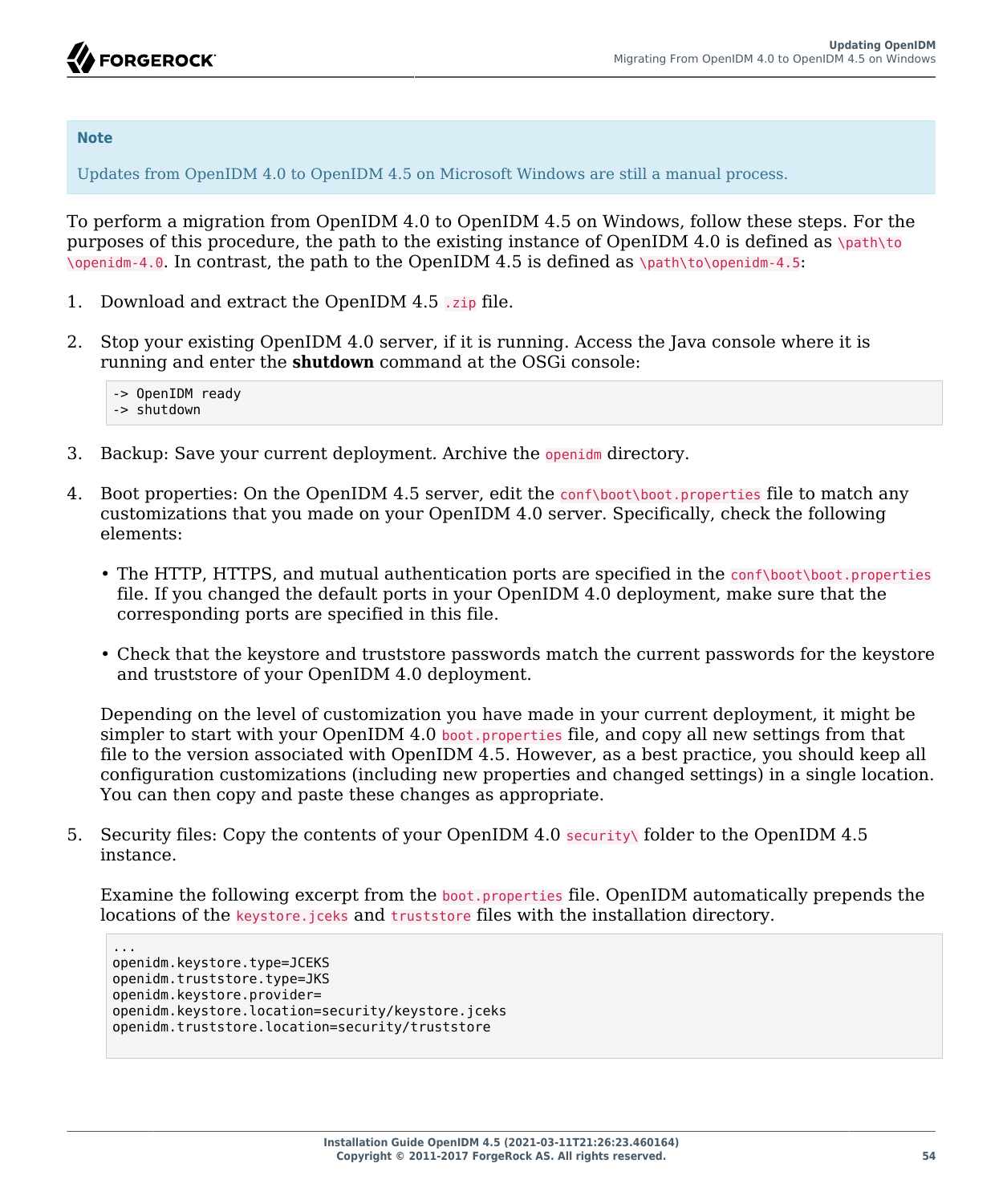- 6. Scripts: Migrate any custom scripts or default scripts that you have modified to the scripts directory of your OpenIDM 4.5 instance. In general, custom and customized scripts should be located in the openidm-4.0\script directory on the OpenIDM 4.0 deployment:
	- For custom scripts, review "*OpenIDM Compatibility*" in the *Release Notes*. If you're confident that the scripts will work as intended on OpenIDM 4.5, then copy these scripts to the new instance. For example:

```
PS C:\> cd \path\to\openidm-4.5
PS C:\> cp \path\to\openidm-4.0\script\my-custom-script.js .\script
```
• If you modified an existing OpenIDM 4.0 script, compare the default versions of the OpenIDM 4.0 and OpenIDM 4.5 scripts. If you verify that nothing has changed, review what you've customized against "*OpenIDM Compatibility*" in the *Release Notes*. If you're confident that your changes will work as intended, then copy the customized scripts to the new openidm-4.5\script directory. For example:

```
PS C:\> cd \path\to\openidm-4.5
PS C:\> cp \path\to\openidm-4.0\script\policy.js .\script\
```
• If a default script has changed since the 4.0 release, copy the modified script to the openidm-4.5\script directory. For example:

```
PS C:\> cd \path\to\openidm-4.5
PS C:\> cp bin\default\script\linkedView.js .\script
```
Check that your customizations work as expected, then port the changes for OpenIDM 4.5 to the new script in the openidm-4.5\script directory.

7. Provisioner files: Modify any customized provisioner configurations in your existing project to point to the connectors that are provided with OpenIDM-4.5. Specifically, make sure that the "connectorRef" properties reflect the new connectors, where applicable. For example:

```
"connectorRef" : {
       "bundleName": "org.forgerock.openicf.connectors.ldap-connector",
       "bundleVersion": "[1.4.0.0,2.0.0.0)",
       "connectorName": "org.identityconnectors.ldap.LdapConnector"
},
```
Alternatively, copy the connector .jars from your existing installation into the openidm\connectors\ folder of the new installation.

- 8. Complete the OpenIDM 4.5 installation, as described in "*[Installing OpenIDM Services](#page-5-0)*".
- 9. As there is no automated way to migrate a customized configuration to OpenIDM 4.5, we recommend the following strategy:
	- Start with the default 4.0 configuration.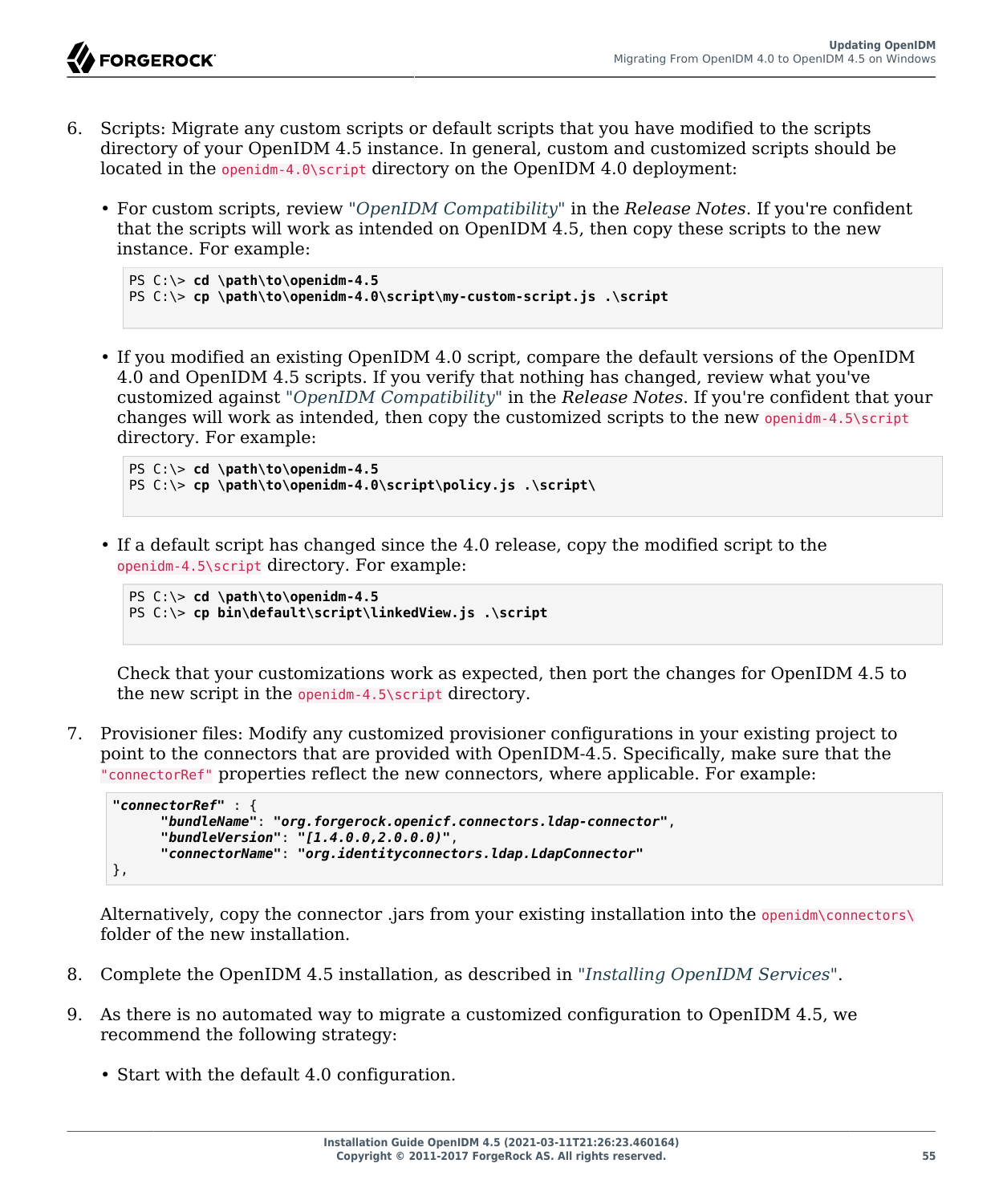- For each configuration file that you have customized, use a file comparison tool such as the Windows **fc.exe** utility to assess the differences between your customized file and the OpenIDM 4.5 file.
- Based on the results of the **fc.exe** review, use either your existing file as a base and port the OpenIDM 4.5 changes to that file, or vice versa. Ultimately, you want to preserve your customizations but ensure that you are up to date with the latest default configuration. All files should end up in the openidm-4.5/conf directory.
- OpenIDM 4.5 includes scripts to reflect repository changes. You can apply them directly, as described in ["Updating OpenIDM 4.0, Repository Scripts"](#page-48-0).
- 10. If you are using the UI, clear your browser cache after the migration. The browser cache contains files from the previous OpenIDM release, that might not be refreshed when you log in to the new UI.
- 11. Start OpenIDM 4.5:

```
PS C:\> cd \path\to\openidm-4.5
PS C:\> .\startup.bat
```
<span id="page-60-0"></span>12. Test that your existing clients and scripts are working as intended.

## 4.3. Placing an OpenIDM Instance in Maintenance Mode

OpenIDM 4.0 and above supports a Maintenance Service that disables non-essential services of a running OpenIDM instance, in preparation for an update to a later version. When maintenance mode is enabled, services such as recon, sync, scheduling, and workflow are disabled. The complete list of disabled services is output to the OpenIDM log file.

The router remains functional and requests to the maintenance endpoint continue to be serviced. Requests to endpoints that are serviced by a disabled component return the following response:

404 Resource *endpoint-name* not found

Before you enable maintenance mode, you should temporarily suspend all scheduled tasks. For more information, see "Pausing Scheduled Tasks" in the *Integrator's Guide*.

You can enable and disable maintenance mode over the REST interface.

To enable maintenance mode, run the following command: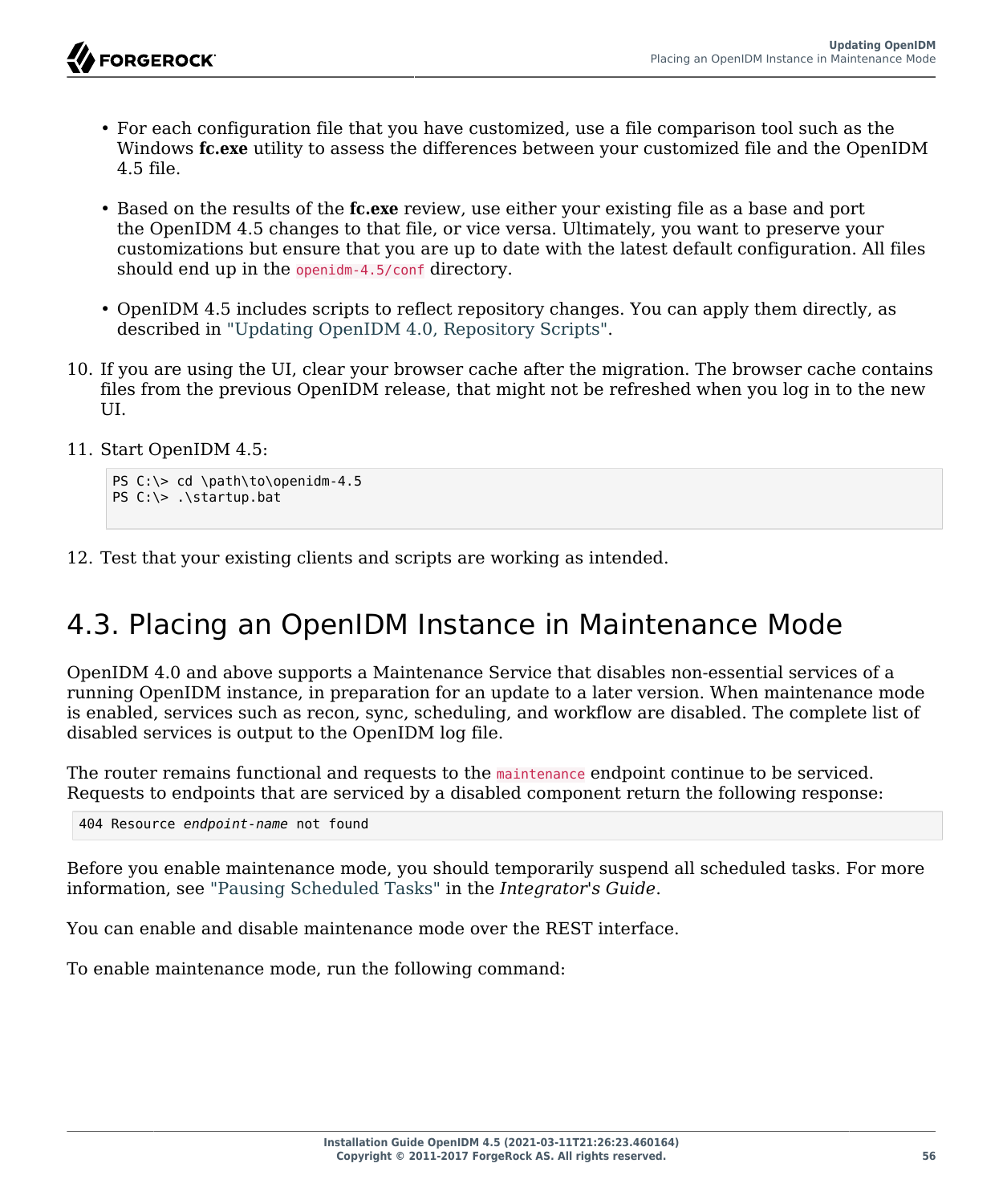```
$ curl \lambda--cacert self-signed.crt \
 --header "X-OpenIDM-Username: openidm-admin" \
 --header "X-OpenIDM-Password: openidm-admin" \
 --request POST \
  "https://localhost:8443/openidm/maintenance?_action=enable"
{
   "maintenanceEnabled": true
}
```
When it starts the update process, OpenIDM should enable maintenance mode automatically. Before the update process is complete, it should disable maintenance mode. You can disable it over the REST interface with the following command:

```
$ curl \
 --cacert self-signed.crt \
 --header "X-OpenIDM-Username: openidm-admin" \
 --header "X-OpenIDM-Password: openidm-admin" \
 --request POST \
  "https://localhost:8443/openidm/maintenance?_action=disable"
{
   "maintenanceEnabled": false
}
```
To check whether OpenIDM is in maintenance mode, run the following command:

```
$ curl \
 --cacert self-signed.crt \
 --header "X-OpenIDM-Username: openidm-admin" \
 --header "X-OpenIDM-Password: openidm-admin" \
 --request POST \
  "https://localhost:8443/openidm/maintenance?_action=status"
{
   "maintenanceEnabled": false
}
```
If the system is in maintenance mode, the command returns "maintenanceEnabled": true, otherwise it returns "maintenanceEnabled": false.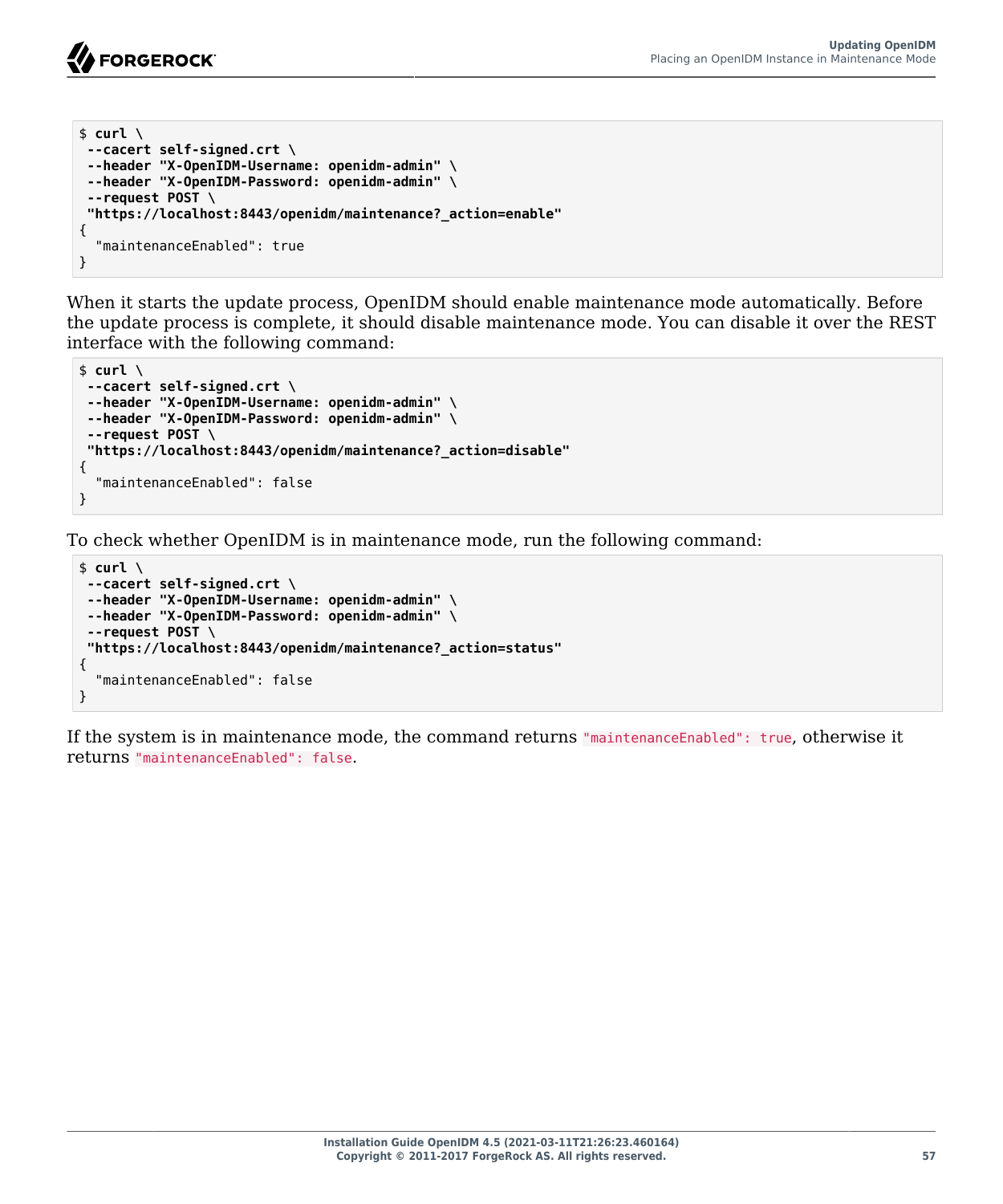<span id="page-62-0"></span>

# **Appendix A. Installing OpenIDM on a Read-Only Volume**

Some enterprises choose to enhance security of their applications by installing them on a dedicated read-only (ro) filesystem volume. In this appendix, we describe how you can set up OpenIDM on such a volume.

<span id="page-62-1"></span>This appendix assumes that you have prepared the read-only volume appropriate for your Linux/UNIX installation environment.

## A.1. Preparing Your System

Before you continue, read "*[Installing OpenIDM Services](#page-5-0)*", as well as the prerequisites described in "*Before You Install OpenIDM Software*" in the *Release Notes*.

This appendix assumes that you have set up a regular Linux user named id and a dedicated volume for the /idm directory.

Configure the dedicated volume device, /dev/*volume* in the /etc/fstab file, as follows:

/dev/*volume* /idm ext4 ro,defaults 1,2

When you run the **mount -a** command, the /dev/volume volume device gets mounted on the /idm directory.

You can switch between read-write and read-only mode for the *f* idm volume with the following commands:

```
$ sudo mount -o remount,rw /idm
$ sudo mount -o remount,ro /idm
```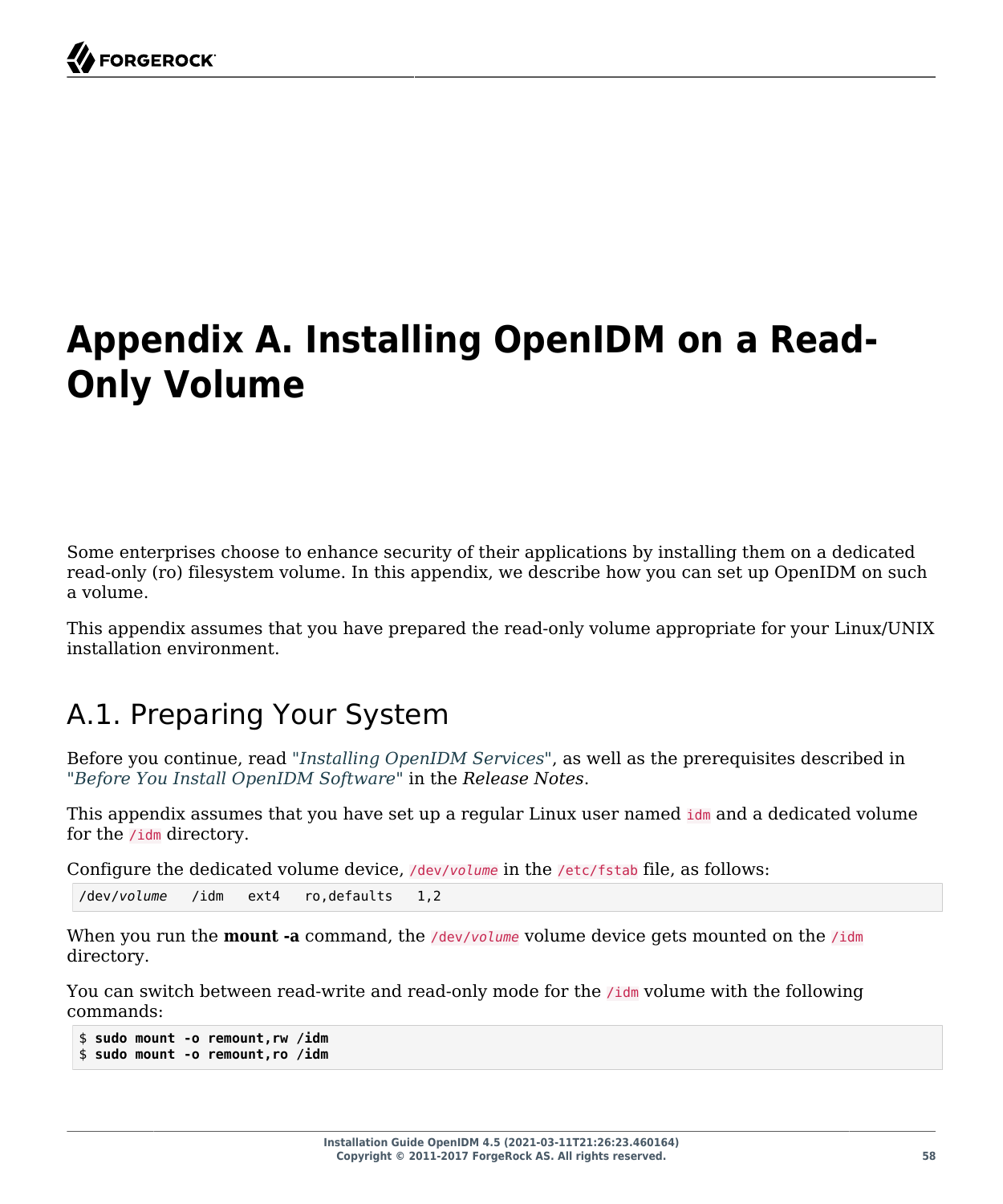You can confirm the result with the **mount** command, which should show whether the /idm volume is mounted in read-only or read-write mode:

/dev/*volume* on /idm type ext4 (ro)

Set up the /idm volume in read-write mode:

```
$ sudo mount -o remount,rw /idm
```
With the following commands, you can unpack the OpenIDM binary in the *fidm* directory, and give user idm ownership of all files in that directory:

```
$ sudo unzip /idm/openidm-4.5.1-20.zip
$ sudo chown -R idm.idm /idm
```
## A.2. Redirect Output Through Configuration Files

In this section, you will modify appropriate configuration files for OpenIDM to redirect data to writable volumes. This procedure assumes that you have a user idm with Linux administrative (superuser) privileges.

1. Create an external directory where OpenIDM can send logging, auditing, and internal repository information.

```
$ sudo mkdir -p /var/log/openidm/audit
```

```
$ sudo mkdir /var/log/openidm/logs
```
- \$ **sudo mkdir -p /var/cache/openidm/felix-cache**
- \$ **sudo mkdir /var/run/openidm**

#### **Note**

OpenIDM can help you route audit data to a remote data store. For an example of how OpenIDM sends data to a MySQL repository, review "*Audit Samples*" in the *Samples Guide*.

2. Give user idm ownership of the newly created directories:

```
$ sudo chown -R idm.idm /var/log/openidm
$ sudo chown -R idm.idm /var/cache/openidm
$ sudo chown -R idm.idm /var/run/openidm
```
#### **Note**

If you use the unsupported OrientDB repository, you should also set up a writable directory to substitute for *project-dir/*db/openidm.

3. Open the audit configuration file for your project, *project-dir/*conf/audit.json.

Make sure handlerForQueries is set to repo.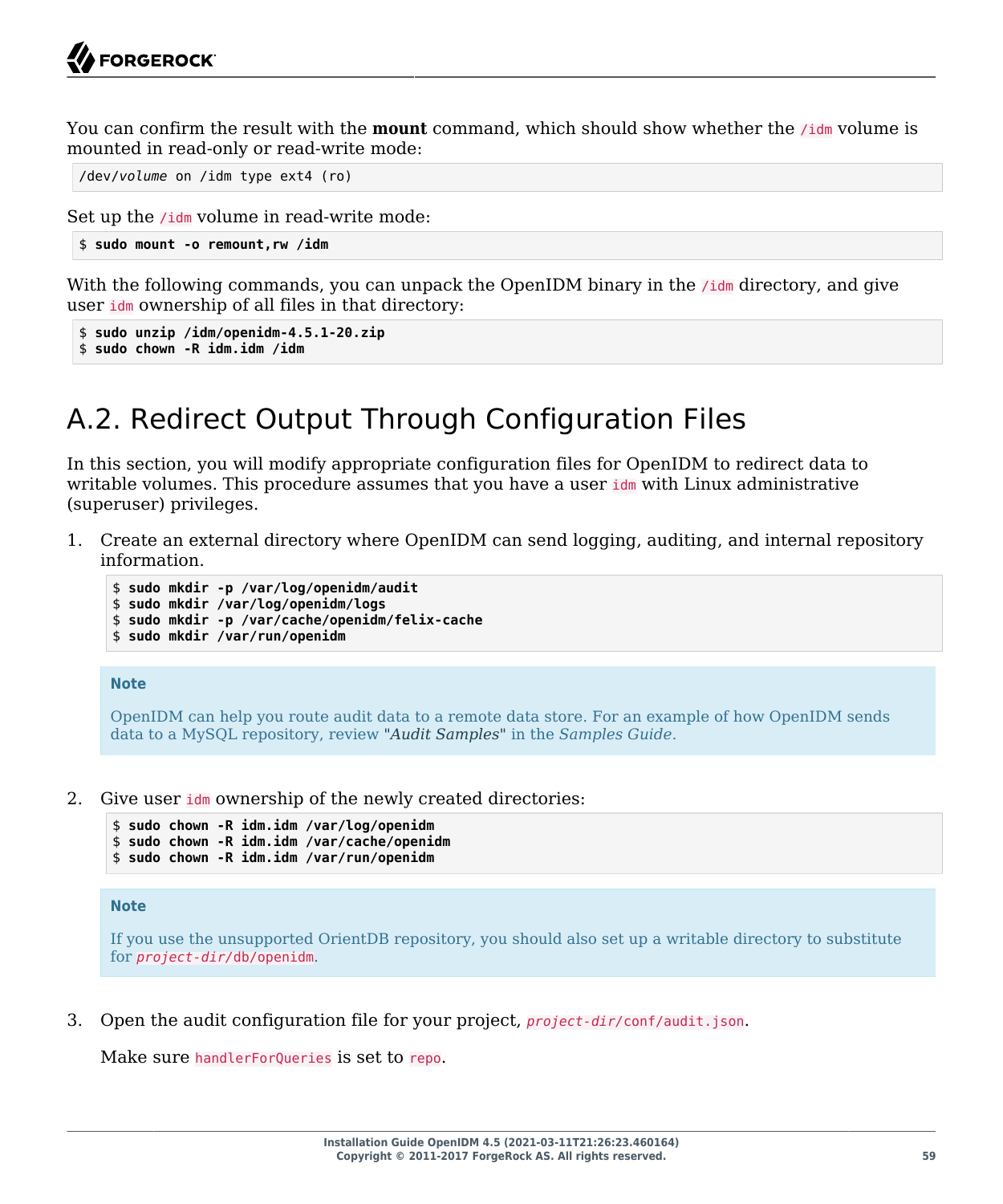Redirect the logDirectory property to the newly created /var/log/openidm/audit subdirectory:

```
{
    "auditServiceConfig" : {
       "handlerForQueries" : "repo",
       "availableAuditEventHandlers" : [
          "org.forgerock.audit.events.handlers.csv.CSVAuditEventHandler",
          "org.forgerock.openidm.audit.impl.RepositoryAuditEventHandler",
          "org.forgerock.openidm.audit.impl.RouterAuditEventHandler"
       ]
 },
 "eventHandlers" : [
\overline{\mathcal{L}} "name" : "csv",
          "class" : "org.forgerock.audit.events.handlers.csv.CSVAuditEventHandler",
          "config" : {
             "logDirectory" : "/var/log/openidm/audit"
       },
       "topics" : [ "access", "activity", "recon", "sync", "authentication", "config" ]
    },
```
4. Open the logging configuration file for your project: *project-dir/*conf/logging.properties.

Find the java.util.logging.FileHandler.pattern property and redirect it as shown:

java.util.logging.FileHandler.pattern = /**var**/log/openidm/logs/openidm%u.log

5. Open the configuration properties file for your project: *project-dir/*conf/config.properties.

Activate the org.osgi.framework.storage property. Activate and redirect the felix.cache.rootdir property and change them as shown:

```
# If this value is not absolute, then the felix.cache.rootdir controls
# how the absolute location is calculated. (See buildNext property)
org.osgi.framework.storage=${felix.cache.rootdir}/felix-cache
# The following property is used to convert a relative bundle cache
# location into an absolute one by specifying the root to prepend to
# the relative cache path. The default for this property is the
# current working directory.
felix.cache.rootdir=/var/cache/openidm
```
#### **Note**

You may want to set up additional redirection. Watch for the following configuration details:

• Connectors. Depending on the connector, and the read-only volume, you may need to configure connectors to direct output to writable volumes.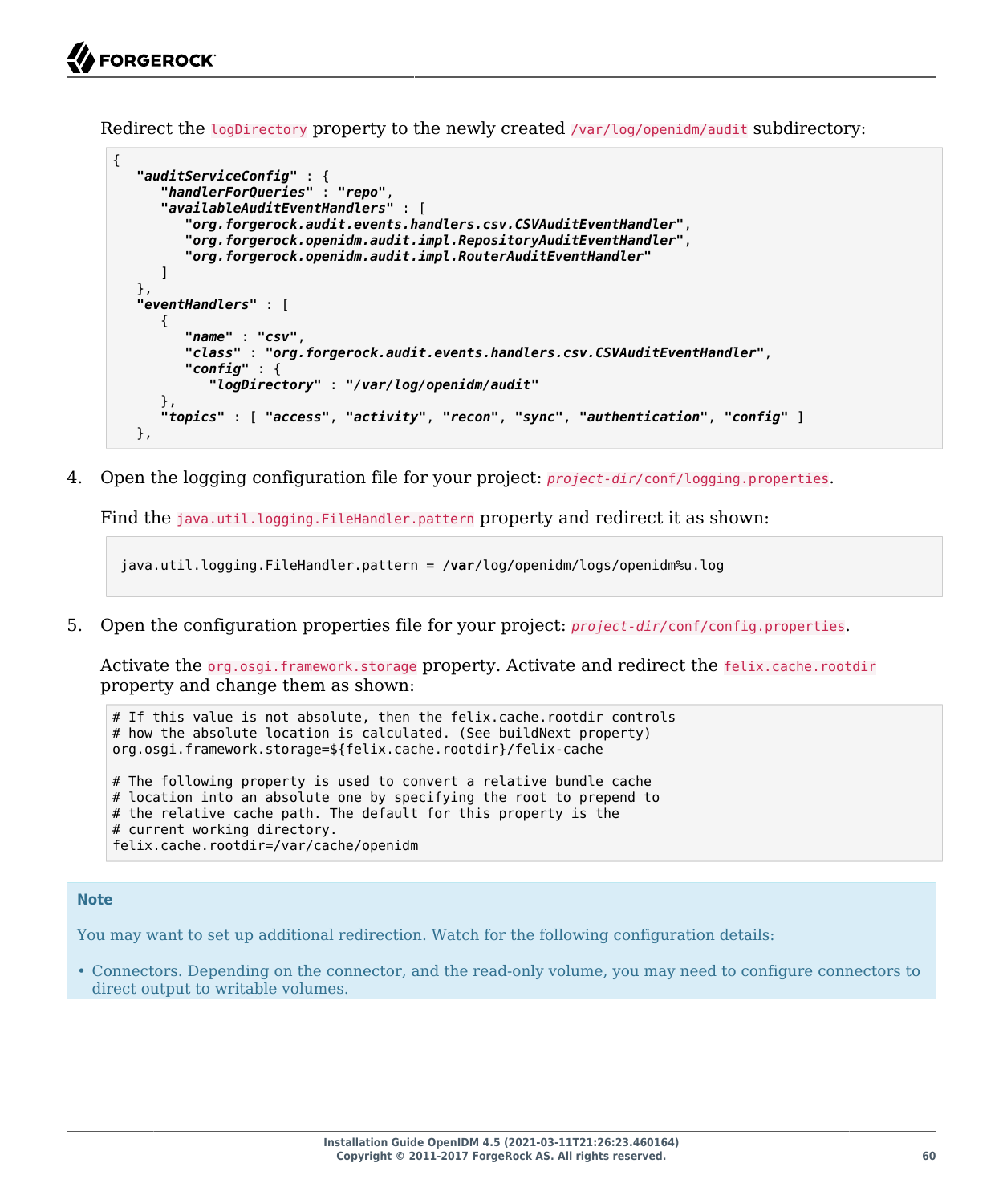• Scripts. If you're using Groovy, examine the conf/script.json file for your project. Make sure that output such as to the groovy.target.directory is directed to an appropriate location, such as launcher.working .location

# <span id="page-65-0"></span>A.3. Additional Details

In a production environment, you must configure a supported repository for OpenIDM, as described in "*[Installing a Repository For Production](#page-18-0)*".

Disable monitoring of JSON configuration files. To do so, open the *project-dir*/conf/system.properties file, and activate the following option:

openidm.fileinstall.enabled=false

You should address one more detail, the value of the OPENIDM PID FILE in the startup.sh and shutdown.sh scripts.

For RHEL 6 and Ubuntu 14.04 systems, the default shell is bash. You can set the value of OPENIDM\_PID\_FILE for user idm by adding the following line to /home/idm/.bashrc:

export OPENIDM PID FILE=/var/run/openidm/openidm.pid

If you have set up a different command line shell, adjust your changes accordingly.

You can now log in again as user idm. When you do, your OPENIDM PID FILE variable should now redirect the OpenIDM process identifier file, openidm.pid to the /var/run/openidm directory, ready for access by the shutdown.sh script.

You need to set up security keystore and truststore files, either by importing a signed certificate or by generating a self-signed certificate. For more information, see "*Securing & Hardening OpenIDM*" in the *Integrator's Guide*.

While the volume is still mounted in read-write mode, start OpenIDM normally:

\$ **./startup.sh -p** *project-dir*

The first startup of OpenIDM either processes the signed certificate that you added, or generates a self-signed certificate.

Stop OpenIDM:

-> shutdown

You can now mount the /idm directory in read-only mode. The configuration in /etc/fstab ensures that Linux mounts the */idm* directory in read-only mode the next time that system is booted.

```
$ sudo mount -o remount,ro /idm
```
You can now start OpenIDM, configured on a secure read-only volume.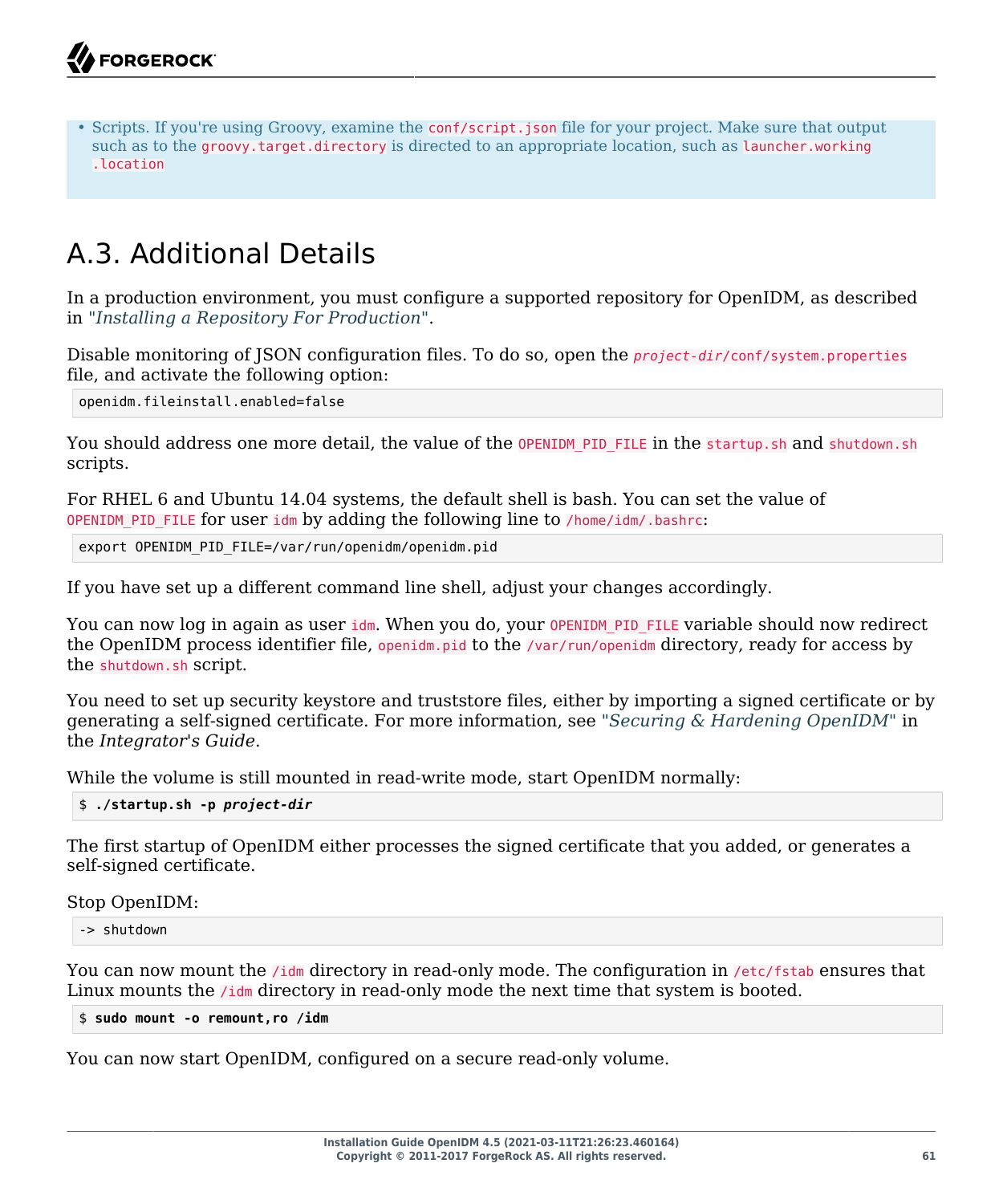

#### \$ **./startup.sh -p** *project-dir*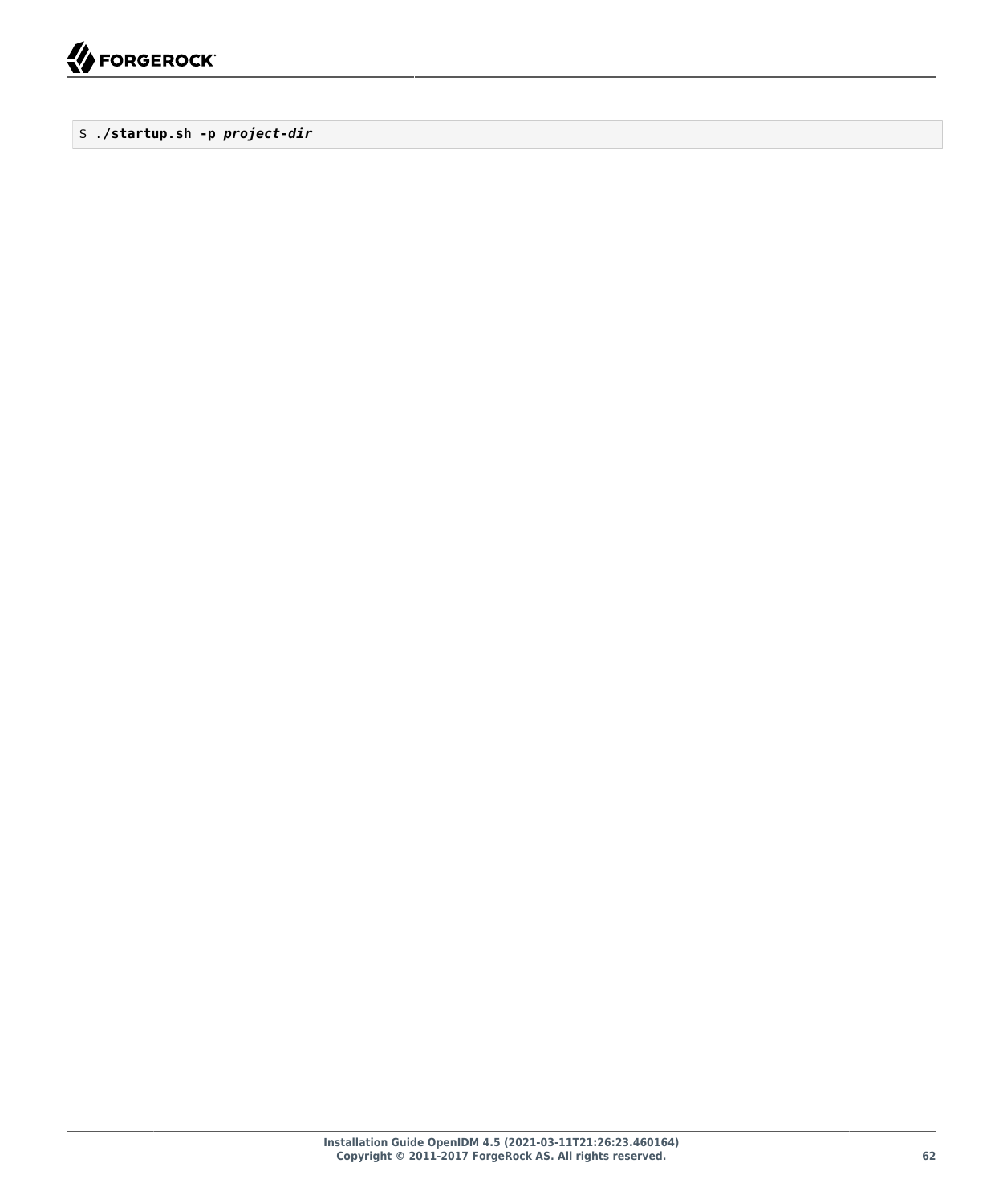# <span id="page-67-0"></span>**OpenIDM Glossary**

| correlation query  | A correlation query specifies an expression that matches existing<br>entries in a source repository to one or more entries on a target<br>repository. While a correlation query may be built with a script, it is<br>not a correlation script.                                                                                |
|--------------------|-------------------------------------------------------------------------------------------------------------------------------------------------------------------------------------------------------------------------------------------------------------------------------------------------------------------------------|
|                    | As noted in "Correlating Source Objects With Existing Target Objects"<br>in the Integrator's Guide, you can set up a query definition, such<br>as queryId, queryFilter, or queryExpression, possibly with the help of<br>alinkQualifier.                                                                                      |
| correlation script | A correlation script matches existing entries in a source repository,<br>and returns the IDs of one or more matching entries on a target<br>repository. While it skips the intermediate step associated with<br>acorrelation query, a correlation script can be relatively complex,<br>based on the operations of the script. |
| entitlement        | An entitlement is a collection of attributes that can be added to a user<br>entry via roles. As such, it is a specialized type of assignment. A user or<br>device with an entitlement gets access rights to specified resources.<br>An entitlement is a property of a managed object.                                         |
| <b>JSON</b>        | JavaScript Object Notation, a lightweight data interchange format<br>based on a subset of JavaScript syntax. For more information, see the<br>JSON site.                                                                                                                                                                      |
| JWT                | JSON Web Token. As noted in the JSON Web Token draft IETF Memo,<br>"JSON Web Token (JWT) is a compact URL-safe means of representing<br>claims to be transferred between two parties." For OpenIDM, the JWT<br>is associated with the JWT SESSION authentication module.                                                      |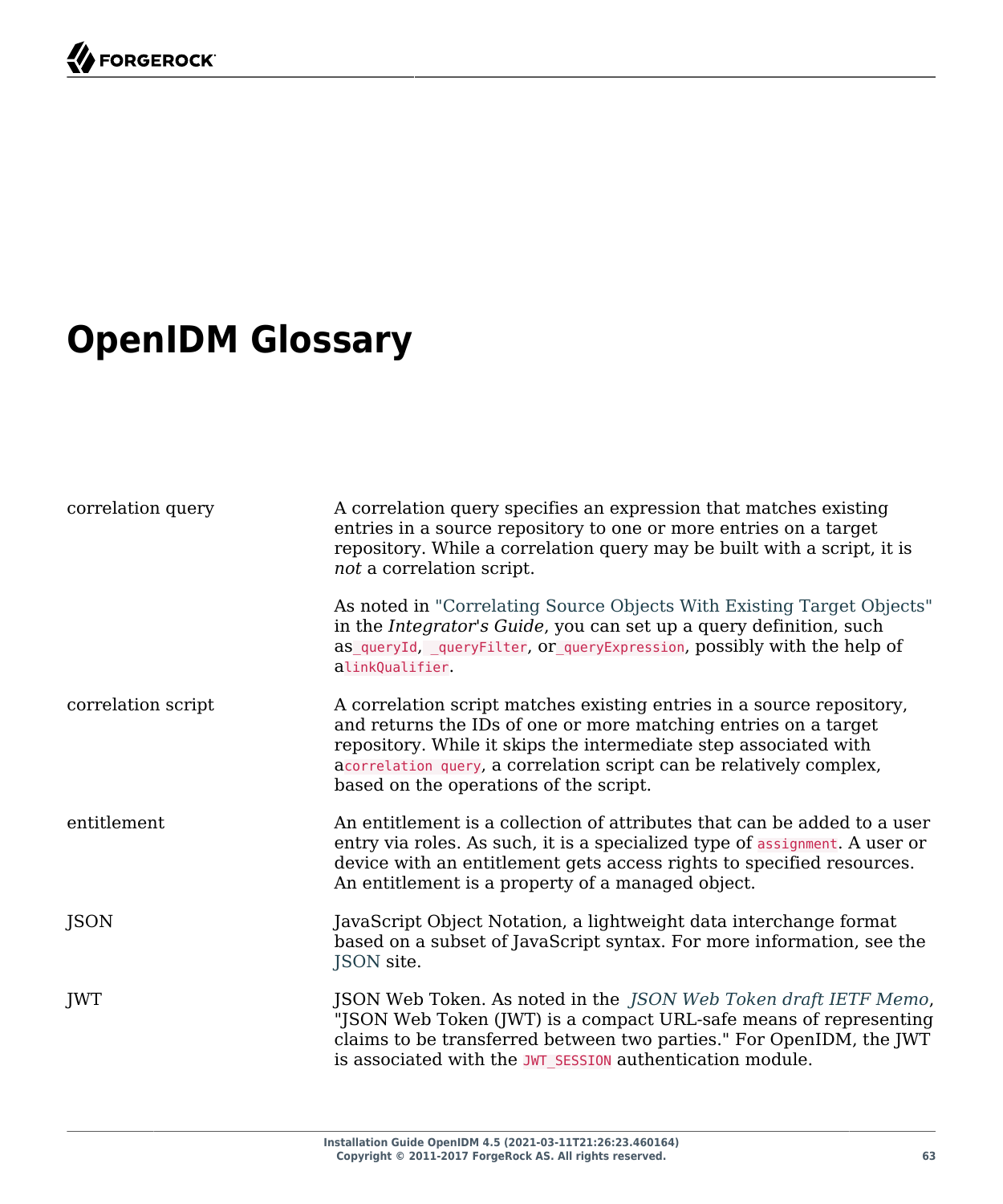| managed object  | An object that represents the identity-related data managed by<br>OpenIDM. Managed objects are configurable, JSON-based data<br>structures that OpenIDM stores in its pluggable repository. The<br>default configuration of a managed object is that of a user, but you<br>can define any kind of managed object, for example, groups or roles. |
|-----------------|-------------------------------------------------------------------------------------------------------------------------------------------------------------------------------------------------------------------------------------------------------------------------------------------------------------------------------------------------|
| mapping         | A policy that is defined between a source object and a target object<br>during reconciliation or synchronization. A mapping can also define a<br>trigger for validation, customization, filtering, and transformation of<br>source and target objects.                                                                                          |
| OSGi            | A module system and service platform for the Java programming<br>language that implements a complete and dynamic component model.<br>For a good introduction, see the OSGi site. While OpenIDM services<br>are designed to run in any OSGi container, currently only Apache<br>Felix is supported.                                              |
| reconciliation  | During reconciliation, comparisons are made between managed<br>objects and objects on source or target systems. Reconciliation can<br>result in one or more specified actions, including, but not limited to,<br>synchronization.                                                                                                               |
| resource        | An external system, database, directory server, or other source of<br>identity data to be managed and audited by the identity management<br>system.                                                                                                                                                                                             |
| <b>REST</b>     | Representational State Transfer. A software architecture style for<br>exposing resources, using the technologies and protocols of the World<br>Wide Web. REST describes how distributed data objects, or resources,<br>can be defined and addressed.                                                                                            |
| role            | OpenIDM includes two different types of provisioning roles and<br>authorization roles. For more information, see "Working With<br>Managed Roles" in the Integrator's Guide.                                                                                                                                                                     |
| source object   | In the context of reconciliation, a source object is a data object on<br>the source system, that OpenIDM scans before attempting to find a<br>corresponding object on the target system. Depending on the defined<br>mapping, OpenIDM then adjusts the object on the target system<br>(target object).                                          |
| synchronization | The synchronization process creates, updates, or deletes objects on a<br>target system, based on the defined mappings from the source system.<br>Synchronization can be scheduled or on demand.                                                                                                                                                 |
| system object   | A pluggable representation of an object on an external system. For<br>example, a user entry that is stored in an external LDAP directory<br>is represented as a system object in OpenIDM for the period during<br>which OpenIDM requires access to that entry. System objects follow                                                            |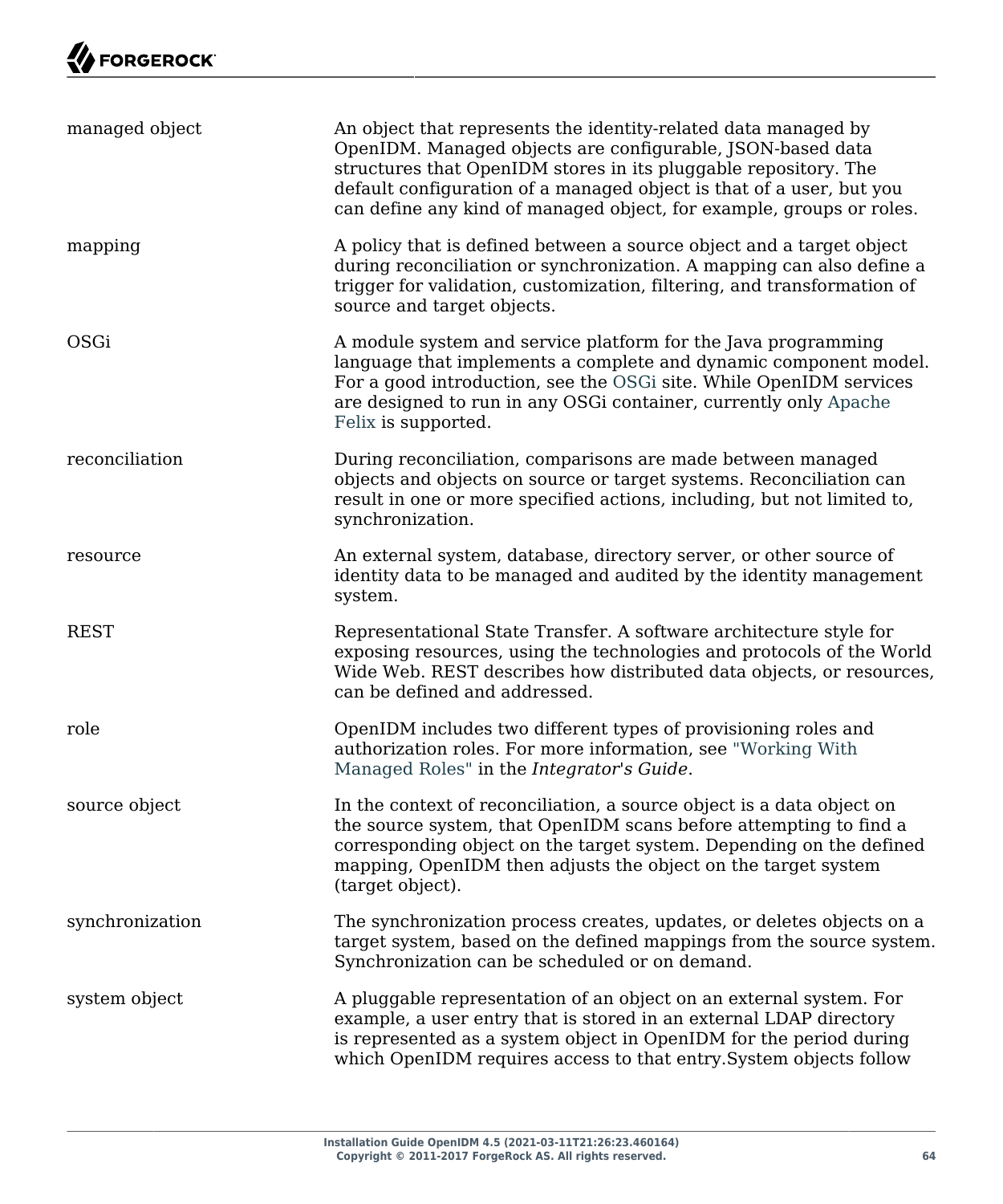the same RESTful resource-based design principles as managed objects.

target object In the context of reconciliation, a target object is a data object on the target system, that OpenIDM scans after locating its corresponding object on the source system. Depending on the defined mapping, OpenIDM then adjusts the target object to match the corresponding source object.